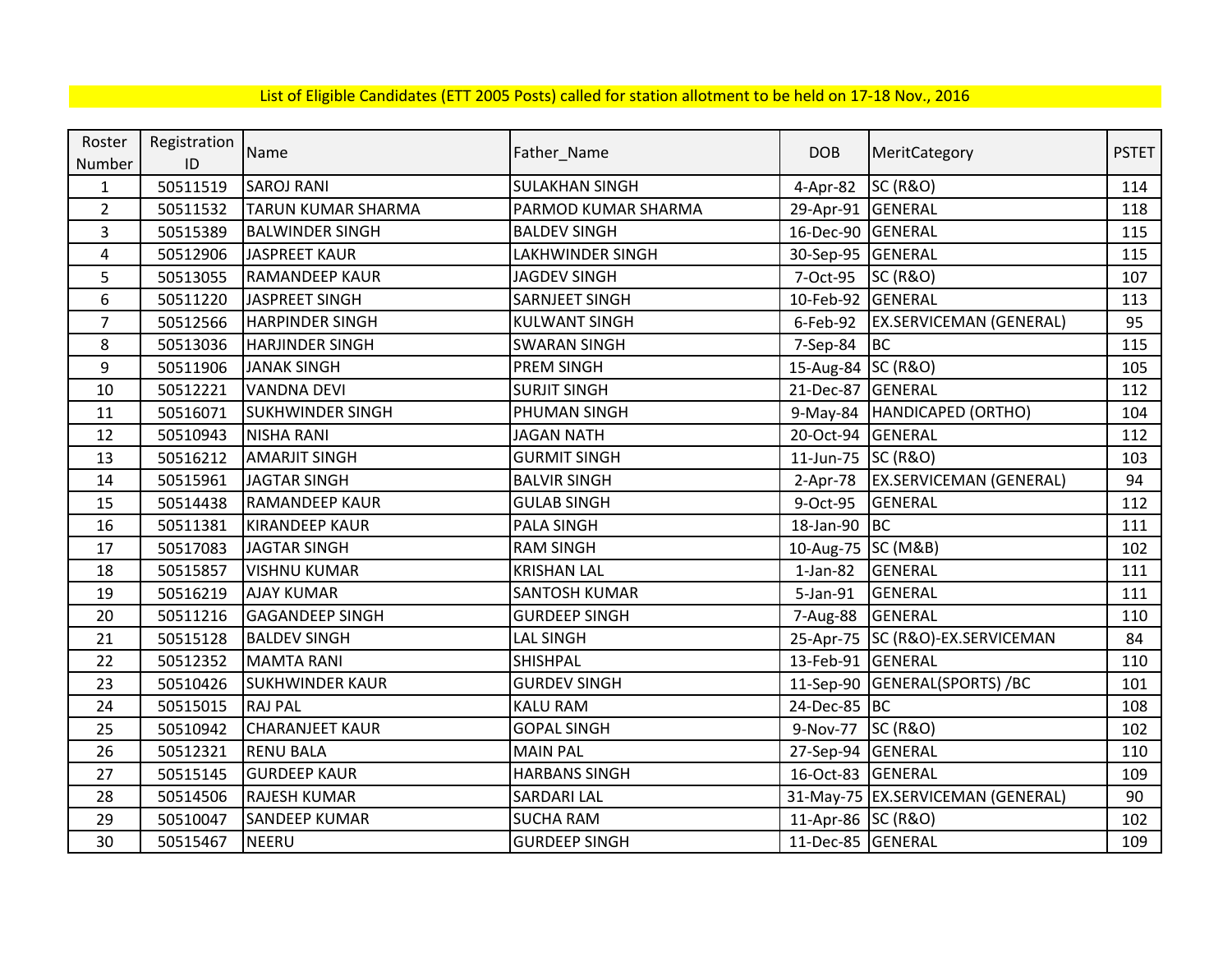| Roster | Registration | Name                      | Father_Name                  | <b>DOB</b>         | MeritCategory                    | <b>PSTET</b> |
|--------|--------------|---------------------------|------------------------------|--------------------|----------------------------------|--------------|
| Number | ID           |                           |                              |                    |                                  |              |
| 31     | 50510126     | <b>SUMAN BALA GIRDHAR</b> | <b>PAWAN KUMAR</b>           | 1-Jun-87           | GENERAL                          | 109          |
| 32     | 50512829     | <b>VEERBHAN</b>           | <b>MOHAN LAL</b>             | 31-Aug-90          | <b>GENERAL</b>                   | 109          |
| 33     | 50510140     | <b>NARINDER KAUR</b>      | <b>JASWINDER SINGH</b>       | 23-Apr-90 SC (M&B) |                                  | 102          |
| 34     | 50512841     | PRIYANKA NEGI             | <b>SATYENDER NEGI</b>        | 4-Mar-94           | GENERAL                          | 109          |
| 35     | 50516612     | <b>ARSHPREET KAUR</b>     | <b>BALWINDER SINGH</b>       |                    | 18-Oct-92 BC-EX.SERVICEMAN       | 87           |
| 36     | 50517292     | <b>SHAIL KUMARI</b>       | <b>MAHENDRA KUMAR TRIKHA</b> | 9-Jan-82           | GENERAL                          | 108          |
| 37     | 50511259     | <b>SOMA KAUR</b>          | <b>HAKEM SINGH</b>           | 27-Mar-95 SC (R&O) |                                  | 101          |
| 39     | 50511989     | PANKAJ KUMAR              | <b>SUBHASH CHANDER</b>       | 16-Nov-87          | <b>GENERAL</b>                   | 108          |
| 40     | 50513646     | <b>DAL CHAND</b>          | <b>JAIT KANWAR</b>           | 5-Sep-82           | HANDICAPED (ORTHO)               | 101          |
| 41     | 50510072     | <b>MANJINDER SINGH</b>    | <b>GURDIAL SINGH</b>         | 3-Oct-87           | <b>BC</b>                        | 108          |
| 42     | 50510639     | <b>NEHA SURI</b>          | <b>GOBIND RAM SURI</b>       | 11-Apr-93          | <b>GENERAL</b>                   | 108          |
| 43     | 50512535     | <b>TOLIANMA</b>           | <b>KHARAIT CHAND</b>         | 23-Feb-90          | <b>BC</b>                        | 108          |
| 44     | 50510408     | <b>SEEMA RANI</b>         | <b>LAXMAN SINGH</b>          | 29-Mar-82 SC (R&O) |                                  | 100          |
| 45     | 50513606     | <b>GURDEEP SINGH DOD</b>  | <b>ROHI RAM SINGH</b>        | 24-Feb-83 GENERAL  |                                  | 107          |
| 46     | 50516932     | <b>DALJIT SINGH</b>       | LATE AMRIK SINGH             | 16-Mar-85 GENERAL  |                                  | 107          |
| 47     | 50511943     | <b>SHIVANGI</b>           | RAJINDER KUMAR               | 28-Sep-96 BC       |                                  | 107          |
| 48     | 50510795     | <b>GURDEEP SINGH</b>      | <b>RATTAN SINGH</b>          | 12-Apr-74 SC (R&O) |                                  | 99           |
| 49     | 50514232     | <b>KAPIL MONGA</b>        | <b>PREM KUMAR</b>            | 29-May-88 GENERAL  |                                  | 107          |
| 50     | 50516165     | <b>DIKSHA</b>             | <b>PRABHAT BHUSHAN</b>       | 28-Apr-94 GENERAL  |                                  | 107          |
| 51     | 50511397     | <b>GURWINDER SINGH</b>    | <b>PARGAT SINGH</b>          | 18-Feb-96 GENERAL  |                                  | 107          |
| 52     | 50514620     | <b>GURPREET KAUR</b>      | RANJIT SINGH                 |                    | 24-Mar-91 SC (R&O)-EX.SERVICEMAN | 83           |
| 53     | 50512546     | <b>DEEPAK BANSAL</b>      | <b>AMRIT PAL</b>             | 8-Apr-86           | GENERAL                          | 106          |
| 54     | 50515993     | <b>ANITA RANI</b>         | <b>RAJ KUMAR</b>             | 13-May-86 GENERAL  |                                  | 106          |
| 55     | 50511396     | <b>MANPREET KAUR</b>      | <b>HANS RAJ</b>              | 5-Jan-91           | BC                               | 106          |
| 56     | 50513086     | <b>BALWINDER KAUR</b>     | <b>BACHAN SINGH</b>          | 20-Apr-80 SC (R&O) |                                  | 99           |
| 57     | 50513207     | <b>KAVITA KUMARI</b>      | <b>MUNSHI RAM</b>            | 5-Dec-87           | <b>GENERAL</b>                   | 106          |
| 58     | 50516124     | <b>AMANDEEP KUMAR</b>     | <b>MANGAT RAM</b>            | 10-Feb-89          | <b>GENERAL</b>                   | 106          |
| 59     | 50514535     | <b>DAVINDER SINGH</b>     | <b>TARSEM SINGH</b>          | 8-Oct-78           | <b>EX.SERVICEMAN (GENERAL)</b>   | 90           |
| 60     | 50515223     | <b>GURVINDER SINGH</b>    | <b>JAGDISH SINGH</b>         | 12-Jul-85          | <b>SC (R&amp;O)</b>              | 98           |
| 61     | 50512684     | <b>BHARAT BHUSHAN</b>     | <b>JEET PAUL</b>             | 27-Nov-90 GENERAL  |                                  | 106          |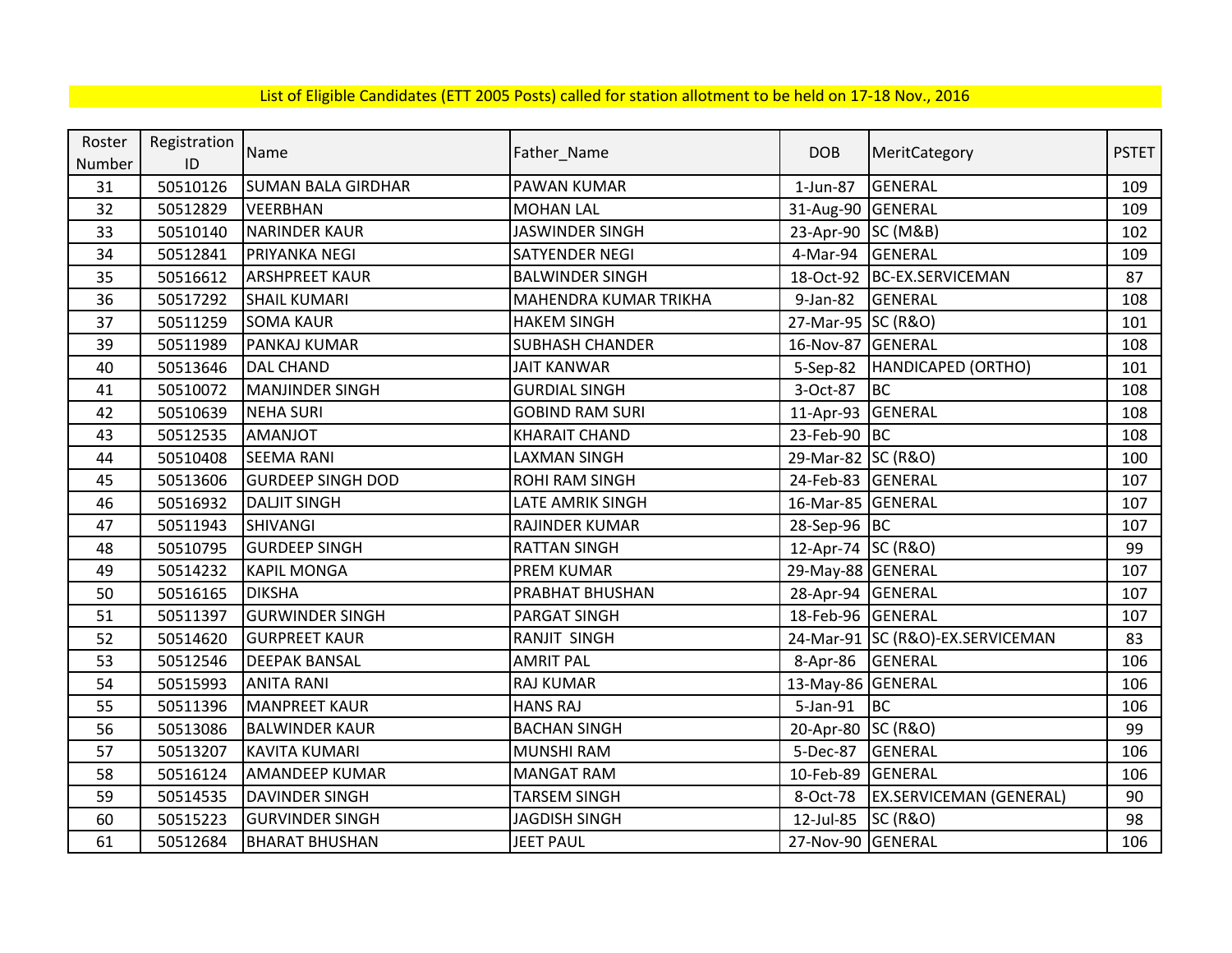| Roster | Registration | Name                    |                         | <b>DOB</b>         |                                     | <b>PSTET</b> |
|--------|--------------|-------------------------|-------------------------|--------------------|-------------------------------------|--------------|
| Number | ID           |                         | Father_Name             |                    | MeritCategory                       |              |
| 62     | 50516410     | <b>NEENA RANI</b>       | <b>RAMESH KUMAR</b>     | 21-Jul-89          | <b>FREEDOM FIGHTER</b>              | 99           |
| 63     | 50514654     | <b>VIKRAM KUMAR</b>     | RANJIT                  | 1-Jul-93           | <b>BC</b>                           | 106          |
| 64     | 50510801     | <b>SUBHASH CHAND</b>    | <b>SARDHA RAM</b>       | $4-Apr-82$         | <b>SC (R&amp;O)</b>                 | 97           |
| 65     | 50516421     | <b>NIKASH RANI</b>      | <b>KRISHAN CHAND</b>    | 12-Jun-91          | GENERAL                             | 106          |
| 66     | 50511028     | SATINDERJEET KAUR       | <b>JAGAT SINGH</b>      |                    | 25-May-89 EX.SERVICEMAN (GENERAL)   | 91           |
| 67     | 50516834     | <b>HARMANDEEP KAUR</b>  | <b>JATINDER SINGH</b>   | 2-Feb-92           | GENERAL                             | 106          |
| 68     | 50510692     | <b>AMARJEET KAUR</b>    | <b>HARDEV SINGH</b>     | 11-Nov-90 SC (M&B) |                                     | 97           |
| 69     | 50512359     | <b>GURPREET KAUR</b>    | PARMINDER SINGH         | 7-Nov-92           | <b>GENERAL</b>                      | 106          |
| 70     | 50517048     | <b>RENU BALA</b>        | <b>RAM LAL</b>          | $2-Sep-83$         | HANDICAPED (ORTHO)                  | 99           |
| 71     | 50514907     | <b>SURINDER KUMAR</b>   | <b>MUNSHI RAM</b>       | 28-Dec-86 BC       |                                     | 105          |
| 72     | 50512320     | <b>CHANDERPAL KAUR</b>  | <b>BALDEV SINGH</b>     |                    | 16-Jun-81 SC (R&O)-EX.SERVICEMAN    | 82           |
| 73     | 50512638     | <b>SILKY TUTEJA</b>     | PARAMJIT KUMAR          | 9-Jan-94           | <b>GENERAL</b>                      | 106          |
| 74     | 50511932     | PRIYANKA                | <b>KRISHAN KUMAR</b>    | 14-Jun-95          | GENERAL                             | 106          |
| 75     | 50510052     | <b>SUKHDEEP KAUR</b>    | <b>SUKHWINDER SINGH</b> | 17-May-96 GENERAL  |                                     | 106          |
| 76     | 50510813     | <b>PARMJEET KAUR</b>    | <b>HAZARA SINGH</b>     | $3-May-85$ BC      |                                     | 104          |
| 77     | 50513691     | <b>RAVI BEHL</b>        | <b>JAGDISH BEHL</b>     | 20-Nov-81 GENERAL  |                                     | 105          |
| 78     | 50513375     | <b>NAVDEEP KAUR</b>     | <b>GIAN SINGH</b>       | 30-May-83 GENERAL  |                                     | 105          |
| 79     | 50512908     | <b>KOMAL DEVI</b>       | <b>SINDER PAL</b>       | 25-Jul-96          | BC-EX.SERVICEMAN                    | 86           |
| 80     | 50515546     | <b>AMANBIR SAHOTA</b>   | <b>DALBIR SINGH</b>     | 21-Apr-93 SC (M&B) |                                     | 97           |
| 81     | 50512292     | <b>RAJ KUMAR</b>        | <b>JAGDEESH KUMAR</b>   | 2-Dec-88           | <b>GENERAL</b>                      | 105          |
| 82     | 50515258     | <b>SUKHPAL SINGH</b>    | <b>BALWINDER SINGH</b>  | 17-Feb-89          | <b>GENERAL</b>                      | 105          |
| 83     | 50512376     | <b>RAJAN</b>            | <b>SUBHASH CHANDER</b>  | 5-Aug-89           | <b>GENERAL</b>                      | 105          |
| 84     | 50514187     | <b>MANDEEP KUMAR</b>    | <b>SHANTI DASS</b>      | 10-Feb-87 SC (R&O) |                                     | 96           |
| 85     | 50516261     | <b>NANCY</b>            | <b>RATTAN LAL</b>       | 21-Oct-91          | GENERAL                             | 105          |
| 86     | 50516281     | SHEEMA SHARMA           | KULDEEP KUMAR SHARMA    |                    | 20-Aug-84   EX.SERVICEMAN (GENERAL) | 90           |
| 87     | 50511713     | <b>VIKRAM JEET</b>      | <b>BHART RAJ</b>        | 20-Apr-88 BC       |                                     | 104          |
| 88     | 50515351     | <b>KARAMJIT SINGH</b>   | <b>RULLA SINGH</b>      | 15-Jan-79          | <b>SC (R&amp;O)</b>                 | 95           |
| 89     | 50516396     | <b>KHUSHBU RANI</b>     | PREM CHAND              | 3-Feb-92           | GENERAL                             | 105          |
| 90     | 50513780     | <b>SUMAN PREET KOUR</b> | <b>ANGREJ SINGH</b>     | 20-Jul-94          | <b>GENERAL</b>                      | 105          |
| 91     | 50513318     | <b>ASHWANI KUMAR</b>    | <b>SURINDER KUMAR</b>   | 27-Dec-82 GENERAL  |                                     | 104          |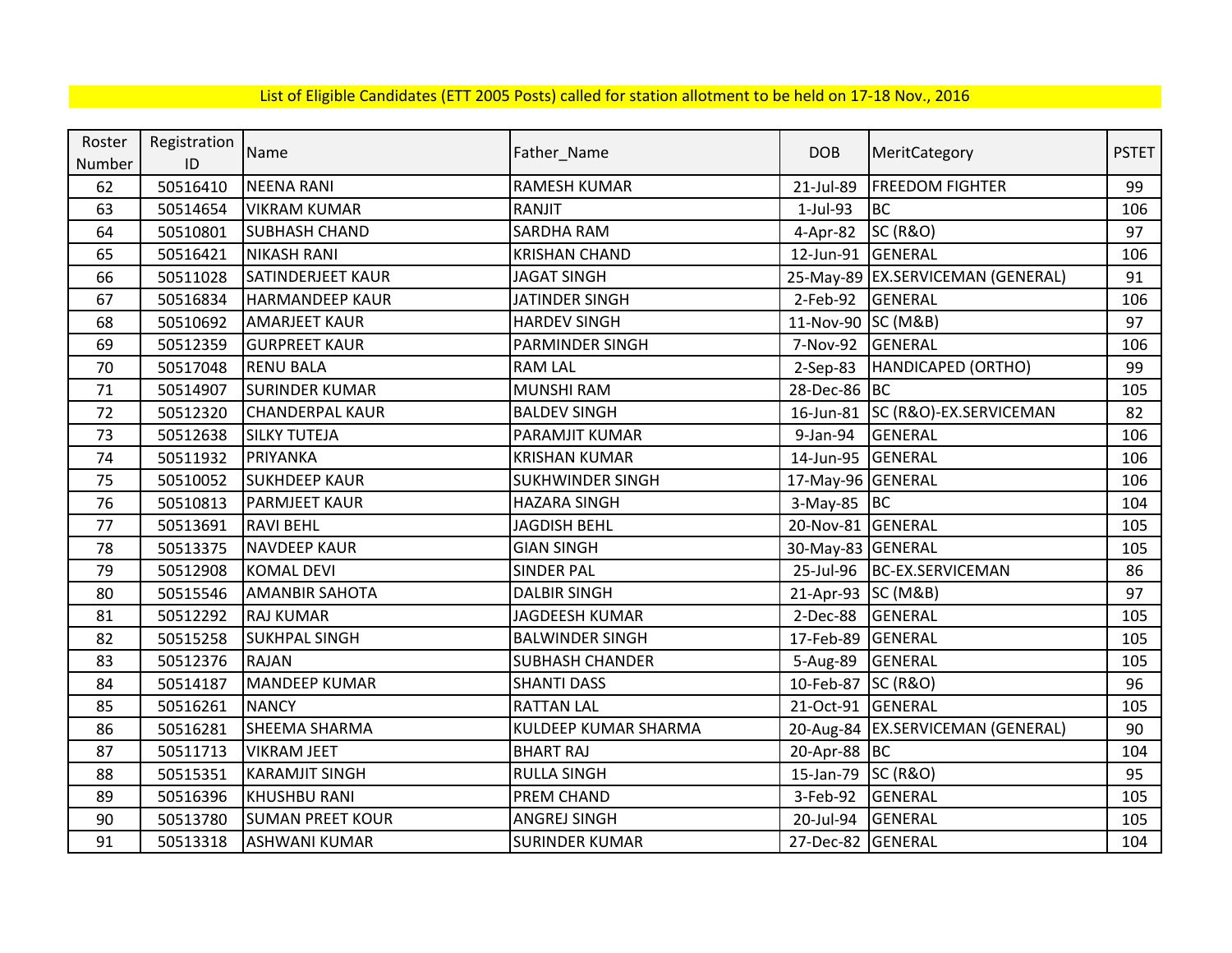| Roster | Registration | Name                   |                           | <b>DOB</b>         |                                | <b>PSTET</b> |
|--------|--------------|------------------------|---------------------------|--------------------|--------------------------------|--------------|
| Number | ID           |                        | Father_Name               |                    | MeritCategory                  |              |
| 92     | 50515536     | <b>GAGANDEEP KAUR</b>  | <b>JAGDISH SINGH</b>      | 7-Aug-86           | <b>GENERAL</b>                 | 104          |
| 93     | 50511116     | <b>SHIVANI SINGLA</b>  | <b>BHUSHAN LAL SINGLA</b> | 12-Jul-87          | <b>GENERAL</b>                 | 104          |
| 94     | 50512277     | <b>VISHAV DEEP</b>     | SALWINDER PAL             | 15-Mar-93 BC       |                                | 104          |
| 95     | 50510647     | <b>BHAGWAN SINGH</b>   | <b>FAUJA SINGH</b>        | 8-Oct-81           | <b>SC (R&amp;O)</b>            | 95           |
| 96     | 50517509     | <b>SONIA NEGI</b>      | <b>D S NEGI</b>           | 3-Feb-88           | <b>GENERAL</b>                 | 104          |
| 97     | 50515453     | <b>NISHA</b>           | <b>SUNIL KUMAR</b>        | 5-Jan-89           | <b>GENERAL</b>                 | 104          |
| 98     | 50511856     | MANDEEP KUMAR          | <b>HARBANS LAL</b>        | 16-Aug-85 SC (R&O) |                                | 95           |
| 99     | 50516389     | <b>DINESH GARG</b>     | PREM CHAND                | 3-May-89 GENERAL   |                                | 104          |
| 100    | 50514174     | <b>AMANDEEP KAUR</b>   | <b>BALBIR SINGH</b>       | 20-Jul-89          | <b>GENERAL</b>                 | 104          |
| 101    | 50515323     | <b>AMIT KUMAR</b>      | <b>MAHESH KUMAR</b>       | 4-Aug-89           | GENERAL                        | 104          |
| 102    | 50516659     | <b>HARDEEP KAUR</b>    | <b>BALBIR SINGH</b>       | 10-May-88 SC (R&O) |                                | 95           |
| 103    | 50514739     | <b>NEENA</b>           | <b>SOM DUTT</b>           | 4-Apr-91           | <b>GENERAL</b>                 | 104          |
| 104    | 50514547     | JYOTI JARYAL           | WATTAN SINGH JARYAL       | 3-Oct-84           | <b>EX.SERVICEMAN (GENERAL)</b> | 90           |
| 105    | 50511094     | <b>RAJ KUMAR</b>       | <b>RAM CHAND</b>          | 5-Jun-93           | <b>BC</b>                      | 104          |
| 106    | 50513254     | <b>VARINDER SINGH</b>  | <b>JANGIR SINGH</b>       | $6$ -Aug-88        | <b>SC (R&amp;O)</b>            | 95           |
| 107    | 50516395     | <b>MANPREET KAUR</b>   | <b>HARMIT SINGH</b>       | 30-Aug-91 GENERAL  |                                | 104          |
| 108    | 50512716     | <b>LOVEDEEP KAUR</b>   | JAGROOP SINGH             |                    | 5-May-96   HANDICAPED (ORTHO)  | 99           |
| 109    | 50511058     | <b>GARIMA</b>          | <b>SHAMSHER SINGH</b>     | 31-Oct-96 GENERAL  |                                | 104          |
| 110    | 50514427     | <b>JATINDER SINGH</b>  | <b>AJIT SINGH</b>         | 13-Jul-80          | <b>SC (R&amp;O)</b>            | 94           |
| 111    | 50515411     | <b>GOURAV BAJAJ</b>    | <b>OM PARKASH</b>         | 14-Jan-86          | GENERAL                        | 103          |
| 112    | 50511774     | <b>SHARANJIT KAUR</b>  | <b>BALWINDER SINGH</b>    | 17-Mar-83 BC       |                                | 103          |
| 113    | 50516086     | <b>KULDEEP KAUR</b>    | PRITAM SINGH              | 8-Mar-81 SC (R&O)  |                                | 94           |
| 114    | 50515460     | <b>HARPREET SINGH</b>  | SARABJIT SINGH            | 13-Mar-87 GENERAL  |                                | 103          |
| 115    | 50510019     | <b>REKHA RANI</b>      | <b>MADAN LAL</b>          | 18-Dec-87          | GENERAL                        | 103          |
| 116    | 50516693     | <b>SHARANJEET KAUR</b> | <b>GOBIND SINGH</b>       | 1-Apr-88           | GENERAL                        | 103          |
| 117    | 50511731     | <b>JAGDEEP SINGH</b>   | <b>TIKKA SINGH</b>        | 12-Aug-88 GENERAL  |                                | 103          |
| 118    | 50510065     | <b>RAJESH KUMAR</b>    | LAL CHAND                 | 3-Apr-87           | <b>BC</b>                      | 102          |
| 119    | 50511508     | <b>ASHA RANI</b>       | <b>KULWANT SINGH</b>      | 20-Sep-82 SC (R&O) |                                | 94           |
| 120    | 50516897     | <b>DEVJOT KAUR</b>     | <b>MALAK SIMGH</b>        | 26-Jan-89          | <b>GENERAL</b>                 | 103          |
| 121    | 50510106     | <b>SUNIL KUMAR</b>     | <b>RAMPHAL SINGH</b>      | 25-Jun-89 GENERAL  |                                | 103          |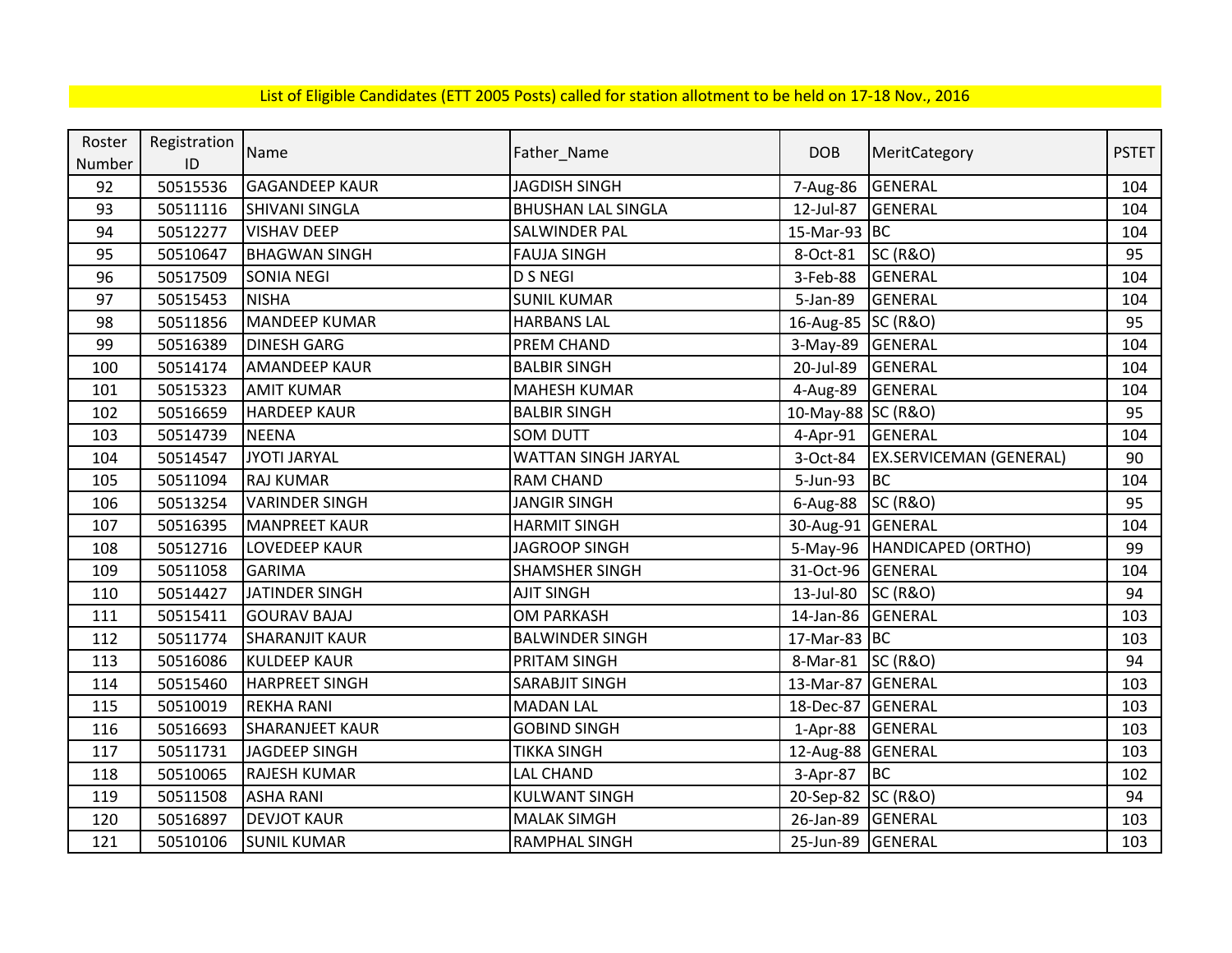| Roster | Registration |                        |                        |                    |                            | <b>PSTET</b> |
|--------|--------------|------------------------|------------------------|--------------------|----------------------------|--------------|
| Number | ID           | Name                   | Father_Name            | <b>DOB</b>         | MeritCategory              |              |
| 122    | 50512123     | <b>JAGTAR SINGH</b>    | <b>JORA SINGH</b>      | 19-Apr-85 SC (R&O) |                            | 94           |
| 123    | 50511218     | <b>SACHIN SETIA</b>    | PARMINDER KUMAR        | 14-Jan-91          | <b>GENERAL</b>             | 103          |
| 124    | 50510273     | <b>CHANDAN LAL</b>     | <b>GAGAN KUMAR</b>     | $2$ -Feb-92        | GENERAL                    | 103          |
| 125    | 50511155     | <b>AJAY BISSU</b>      | <b>KARAN SINGH</b>     | 25-Dec-92          | <b>GENERAL</b>             | 103          |
| 126    | 50510215     | <b>SIMRANJEET KAUR</b> | <b>BHUPINDER SINGH</b> | 21-May-87 SC (R&O) |                            | 94           |
| 127    | 50516427     | <b>MUKTA RANI</b>      | PARSHOTAM DASS         | 22-Sep-93 GENERAL  |                            | 103          |
| 128    | 50510410     | <b>RAJESH KUMAR</b>    | <b>HANS RAJ</b>        |                    | 25-Dec-86 BC-EX.SERVICEMAN | 84           |
| 129    | 50513480     | <b>PARVINDER SINGH</b> | <b>JASVEER SINGH</b>   | 4-Jul-94           | <b>GENERAL</b>             | 103          |
| 130    | 50512563     | <b>PARMINDER SINGH</b> | <b>JARNAIL SINGH</b>   | 21-Oct-87          | <b>SC (R&amp;O)</b>        | 94           |
| 131    | 50514457     | PRIYA RANI             | <b>NARINDER KUMAR</b>  | 2-Aug-94           | <b>GENERAL</b>             | 103          |
| 132    | 50512197     | SAVINDER KAUR          | <b>SWARN SINGH</b>     | 11-Aug-96 GENERAL  |                            | 103          |
| 133    | 50510267     | <b>AMAN BHAGAT</b>     | <b>MOHINDER PAL</b>    | $2$ -Feb-95        | HANDICAPED (ORTHO)         | 92           |
| 134    | 50516355     | <b>SANDEEP SINGH</b>   | JANGEER CHAND          | $6-$ Sep $-86$     | <b>BC</b>                  | 101          |
| 135    | 50515345     | <b>GURPREET KAUR</b>   | <b>HAKIK SINGH</b>     | 1-Apr-79           | GENERAL                    | 102          |
| 136    | 50515427     | <b>HARVINDER SINGH</b> | <b>HARBANS SINGH</b>   | 20-Feb-79          | <b>BC</b>                  | 100          |
| 137    | 50512260     | <b>SARBJEET KAUR</b>   | <b>LABH SINGH</b>      | 5-Jun-94           | <b>SC (R&amp;O)</b>        | 94           |
| 138    | 50510371     | <b>SHARDA RANI</b>     | <b>AMRIT PAL</b>       | 2-Feb-81           | <b>GENERAL</b>             | 102          |
| 139    | 50516575     | <b>RASHMI MAHAJAN</b>  | <b>MOHINDER PAL</b>    | 5-Sep-82           | <b>GENERAL</b>             | 102          |
| 140    | 50517264     | <b>INDERJIT SINGH</b>  | <b>CHUHAR SINGH</b>    | 11-Aug-83 BC       |                            | 100          |
| 141    | 50513090     | <b>GURDEEP SINGH</b>   | <b>CHIMAN SINGH</b>    | 20-May-74 SC (R&O) |                            | 93           |
| 142    | 50517214     | <b>NEETU BALA</b>      | <b>RAMESH LAL</b>      | 25-May-83 GENERAL  |                            | 102          |
| 143    | 50513018     | <b>AMRIK SINGH</b>     | <b>JOGINDER SINGH</b>  | 13-Apr-84 GENERAL  |                            | 102          |
| 144    | 50512896     | <b>BHUPESH SINGLA</b>  | <b>SURAJ BHAN</b>      | 29-Oct-84 GENERAL  |                            | 102          |
| 145    | 50510833     | <b>MANDHIR SINGH</b>   | <b>AMARJIT SINGH</b>   | 19-Mar-85 GENERAL  |                            | 102          |
| 146    | 50516040     | <b>DUPINDER KAUR</b>   | <b>NACHHATAR SINGH</b> | 3-May-85 GENERAL   |                            | 102          |
| 147    | 50513438     | <b>SONU KUMAR</b>      | <b>BIRBAL RAM</b>      | 20-Nov-89 BC       |                            | 100          |
| 148    | 50517274     | KULWINDER SINGH        | <b>CHHOTA SINGH</b>    | 25-Apr-79 SC (R&O) |                            | 93           |
| 149    | 50516945     | <b>DINESH KUMAR</b>    | <b>MADAN LAL</b>       | 6-Nov-85           | GENERAL                    | 102          |
| 150    | 50515075     | <b>SUKHDEEP</b>        | <b>BANT RAJ SHARMA</b> | 28-Mar-86 GENERAL  |                            | 102          |
| 151    | 50517473     | <b>GURLAL SINGH</b>    | <b>SUKHDEV SINGH</b>   | 20-Oct-81 SC (R&O) |                            | 93           |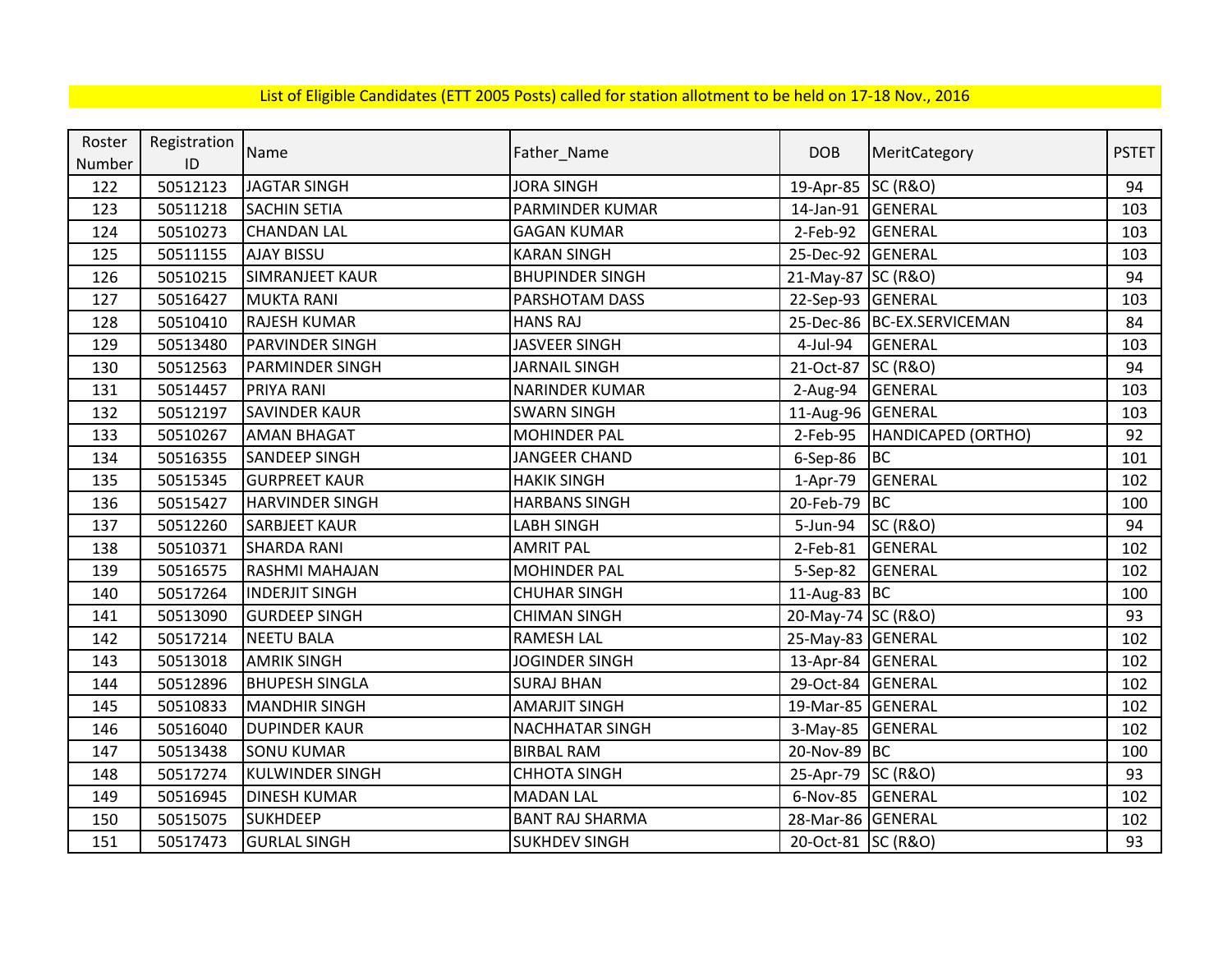| Roster | Registration | Name                      |                        | <b>DOB</b>        | MeritCategory          | <b>PSTET</b> |
|--------|--------------|---------------------------|------------------------|-------------------|------------------------|--------------|
| Number | ID           |                           | Father_Name            |                   |                        |              |
| 152    | 50511810     | <b>PARDEEP KUMAR</b>      | SATPAL                 | 28-May-88 GENERAL |                        | 102          |
| 153    | 50511509     | <b>PARTAP SINGH</b>       | <b>JASWANT SINGH</b>   | 9-Dec-92          | <b>FREEDOM FIGHTER</b> | 98           |
| 154    | 50515217     | <b>HINA RANI</b>          | <b>MOMAN RAM</b>       | 20-Jul-93         | <b>BC</b>              | 100          |
| 155    | 50513570     | JASVEER KAUR              | <b>HARPHOOL SINGH</b>  | $1$ -Jan-83       | <b>SC (R&amp;O)</b>    | 93           |
| 156    | 50516627     | <b>NITASHA</b>            | <b>VINOD KUMAR</b>     | 23-Aug-88 GENERAL |                        | 102          |
| 157    | 50514741     | <b>MAMTA RANI</b>         | <b>TARSEM CHAND</b>    | 6-Oct-88          | <b>GENERAL</b>         | 102          |
| 158    | 50511530     | <b>HARJINDER SINGH</b>    | <b>BALDEV SINGH</b>    | 28-Jul-85         | <b>SC (R&amp;O)</b>    | 93           |
| 159    | 50517439     | <b>ANIL KUMAR</b>         | <b>GEJ KUMAR</b>       | 29-Sep-91 GENERAL |                        | 102          |
| 160    | 50510512     | <b>JAIVEER SINGH</b>      | <b>AAD RAM</b>         | 29-Oct-93         | HANDICAPED (VISUAL)    | 91           |
| 161    | 50511065     | YOGRAJ SINGH              | <b>HARPAL SINGH</b>    | 9-Jul-94          | <b>BC</b>              | 100          |
| 162    | 50514979     | <b>KANCHAN RANI</b>       | <b>PREM KUMAR</b>      | 4-Jun-92          | GENERAL                | 102          |
| 163    | 50516790     | <b>SANDEEP KAUR</b>       | <b>GURWINDER SINGH</b> | 9-Jan-94          | <b>GENERAL</b>         | 102          |
| 164    | 50513120     | POONAM                    | <b>ASHOK KUMAR</b>     | 6-Mar-94          | GENERAL                | 102          |
| 165    | 50514173     | POONAM                    | <b>VED PARKASH</b>     | 15-Jun-85 BC      |                        | 99           |
| 166    | 50517317     | <b>BUTA SINGH CHATHA</b>  | <b>TEJA SINGH</b>      | 1-Mar-79          | GENERAL                | 101          |
| 167    | 50516714     | <b>GURVINDER SINGH</b>    | <b>KIRPAL SINGH</b>    | 23-Dec-79         | GENERAL                | 101          |
| 168    | 50511522     | <b>VARINDER PAL KAUR</b>  | <b>KIRPAL SINGH</b>    | 9-Jan-86          | <b>SC (R&amp;O)</b>    | 93           |
| 169    | 50515330     | <b>MONIKA RANI</b>        | MITHAN LAL CHANANA     | 30-Sep-81 GENERAL |                        | 101          |
| 170    | 50515065     | <b>JYOTI RANI</b>         | SOHAN LAL SINGLA       | 26-Oct-81         | GENERAL                | 101          |
| 171    | 50513708     | <b>SANDEEP KUMAR</b>      | <b>KHUNDA RAM</b>      | 2-Nov-81          | <b>GENERAL</b>         | 101          |
| 172    | 50515929     | <b>RAVINDER KAUR</b>      | <b>SHER SINGH</b>      | 1-Feb-86          | <b>SC (R&amp;O)</b>    | 93           |
| 173    | 50515408     | <b>SHABNAM</b>            | <b>OM PARKASH</b>      | 8-Jan-82          | <b>GENERAL</b>         | 101          |
| 174    | 50513541     | <b>GURPREET SINGH</b>     | <b>JAGJEET SINGH</b>   | 5-Dec-91          | <b>BC</b>              | 99           |
| 175    | 50510367     | <b>SUNIL KUMAR</b>        | <b>GAYA PARSHAD</b>    | 7-Apr-86          | <b>SC (R&amp;O)</b>    | 93           |
| 176    | 50513058     | <b>RAJSHREE CHAUDHARY</b> | KASHI RAM CHAUDHARY    | 31-Jul-82         | <b>GENERAL</b>         | 101          |
| 177    | 50516174     | <b>MOHINDER SHARMA</b>    | <b>DIWAKAR CHAND</b>   | 12-Dec-82         | <b>GENERAL</b>         | 101          |
| 178    | 50512204     | <b>RAMANDEEP KAUR</b>     | <b>DARSHAN SINGH</b>   | 11-Aug-83 GENERAL |                        | 101          |
| 179    | 50512594     | <b>RAJESH KUMAR</b>       | <b>BHARAT RAJ</b>      | $2-Apr-84$        | <b>GENERAL</b>         | 101          |
| 180    | 50515612     | <b>AMRIK SINGH</b>        | <b>AJAIB SINGH</b>     | 3-May-84          | <b>GENERAL</b>         | 101          |
| 181    | 50514140     | <b>AMOLAK RAM</b>         | <b>HANS RAJ</b>        | 11-Aug-74 BC      |                        | 98           |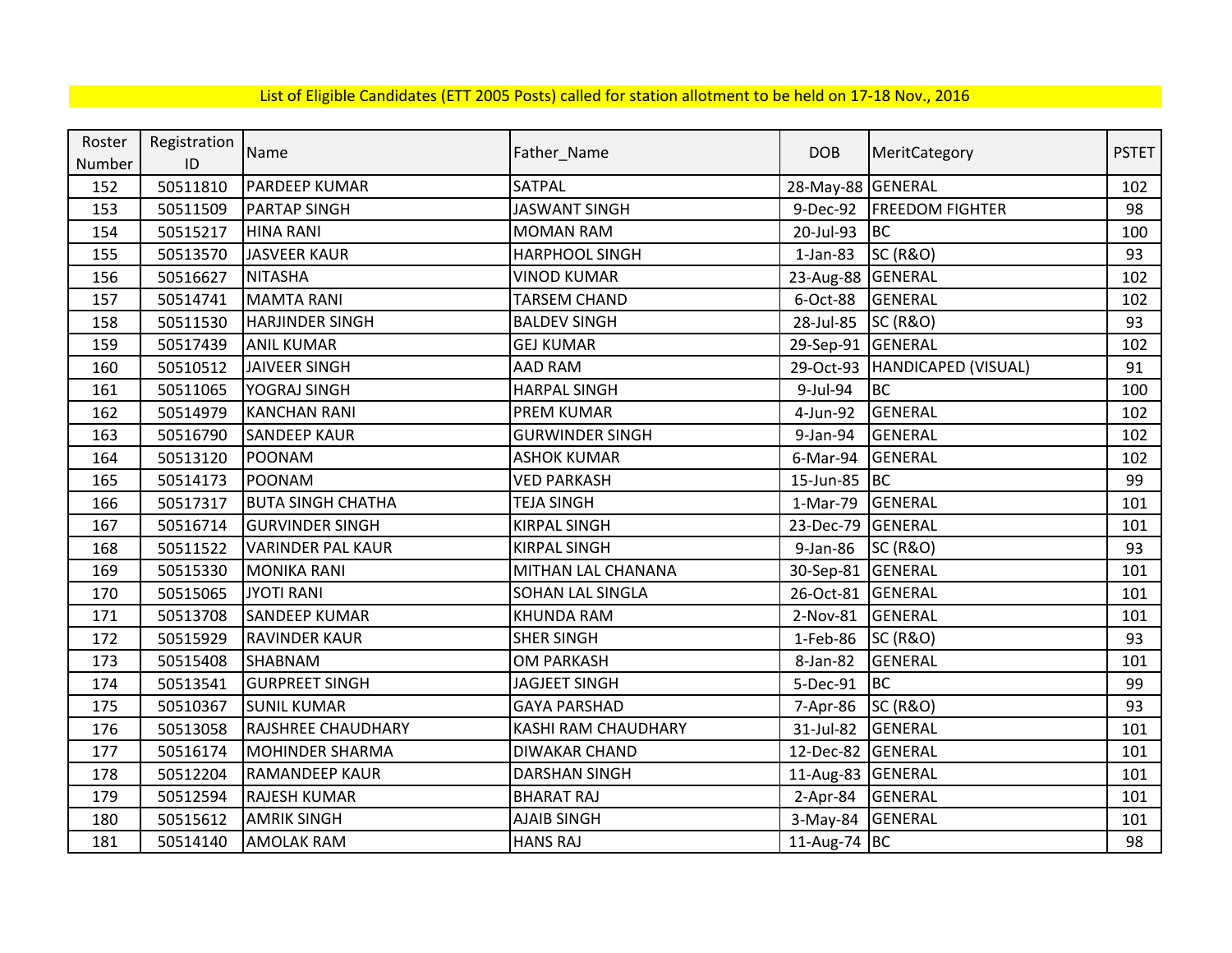| Roster | Registration | Name                     |                         | <b>DOB</b>         |                     | <b>PSTET</b> |
|--------|--------------|--------------------------|-------------------------|--------------------|---------------------|--------------|
| Number | ID           |                          | Father_Name             |                    | MeritCategory       |              |
| 182    | 50514729     | <b>KAMALDEEP KAUR</b>    | <b>GURCHARAN SINGH</b>  | 11-Jan-91 SC (R&O) |                     | 93           |
| 183    | 50515054     | <b>SHIPRA CHUGH</b>      | ASHWANI KUMAR CHUGH     | 28-Nov-84 GENERAL  |                     | 101          |
| 184    | 50515890     | HARMANPREET SINGH WADHWA | <b>MANJEET SINGH</b>    | 27-Mar-85 GENERAL  |                     | 101          |
| 185    | 50517042     | <b>AMANDEEP KAUR</b>     | <b>JAGJIT SINGH</b>     | 16-Sep-94 SC (R&O) |                     | 93           |
| 186    | 50510509     | <b>VIKRAM SINGH</b>      | <b>MOHAR SINGH</b>      | 21-Sep-85 GENERAL  |                     | 101          |
| 187    | 50517276     | <b>RAJESH KUMAR</b>      | RAJ KUMAR               | 10-Jul-87          | GENERAL             | 101          |
| 188    | 50510436     | <b>BHAWNA</b>            | RAMESH ANAND            | 18-Oct-88          | <b>GENERAL</b>      | 101          |
| 189    | 50516845     | <b>RIMPI</b>             | <b>CHARAN SINGH</b>     | 18-Dec-94 SC (R&O) |                     | 93           |
| 190    | 50513744     | <b>SHILPI GUPTA</b>      | <b>B B GUPTA</b>        | 26-Dec-88 GENERAL  |                     | 101          |
| 191    | 50517167     | <b>KAMAL KUMAR</b>       | <b>ROSHAN LAL</b>       | 1-Dec-79           | BC                  | 98           |
| 192    | 50510572     | <b>NEHA BAINS</b>        | <b>SUBASH CHANDER</b>   | 21-Dec-94 SC (R&O) |                     | 93           |
| 193    | 50514373     | <b>MAHAVIR</b>           | <b>RAM SAWAROOP</b>     | 12-Apr-89 GENERAL  |                     | 101          |
| 194    | 50510764     | <b>NAVNEET CHHABRA</b>   | <b>VARIENDER PARTAP</b> | 2-Oct-87           | HANDICAPED (VISUAL) | 86           |
| 195    | 50512714     | <b>RAJVEER KAUR</b>      | <b>MALKEET SINGH</b>    | 2-Dec-89           | GENERAL             | 101          |
| 196    | 50511002     | <b>GURWINDER KAUR</b>    | <b>GURMEET SINGH</b>    | 3-Sep-95           | <b>SC (R&amp;O)</b> | 93           |
| 197    | 50513767     | <b>RAMANPREET SINGH</b>  | <b>RANJIT SINGH</b>     | 24-Aug-91 GENERAL  |                     | 101          |
| 198    | 50513456     | SAJJAN RAM               | RICHHPAL                | 21-Mar-82 BC       |                     | 98           |
| 199    | 50511260     | <b>HARPREET KAUR</b>     | <b>RAM SINGH</b>        | 23-Nov-95 SC (R&O) |                     | 93           |
| 200    | 50515686     | <b>ARSHDEEP KAUR</b>     | <b>SUKHVINDER SINGH</b> | 4-Oct-92           | <b>GENERAL</b>      | 101          |
| 201    | 50516737     | SHEKHAR BHATNAGAR        | <b>SHYAM BHATNAGAR</b>  | 20-Oct-92 GENERAL  |                     | 101          |
| 202    | 50512646     | <b>SAVITA RANI</b>       | <b>PAWAN KUMAR</b>      | 10-Dec-92 GENERAL  |                     | 101          |
| 203    | 50514570     | <b>PUJA RANI</b>         | <b>SURAJ PARKASH</b>    | 1-Aug-93           | GENERAL             | 101          |
| 204    | 50512895     | <b>PARDEEP SINGH</b>     | <b>SURINDER SINGH</b>   | 7-Feb-87           | BC                  | 98           |
| 205    | 50511347     | <b>MANPREET KAUR</b>     | <b>BANT RAM</b>         | 4-Sep-96           | <b>SC (R&amp;O)</b> | 93           |
| 206    | 50513847     | <b>GEETA DEVI</b>        | LAKSHMAN SINGH          | 5-Sep-93           | <b>GENERAL</b>      | 101          |
| 207    | 50514285     | <b>RAJNEESH GARG</b>     | <b>KRISHAN KUMAR</b>    | 7-Sep-93           | GENERAL             | 101          |
| 208    | 50516772     | <b>BALWINDER SINGH</b>   | <b>BANTA SINGH</b>      | 1-Apr-79           | <b>SC (R&amp;O)</b> | 92           |
| 209    | 50511320     | RAJINDER SINGH           | <b>GURMEET SINGH</b>    | 31-May-95 GENERAL  |                     | 101          |
| 210    | 50510230     | <b>HARSHITA</b>          | <b>PREM PAUL</b>        | 11-Dec-95 GENERAL  |                     | 101          |
| 211    | 50511979     | <b>SUNIL KUMAR</b>       | <b>ASHOK KUMAR</b>      | 14-May-83 GENERAL  |                     | 100          |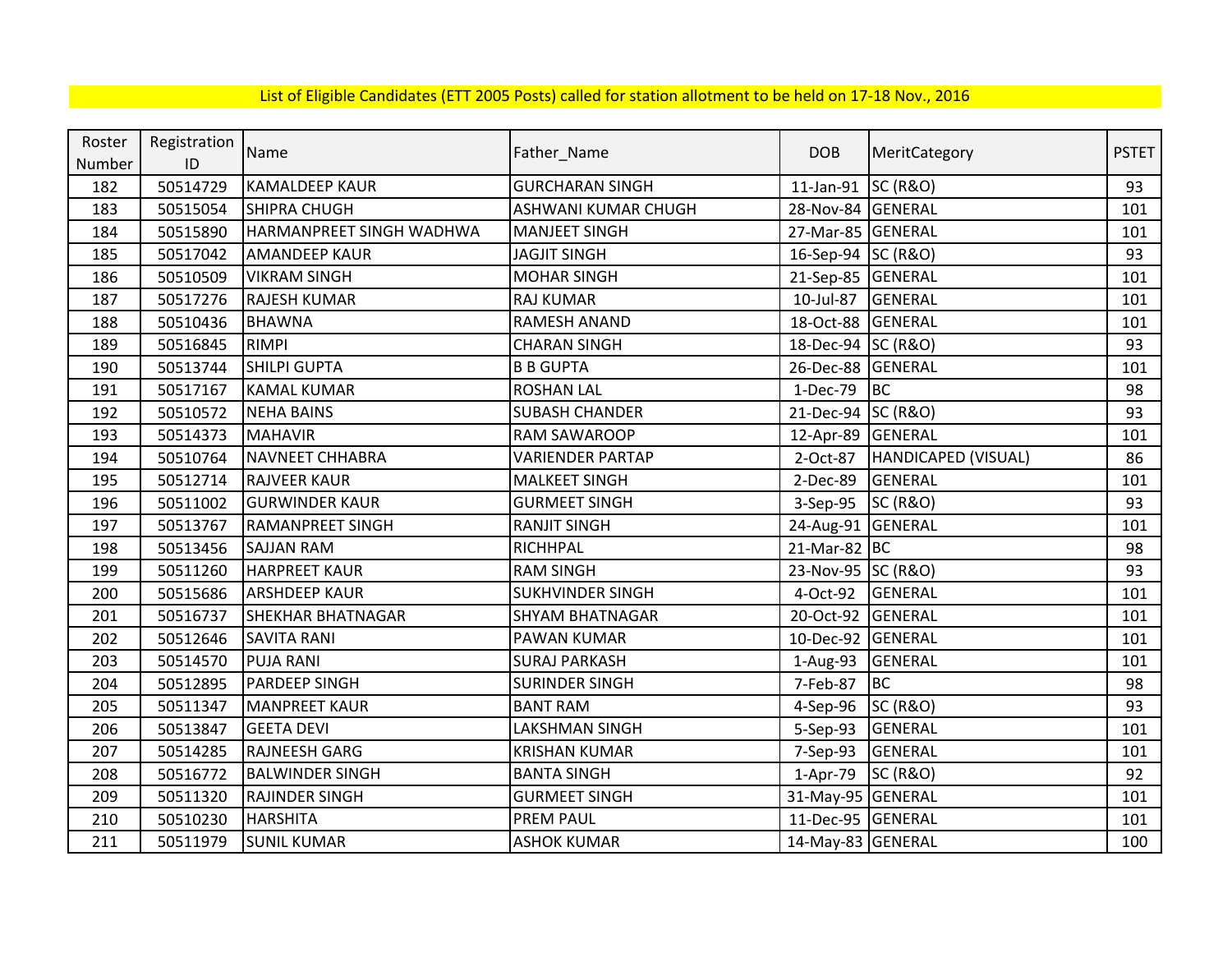| Roster | Registration | Name                   |                       | <b>DOB</b>         |                             | <b>PSTET</b> |
|--------|--------------|------------------------|-----------------------|--------------------|-----------------------------|--------------|
| Number | ID           |                        | Father_Name           |                    | MeritCategory               |              |
| 212    | 50515466     | <b>JOGINDER PAL</b>    | <b>DES RAJ</b>        | 20-Aug-80 SC (R&O) |                             | 92           |
| 213    | 50510482     | <b>ANU BALA</b>        | <b>BHIM SAIN</b>      | 29-Aug-86 GENERAL  |                             | 100          |
| 214    | 50513743     | <b>RAJINDER KUMAR</b>  | <b>SOHAN LAL</b>      | 11-Sep-86 GENERAL  |                             | 100          |
| 215    | 50516354     | <b>SIKANDER SINGH</b>  | <b>MITHU SINGH</b>    | 14-Jan-83 SC (R&O) |                             | 92           |
| 216    | 50515620     | <b>JUTINDER KAUR</b>   | <b>DALBIR SINGH</b>   | 8-Oct-86           | <b>GENERAL</b>              | 100          |
| 217    | 50517019     | JUGDEEP SINGH          | <b>TEJA SINGH</b>     | 9-Sep-87           | GENERAL                     | 100          |
| 218    | 50512088     | <b>JASWINDER SINGH</b> | <b>BALDEV SINGH</b>   | 17-Jun-76          | HANDICAPED (ORTHO)          | 85           |
| 219    | 50514923     | <b>ANITA KAMBOJ</b>    | <b>ASHOK KUMAR</b>    | 21-Sep-90 BC       |                             | 98           |
| 220    | 50512811     | <b>AMANPREET SINGH</b> | <b>KARNAIL SINGH</b>  | 20-Jan-88          | <b>GENERAL</b>              | 100          |
| 221    | 50512315     | <b>KEWAL KRISHAN</b>   | <b>RATTAN LAL</b>     | 20-Jul-93          | <b>BC</b>                   | 98           |
| 222    | 50511818     | <b>KULDEEP KUMAR</b>   | <b>SARDARI LAL</b>    | 5-Apr-87           | <b>SC (R&amp;O)</b>         | 92           |
| 223    | 50513762     | <b>MEENA</b>           | <b>SOHAN LAL</b>      | 30-Jan-88          | GENERAL                     | 100          |
| 224    | 50510478     | <b>LUKESH KUMAR</b>    | <b>JAGDISH LAL</b>    | 18-Mar-88 GENERAL  |                             | 100          |
| 225    | 50516698     | <b>KIRANPAL KAUR</b>   | <b>JALOUR SINGH</b>   | 8-Feb-81           | <b>BC</b>                   | 97           |
| 226    | 50512014     | <b>GURMUKH SINGH</b>   | <b>BALVIR SINGH</b>   | 23-Dec-87 SC (R&O) |                             | 92           |
| 227    | 50515543     | <b>RITU GARG</b>       | <b>JIWAN LAL</b>      | 10-May-88 GENERAL  |                             | 100          |
| 228    | 50515681     | <b>SUKHJINDER KAUR</b> | <b>DIWAN SINGH</b>    | 10-Feb-89 GENERAL  |                             | 100          |
| 229    | 50515172     | <b>KALU RAM</b>        | <b>SOHAN LAL</b>      | 3-Apr-90           | GENERAL                     | 100          |
| 230    | 50513826     | <b>MOHIT GUMBER</b>    | <b>CHIMAN LAL</b>     | 7-Jul-90           | GENERAL                     | 100          |
| 231    | 50517467     | <b>SHANNU RANI</b>     | <b>KEEMAT RAI</b>     | 25-Aug-90          | GENERAL                     | 100          |
| 232    | 50510582     | <b>SAROJ BALA</b>      | <b>CHHAJJU RAM</b>    | 20-Mar-88 BC       |                             | 97           |
| 233    | 50514518     | <b>LUCKY SINGH</b>     | NIRMAL SINGH          | 15-Feb-89 SC (R&O) |                             | 92           |
| 234    | 50510268     | <b>RAJAN</b>           | PREM KUMAR            | 25-Jan-92 GENERAL  |                             | 100          |
| 235    | 50513449     | <b>KANIKA</b>          | DEVINDER KUMAR SINGLA | 8-Apr-92           | GENERAL                     | 100          |
| 236    | 50511195     | <b>BALJINDER KAUR</b>  | <b>RAM LAL</b>        | 9-Apr-94           | <b>SC (R&amp;O)</b>         | 92           |
| 237    | 50512988     | <b>PARVINDER KAUR</b>  | <b>GAJJAN SINGH</b>   | 22-Jul-92          | <b>GENERAL</b>              | 100          |
| 238    | 50516420     | <b>JAIDEEP SINGH</b>   | <b>RANBIR SINGH</b>   |                    | 11-Sep-84   FREEDOM FIGHTER | 97           |
| 239    | 50514826     | <b>MONIKA RANI</b>     | <b>KASHMIR LAL</b>    | 8-Jan-90           | <b>BC</b>                   | 97           |
| 240    | 50510045     | <b>BALJINDER SINGH</b> | <b>JAGROOP SINGH</b>  | 5-Jun-95           | <b>SC (R&amp;O)</b>         | 92           |
| 241    | 50516661     | <b>SALONI VERMA</b>    | <b>JAIT KANWAR</b>    | 9-Oct-92           | <b>GENERAL</b>              | 100          |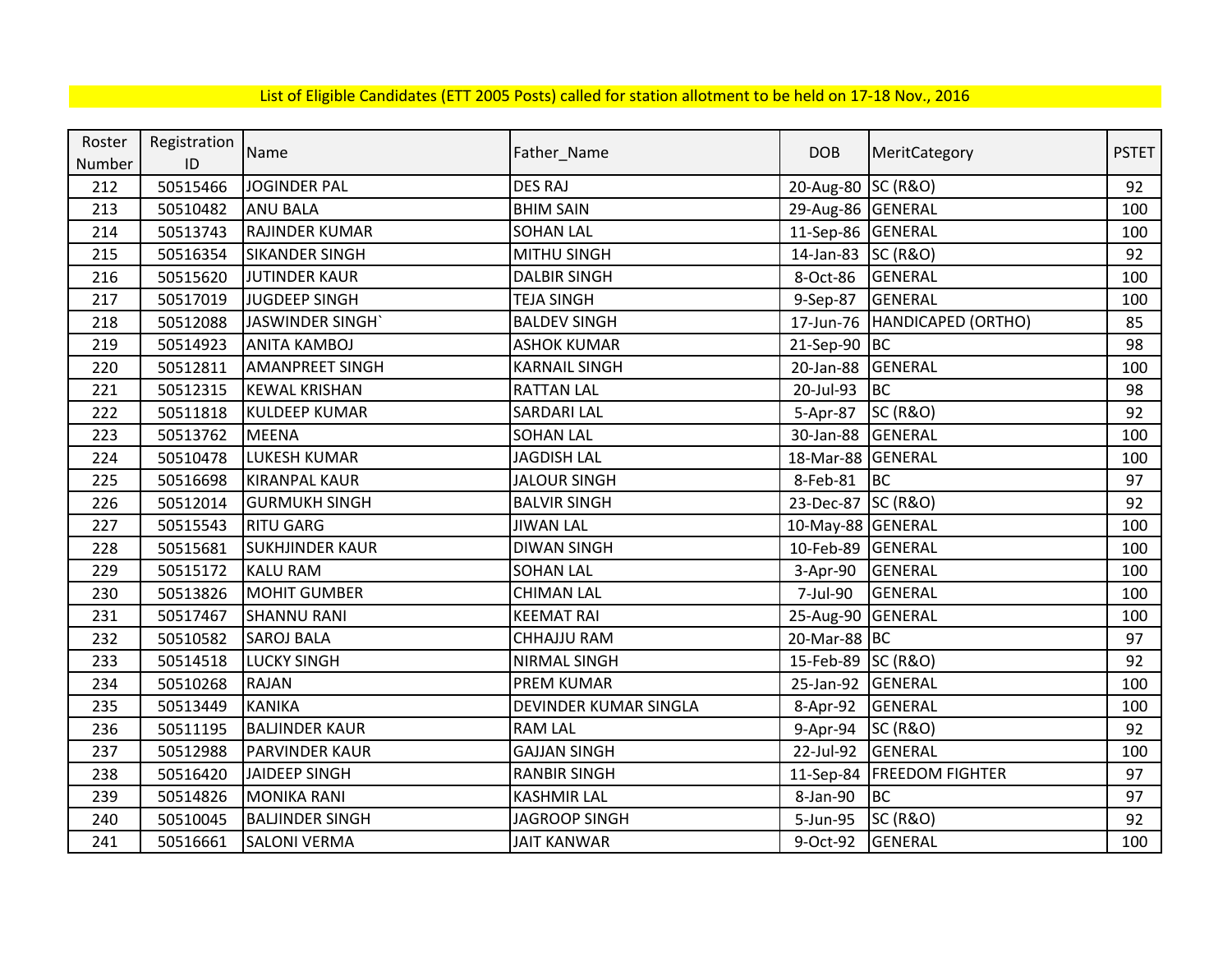| Roster | Registration  | Name                   |                        | <b>DOB</b>         |                      | <b>PSTET</b> |
|--------|---------------|------------------------|------------------------|--------------------|----------------------|--------------|
| Number | $\mathsf{ID}$ |                        | Father_Name            |                    | MeritCategory        |              |
| 242    | 50514079      | <b>REENAM RANI</b>     | <b>SURINDER PAL</b>    | 8-Nov-92           | <b>GENERAL</b>       | 100          |
| 243    | 50510332      | <b>NAFE SINGH</b>      | <b>RAM SARUP</b>       | 8-Apr-78           | <b>SC (R&amp;O)</b>  | 91           |
| 244    | 50516256      | <b>BANDHNA RANI</b>    | <b>VIJAY KUMAR</b>     | $11$ -Jan-93       | <b>GENERAL</b>       | 100          |
| 245    | 50511741      | <b>JANAK RANI</b>      | <b>SHIV KUMAR</b>      | 4-Feb-78           | HANDICAPED (HEARING) | 85           |
| 246    | 50512484      | <b>JAGSEER SINGH</b>   | <b>HARDEEP SINGH</b>   | 20-Jul-90          | BC                   | 97           |
| 247    | 50514829      | <b>MOHIT GUPTA</b>     | <b>HAPPY GUPTA</b>     | 29-Jan-94          | GENERAL              | 100          |
| 248    | 50516055      | <b>MANISH</b>          | RAMESHWER LAL          | $1-May-94$         | <b>GENERAL</b>       | 100          |
| 249    | 50512778      | <b>SUNIL SINGLA</b>    | RAMISHVER DASS         | 30-Dec-94          | GENERAL              | 100          |
| 250    | 50516952      | <b>NARESH KUMAR</b>    | <b>MADAN LAL</b>       | 25-Dec-92 BC       |                      | 97           |
| 251    | 50517230      | <b>SARABJIT KAUR</b>   | <b>RULDU SINGH</b>     | $1$ -Jan- $81$     | GENERAL              | 99           |
| 252    | 50513083      | <b>JASBIR KAUR</b>     | <b>GURBHAJAN SINGH</b> | 26-Mar-81          | <b>GENERAL</b>       | 99           |
| 253    | 50510050      | <b>GURCHARAN SINGH</b> | <b>GURMEET SINGH</b>   | 3-Oct-87           | <b>SC (R&amp;O)</b>  | 91           |
| 254    | 50511194      | <b>MANMEET KAUR</b>    | <b>SUKHDEV SINGH</b>   | 18-Jun-81          | <b>GENERAL</b>       | 99           |
| 255    | 50512328      | <b>NOBALIEET KAUR</b>  | R S RANDHAWA           | 15-Sep-81 GENERAL  |                      | 99           |
| 256    | 50516218      | <b>MANORMA RANI</b>    | SHAM LAL WADHWA        | 10-Feb-82 GENERAL  |                      | 99           |
| 257    | 50516871      | <b>REENA RANI</b>      | LAL SINGH              | $2-Jan-93$         | <b>SC (R&amp;O)</b>  | 91           |
| 258    | 50510363      | POONAM ARORA           | <b>KRISHAN LAL</b>     | 1-May-82 GENERAL   |                      | 99           |
| 259    | 50510403      | <b>ARSHDEEP KAUR</b>   | <b>JAGJEET SINGH</b>   | 9-Sep-95           | BC                   | 97           |
| 260    | 50515804      | <b>SWARNJEET KAUR</b>  | <b>SHARMA SINGH</b>    | 21-Feb-93 SC (R&O) |                      | 91           |
| 261    | 50510177      | <b>KUSAM SINGLA</b>    | <b>MOHINDER PAL</b>    | 26-Dec-83          | <b>GENERAL</b>       | 99           |
| 262    | 50515572      | <b>SARITA</b>          | <b>SUNDER SHAM</b>     | 15-Jul-84          | GENERAL              | 99           |
| 263    | 50514195      | <b>PARAMJEET KAUR</b>  | <b>SARWAN SINGH</b>    | 1-Feb-85           | GENERAL              | 99           |
| 264    | 50514507      | <b>PRINKA RANI</b>     | <b>JAGDISH RAI</b>     | 11-Aug-85 GENERAL  |                      | 99           |
| 265    | 50510036      | <b>GURNAM</b>          | <b>SHISH PAL</b>       | 7-Jul-86           | GENERAL              | 99           |
| 266    | 50516520      | <b>JAS RAM</b>         | <b>HARI RAM</b>        | 30-Apr-80          | BC                   | 96           |
| 267    | 50517261      | <b>SONIA</b>           | <b>AMARNATH</b>        | 12-Sep-93 SC (R&O) |                      | 91           |
| 268    | 50516431      | <b>ASHU KATHPAL</b>    | <b>ASHOK KUMAR</b>     | 5-Aug-86           | GENERAL              | 99           |
| 269    | 50516746      | <b>NEERAJ KALRA</b>    | <b>NARESH KUMAR</b>    | 1-Sep-86           | GENERAL              | 99           |
| 270    | 50513759      | <b>MANDEEP SINGH</b>   | <b>DARSHAN SINGH</b>   | 4-Feb-94           | <b>SC (R&amp;O)</b>  | 91           |
| 271    | 50511758      | <b>GURPREET KAUR</b>   | <b>GURDASS SINGH</b>   | 19-Dec-86 GENERAL  |                      | 99           |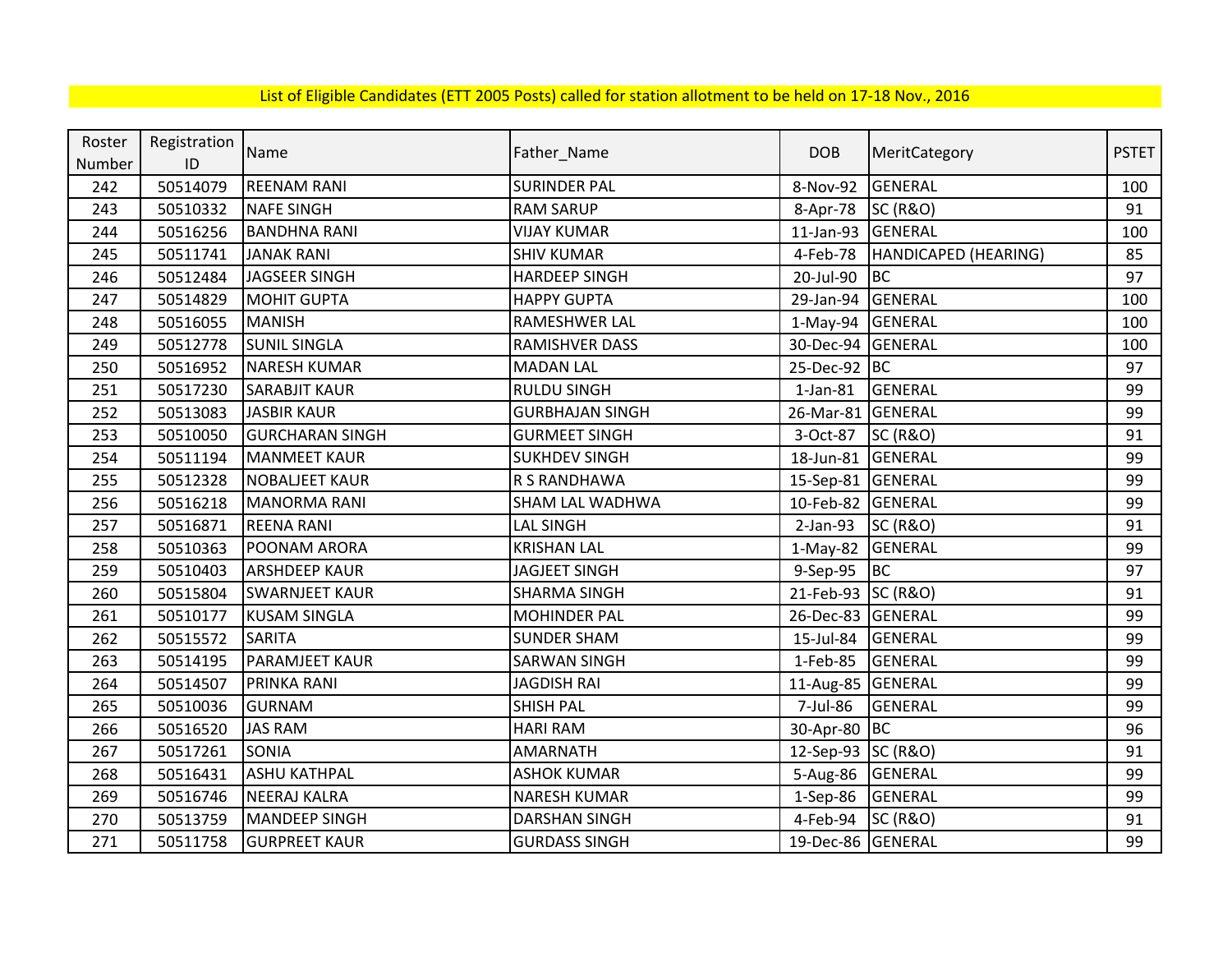| Roster | Registration  | Name                   |                        | <b>DOB</b>         | MeritCategory                | <b>PSTET</b> |
|--------|---------------|------------------------|------------------------|--------------------|------------------------------|--------------|
| Number | $\mathsf{ID}$ |                        | Father_Name            |                    |                              |              |
| 272    | 50515638      | <b>SUMIT JUNEJA</b>    | <b>BABU LAL JUNEJA</b> | 14-Aug-87          | <b>GENERAL</b>               | 99           |
| 273    | 50512032      | <b>TARUN KUMAR</b>     | <b>KULBHUSHAN RAI</b>  | 17-Mar-88 GENERAL  |                              | 99           |
| 274    | 50510324      | <b>MANPREET KAUR</b>   | <b>BALDEV SINGH</b>    | 28-Jun-95 SC (R&O) |                              | 91           |
| 275    | 50514708      | <b>KAVITA RANI</b>     | PREM NATH              | 24-Dec-88 GENERAL  |                              | 99           |
| 276    | 50516127      | <b>BHAGWAN DASS</b>    | RAM CHAND              | 21-Sep-88 BC       |                              | 96           |
| 277    | 50510699      | <b>PAWAN KUMAR</b>     | <b>SITAL RAM</b>       | 3-Jul-79           | <b>SC (R&amp;O)</b>          | 90           |
| 278    | 50514625      | <b>KAVITA</b>          | <b>DHARAM PAL</b>      | 18-Aug-89 GENERAL  |                              | 99           |
| 279    | 50517064      | <b>KIRANJIT SINGH</b>  | <b>BEANT SINGH</b>     |                    | 14-Apr-92 HANDICAPED (ORTHO) | 85           |
| 280    | 50516478      | <b>JITENDER KUMAR</b>  | <b>RAMJAS</b>          | 30-Aug-89 GENERAL  |                              | 99           |
| 281    | 50515449      | <b>SURINDER KAUR</b>   | PARKASH SINGH          | 1-Jun-82           | <b>SC (R&amp;O)</b>          | 90           |
| 282    | 50515726      | <b>SIMMI KALRA</b>     | SH RAVI KANT KALRA     | 28-May-90 GENERAL  |                              | 99           |
| 283    | 50515844      | <b>MANPREET KAUR</b>   | <b>JUGRAJ SINGH</b>    | 20-Apr-89 BC       |                              | 96           |
| 284    | 50516217      | <b>HARBANS KAUR</b>    | <b>BHAGWAN SINGH</b>   | 8-Jul-83           | <b>SC (R&amp;O)</b>          | 90           |
| 285    | 50511351      | <b>PARDEEP KUMAR</b>   | <b>BHUSHAN KUMAR</b>   | 24-Oct-91          | GENERAL                      | 99           |
| 286    | 50515271      | <b>NEHA RANI</b>       | <b>MANGAT RAI</b>      | 28-Jul-92          | <b>GENERAL</b>               | 99           |
| 287    | 50514820      | <b>NIPUN</b>           | <b>RAM JI LAL</b>      | 1-Aug-92           | GENERAL                      | 99           |
| 288    | 50511064      | <b>TINKU SINGH</b>     | <b>KESHO RAM</b>       | 7-Sep-94           | <b>GENERAL</b>               | 99           |
| 289    | 50515799      | <b>KANCHAN BALA</b>    | <b>DALIP SINGH</b>     | 7-Jan-91           | <b>BC</b>                    | 96           |
| 290    | 50515931      | <b>KULWINDER KAUR</b>  | <b>SAMPURAN SINGH</b>  | 12-Jul-85          | <b>SC (R&amp;O)</b>          | 90           |
| 291    | 50514925      | <b>PARBHJOT KAUR</b>   | <b>GURPAL SINGH</b>    | 10-Dec-95 GENERAL  |                              | 99           |
| 292    | 50512135      | <b>SUKHWINDER KAUR</b> | <b>MALL SINGH</b>      | 20-Feb-96 GENERAL  |                              | 99           |
| 293    | 50510935      | <b>HANS RAJ</b>        | <b>BOOTA SINGH</b>     | 16-Feb-86 SC (R&O) |                              | 90           |
| 294    | 50515476      | <b>MANISHA</b>         | <b>SATPAL</b>          | 17-Jan-79          | <b>GENERAL</b>               | 98           |
| 295    | 50516344      | <b>HARMINDER SINGH</b> | <b>RAGBIR SINGH</b>    | 13-Apr-80          | GENERAL                      | 98           |
| 296    | 50514180      | <b>RAMA RANI</b>       | YESHPAL GUPTA          | $1$ -Jun-80        | <b>GENERAL</b>               | 98           |
| 297    | 50515133      | <b>SANTOSH KAUR</b>    | <b>HAZOORA SINGH</b>   | 6-Dec-86           | <b>SC (M&amp;B)</b>          | 90           |
| 298    | 50513231      | <b>SUDESH PRIYA</b>    | <b>AMRIT LAL</b>       | 3-Dec-80           | <b>GENERAL</b>               | 98           |
| 299    | 50510185      | SHEETAL                | <b>VARINDER PAL</b>    | 5-Nov-81           | <b>GENERAL</b>               | 98           |
| 300    | 50514004      | POONAM                 | RAMESH KUMAR           | 30-Mar-87 SC (R&O) |                              | 90           |
| 301    | 50514357      | JASVEER KOUR           | <b>KARTAR SINGH</b>    | 9-Aug-83 GENERAL   |                              | 98           |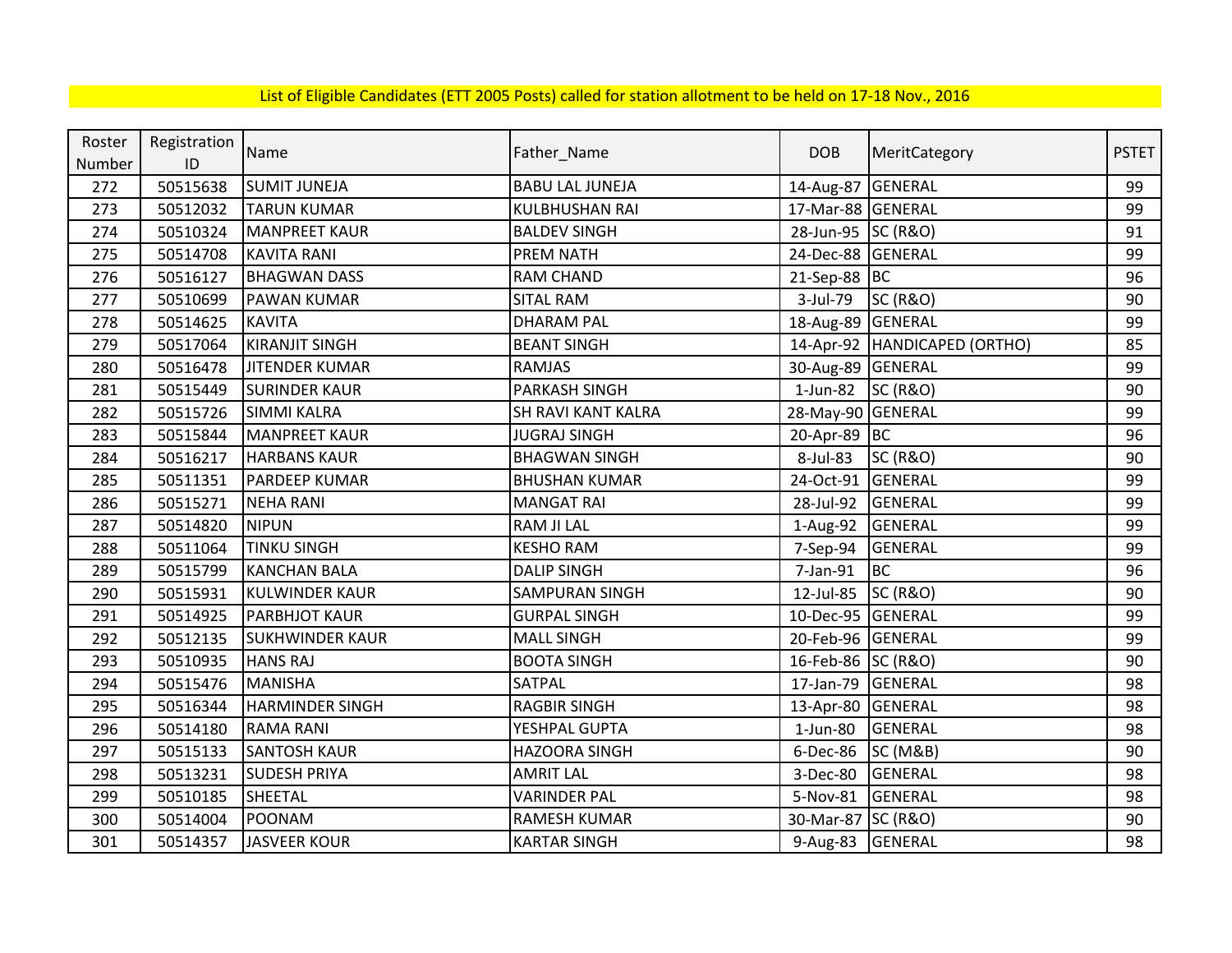| Roster | Registration | Name                     |                         | <b>DOB</b>         |                               | <b>PSTET</b> |
|--------|--------------|--------------------------|-------------------------|--------------------|-------------------------------|--------------|
| Number | ID           |                          | Father_Name             |                    | MeritCategory                 |              |
| 302    | 50516205     | <b>VANDANA RANI</b>      | <b>VIJAY KUMAR</b>      | 25-Oct-84          | GENERAL                       | 98           |
| 303    | 50511908     | <b>LOKESH KUMAR</b>      | <b>KRISHAN LAL</b>      | 9-Sep-83           | HANDICAPED (ORTHO)            | 83           |
| 304    | 50510392     | <b>VINOD KUMAR</b>       | <b>SUBHASH CHANDER</b>  | 25-Dec-92 BC       |                               | 96           |
| 305    | 50515843     | <b>RAJNI RANI</b>        | SUBHASH CHAND           | 20-Mar-85 GENERAL  |                               | 98           |
| 306    | 50515167     | <b>RAJESH KUMAR</b>      | JAGDISH RAI             | 2-Feb-93           | BC                            | 96           |
| 307    | 50511539     | <b>POONAMJEET KOUR</b>   | <b>GURMEL SINGH</b>     | 14-Apr-87 SC (R&O) |                               | 90           |
| 308    | 50513984     | <b>ANU ARORA</b>         | <b>JAGDISH CHANDER</b>  | 23-Apr-85          | GENERAL                       | 98           |
| 309    | 50516986     | <b>OPENDER KUMAR</b>     | <b>SHIVJI RAM</b>       | 26-Apr-85          | GENERAL                       | 98           |
| 310    | 50511021     | <b>SAPNA</b>             | <b>SOHAN LAL</b>        | 19-Oct-94 BC       |                               | 96           |
| 311    | 50516949     | <b>WAKIL SINGH</b>       | <b>HARDEV SINGH</b>     | 28-Apr-89 SC (R&O) |                               | 90           |
| 312    | 50511786     | <b>JAGMEET SINGH</b>     | <b>SURJIT SINGH</b>     | 11-Nov-85 GENERAL  |                               | 98           |
| 313    | 50514433     | <b>ISHU</b>              | <b>MAHESH KUMAR</b>     | 30-May-87 GENERAL  |                               | 98           |
| 314    | 50517065     | <b>AMANDEEP KAUR</b>     | <b>SUKHWINDER SINGH</b> | 27-Jun-87          | <b>GENERAL</b>                | 98           |
| 315    | 50516452     | <b>SACHIN PHOGAT</b>     | <b>HARI PARKASH</b>     | 26-Sep-87          | GENERAL                       | 98           |
| 316    | 50515157     | <b>RAMANPREET KAUR</b>   | <b>HAJARA SINGH</b>     | 5-Dec-87           | <b>GENERAL</b>                | 98           |
| 317    | 50511398     | <b>KULWINDER KAUR</b>    | <b>GULAB SINGH</b>      | 15-Jan-96 BC       |                               | 96           |
| 318    | 50513932     | <b>JIWAN SINGH</b>       | <b>JAGTAR SINGH</b>     | 16-Mar-94 SC (R&O) |                               | 90           |
| 319    | 50512947     | <b>MAMTA RANI</b>        | RAJ KUMAR               | 7-Dec-88           | <b>GENERAL</b>                | 98           |
| 320    | 50515365     | <b>GURDEEP SINGH</b>     | <b>RAM SINGH</b>        | 8-Aug-89           | <b>GENERAL</b>                | 98           |
| 321    | 50514879     | <b>GAYTRI</b>            | <b>BUDH RAM</b>         | 5-May-80 SC (R&O)  |                               | 89           |
| 322    | 50512812     | <b>INDERPREET SINGH</b>  | <b>KARNAIL SINGH</b>    | 23-Jun-90          | GENERAL                       | 98           |
| 323    | 50516415     | JAIPREET SINGH           | <b>RANBIR SINGH</b>     |                    | 11-Sep-84   FREEDOM FIGHTER   | 94           |
| 324    | 50511363     | <b>JASHANPREET KAUR</b>  | <b>CHAND SINGH</b>      | 12-Jun-96 BC       |                               | 96           |
| 325    | 50512845     | <b>SUKHMANDER SINGH</b>  | <b>VEER SINGH</b>       | 20-Apr-82 SC (R&O) |                               | 89           |
| 326    | 50511888     | PRIYA DODA               | <b>ASHWINI KUMAR</b>    | 8-Jul-90           | GENERAL                       | 98           |
| 327    | 50510541     | <b>RAKESH KUMAR</b>      | <b>ROSHAN LAL</b>       | 10-Jun-92          | GENERAL                       | 98           |
| 328    | 50515198     | <b>MANDEEP KAUR</b>      | PARKASH SINGH           | 30-Jul-84          | <b>SC (R&amp;O)</b>           | 89           |
| 329    | 50516075     | <b>BHAVESH BHATNAGAR</b> | SHYAM BHATNAGAR         | 29-Aug-93 GENERAL  |                               | 98           |
| 330    | 50513908     | <b>SANTOSH RANI</b>      | <b>SHAM CHAND</b>       |                    | 5-May-85   HANDICAPED (ORTHO) | 82           |
| 331    | 50515378     | <b>SUNIL KUMAR</b>       | <b>RAM CHAND</b>        | 13-Oct-80 BC       |                               | 95           |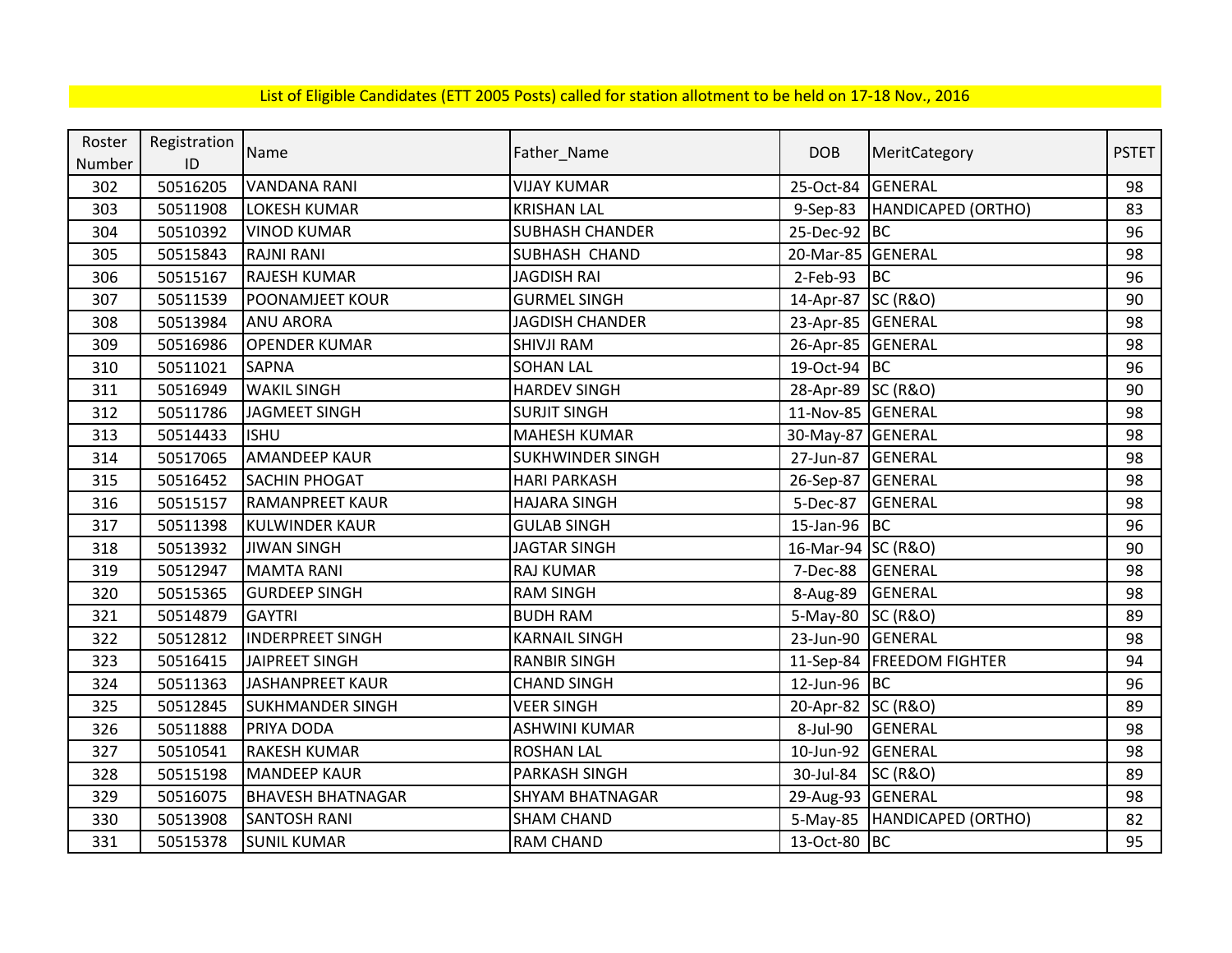| Roster | Registration | Name                      |                        | <b>DOB</b>         |                     | <b>PSTET</b> |
|--------|--------------|---------------------------|------------------------|--------------------|---------------------|--------------|
| Number | ID           |                           | Father_Name            |                    | MeritCategory       |              |
| 332    | 50510899     | <b>RAKESH KUMAR</b>       | <b>KASHMIR LAL</b>     | 24-Oct-93          | <b>GENERAL</b>      | 98           |
| 333    | 50514365     | <b>SONAM KAMBOJ</b>       | LEKH RAJ               | 22-Feb-94          | GENERAL             | 98           |
| 334    | 50515490     | <b>MANPREET SINGH</b>     | <b>MAJOR CHAND</b>     | 19-Dec-94 GENERAL  |                     | 98           |
| 335    | 50513898     | <b>SARISHTA RANI</b>      | <b>MOHINDER SINGH</b>  | 6-Jan-84           | <b>BC</b>           | 95           |
| 336    | 50512358     | <b>JASPREET SINGH</b>     | PARMINDER SINGH        | 25-Jan-95          | GENERAL             | 98           |
| 337    | 50511200     | <b>RAJNI</b>              | <b>RAKESH KUMAR</b>    | 11-Mar-95 GENERAL  |                     | 98           |
| 338    | 50510337     | <b>PARDEEP KAUR</b>       | <b>BALWINDER SINGH</b> | 7-Jul-90           | <b>SC (R&amp;O)</b> | 89           |
| 339    | 50514556     | <b>HARPREET KAUR</b>      | <b>PALA SINGH</b>      | 20-Oct-95          | GENERAL             | 98           |
| 340    | 50516568     | <b>SEEMA</b>              | PREM CHAND GUPTA       | 22-Aug-79 GENERAL  |                     | 97           |
| 341    | 50516073     | <b>TEJINDER SINGH</b>     | <b>JUGRAJ SINGH</b>    | 5-Feb-80           | <b>GENERAL</b>      | 97           |
| 342    | 50517456     | <b>TARA RANI</b>          | <b>MANGAL SINGH</b>    | 18-Apr-94 SC (R&O) |                     | 89           |
| 343    | 50515533     | JASBIR KAUR               | <b>BALKAR SINGH</b>    | 10-Aug-81 GENERAL  |                     | 97           |
| 344    | 50515653     | <b>NIRMALA RANI</b>       | <b>KRISHAN LAL</b>     | 12-Mar-84 BC       |                     | 95           |
| 345    | 50510325     | <b>JYOTI RANI</b>         | NIRMAL CHAND           | 27-Jun-96 SC (R&O) |                     | 89           |
| 346    | 50516894     | <b>SUMAN DEVI</b>         | <b>MADAN LAL</b>       | 10-Aug-81 GENERAL  |                     | 97           |
| 347    | 50515539     | <b>GURVINDER SINGH</b>    | <b>HARJINDER SINGH</b> | 24-Jun-82 GENERAL  |                     | 97           |
| 348    | 50510637     | <b>GURMEET KAUR</b>       | <b>CHANAN SINGH</b>    | 7-Nov-82           | <b>GENERAL</b>      | 97           |
| 349    | 50513867     | <b>GURPREET SINGH</b>     | <b>KAKA SINGH</b>      | 10-Feb-83 GENERAL  |                     | 97           |
| 350    | 50515319     | <b>GURANDITTA SINGH</b>   | <b>NACHHATAR SINGH</b> | 20-Mar-83 GENERAL  |                     | 97           |
| 351    | 50517352     | <b>GURVINDER SINGH</b>    | PRITAM SINGH           | 11-Dec-84 BC       |                     | 95           |
| 352    | 50511061     | <b>PARMINDER JIT KAUR</b> | <b>SHAM LAL</b>        | 20-Jun-75 SC (R&O) |                     | 88           |
| 353    | 50515621     | <b>AJAY KUMAR</b>         | RAVINDER KUMAR         | 13-Jun-83 GENERAL  |                     | 97           |
| 354    | 50514390     | <b>NEETI MADAAN</b>       | JAI DAYAL MADAAN       | 13-Dec-83 GENERAL  |                     | 97           |
| 355    | 50511769     | <b>SANDEEP KAUR</b>       | <b>KARNAIL SINGH</b>   | 5-Oct-87           | <b>SC (R&amp;O)</b> | 88           |
| 356    | 50510237     | <b>DEEPAK KUMAR</b>       | <b>DES RAJ</b>         | 31-Aug-84 GENERAL  |                     | 97           |
| 357    | 50512184     | <b>DAVINDER SINGH</b>     | <b>KRISHAN KUMAR</b>   | 18-Dec-85 GENERAL  |                     | 97           |
| 358    | 50515617     | <b>PUSHPINDER KAUR</b>    | <b>JAGJIT SINGH</b>    | 3-Oct-86           | <b>GENERAL</b>      | 97           |
| 359    | 50516521     | <b>KULDEEP SINGH</b>      | <b>JANGIR SINGH</b>    | 17-Dec-87          | <b>SC (R&amp;O)</b> | 88           |
| 360    | 50514078     | <b>ANITA RANI</b>         | <b>RAJ KUMAR</b>       | 7-Oct-86           | GENERAL             | 97           |
| 361    | 50510576     | <b>SUNITA RANI</b>        | RAJ KUMAR              | 20-Apr-95 BC       |                     | 95           |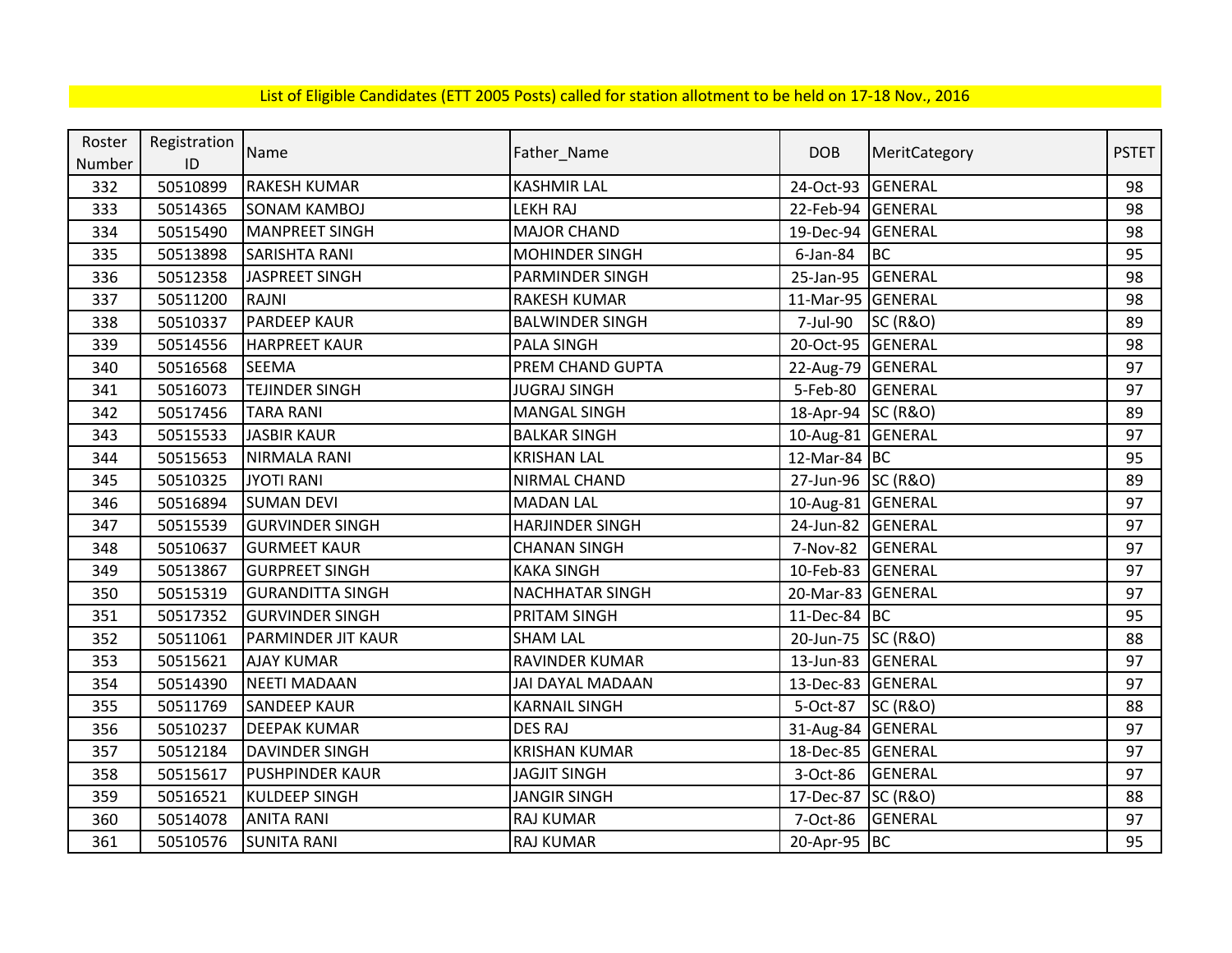| Roster | Registration | Name                    |                             | <b>DOB</b>         |                     | <b>PSTET</b> |
|--------|--------------|-------------------------|-----------------------------|--------------------|---------------------|--------------|
| Number | ID           |                         | Father_Name                 |                    | MeritCategory       |              |
| 362    | 50513122     | <b>AMRINDR SINGH</b>    | <b>KOORA SINGH</b>          | $1-Sep-88$         | <b>SC (M&amp;B)</b> | 88           |
| 363    | 50514995     | <b>BALWINDER SINGH</b>  | <b>ROOP RAM</b>             | $1$ -Jan-87        | <b>GENERAL</b>      | 97           |
| 364    | 50516130     | <b>SUKHPREET SINGH</b>  | <b>BALWINDER SINGH</b>      | 4-Jan-87           | GENERAL             | 97           |
| 365    | 50516473     | <b>ASHOK SINGH</b>      | <b>JARNAIL SINGH</b>        | 10-Dec-91 SC (R&O) |                     | 88           |
| 366    | 50512699     | <b>HARWINDER SINGH</b>  | <b>DHARAM SINGH</b>         | 17-Oct-87          | GENERAL             | 97           |
| 367    | 50517367     | <b>KRISHAN LAL</b>      | <b>MUNSHI RAM</b>           | 4-Mar-79           | <b>BC</b>           | 94           |
| 368    | 50510584     | <b>PARMINDER SINGH</b>  | <b>GULZAR SINGH</b>         | 8-Apr-92           | <b>SC (R&amp;O)</b> | 88           |
| 369    | 50512026     | <b>NAVNEET KAUR</b>     | <b>BHUPINDER SINGH</b>      | 8-Dec-87           | <b>GENERAL</b>      | 97           |
| 370    | 50514493     | <b>GAGANDEEP SINGH</b>  | <b>MAJOR SINGH</b>          | 2-Aug-88           | <b>GENERAL</b>      | 97           |
| 371    | 50513048     | <b>NEHA MALHOTRA</b>    | <b>VIJAY KUMAR MALHOTRA</b> | 25-Jun-89          | <b>GENERAL</b>      | 97           |
| 372    | 50512323     | <b>BHARTI</b>           | SATINDER KUMAR              | 24-Sep-89          | <b>GENERAL</b>      | 97           |
| 373    | 50512936     | <b>HARPREET KAUR</b>    | <b>JOGINDER SINGH</b>       | $6$ -Jul-86        | <b>BC</b>           | 94           |
| 374    | 50511429     | <b>RAJ KAUR</b>         | <b>AMRIK SINGH</b>          | 5-May-93           | <b>SC (R&amp;O)</b> | 88           |
| 375    | 50510597     | <b>AKASHDEEP SINGLA</b> | JAWAHAR LAL SINGLA          | $1-May-90$         | <b>GENERAL</b>      | 97           |
| 376    | 50510183     | <b>PRINCE PAL</b>       | <b>SUBASH CHAND</b>         | 28-Jul-90          | <b>GENERAL</b>      | 97           |
| 377    | 50510505     | <b>AKASHDEEP SINGH</b>  | <b>RAGHBIR SINGH</b>        | 26-Nov-93 SC (R&O) |                     | 88           |
| 378    | 50511331     | <b>KAVITA RANI</b>      | <b>PREM KUMAR</b>           | 26-Oct-90          | GENERAL             | 97           |
| 379    | 50516712     | <b>AKSHAY ANGI</b>      | <b>SUBHASH CHANDER</b>      | 8-Nov-91           | <b>GENERAL</b>      | 97           |
| 380    | 50511852     | <b>RAMANDEEP KAUR</b>   | PRITAM SINGH                | 15-Feb-92          | <b>GENERAL</b>      | 97           |
| 381    | 50510591     | <b>GURDEEP SINGH</b>    | <b>CHARANJEET SINGH</b>     | 3-Mar-95 SC (R&O)  |                     | 88           |
| 382    | 50514188     | <b>RAMANDEEP KAUR</b>   | <b>JARNAIL SINGH</b>        | 17-Mar-92 GENERAL  |                     | 97           |
| 383    | 50517054     | <b>VIKAS KUMAR</b>      | <b>CHANAN RAM</b>           | 28-Mar-92 GENERAL  |                     | 97           |
| 384    | 50512582     | <b>SHAM LAL</b>         | PREM CHAND                  | 6-Feb-83 SC (R&O)  |                     | 87           |
| 385    | 50515525     | <b>ROOPIKA</b>          | SATPAL                      | 13-Oct-92 GENERAL  |                     | 97           |
| 386    | 50512380     | PRIYANKA                | <b>VIJAY SINGH</b>          | 13-May-94 GENERAL  |                     | 97           |
| 387    | 50515567     | RAJWINDER KAUR          | <b>AJMER SINGH</b>          | 25-Aug-87 BC       |                     | 94           |
| 388    | 50512700     | <b>GURMEET KAUR</b>     | <b>GURJANT SINGH</b>        | 8-Aug-95           | <b>GENERAL</b>      | 97           |
| 389    | 50516409     | <b>NEETU BAI</b>        | <b>DAYA RAM</b>             | 1-Apr-89           | BC                  | 94           |
| 390    | 50510172     | <b>KULWANT SINGH</b>    | <b>MOHINDER SINGH</b>       | 5-Apr-85           | <b>SC (R&amp;O)</b> | 87           |
| 391    | 50511582     | <b>LAKHVIR KAUR</b>     | <b>SURJIT SINGH</b>         | 13-Aug-95 GENERAL  |                     | 97           |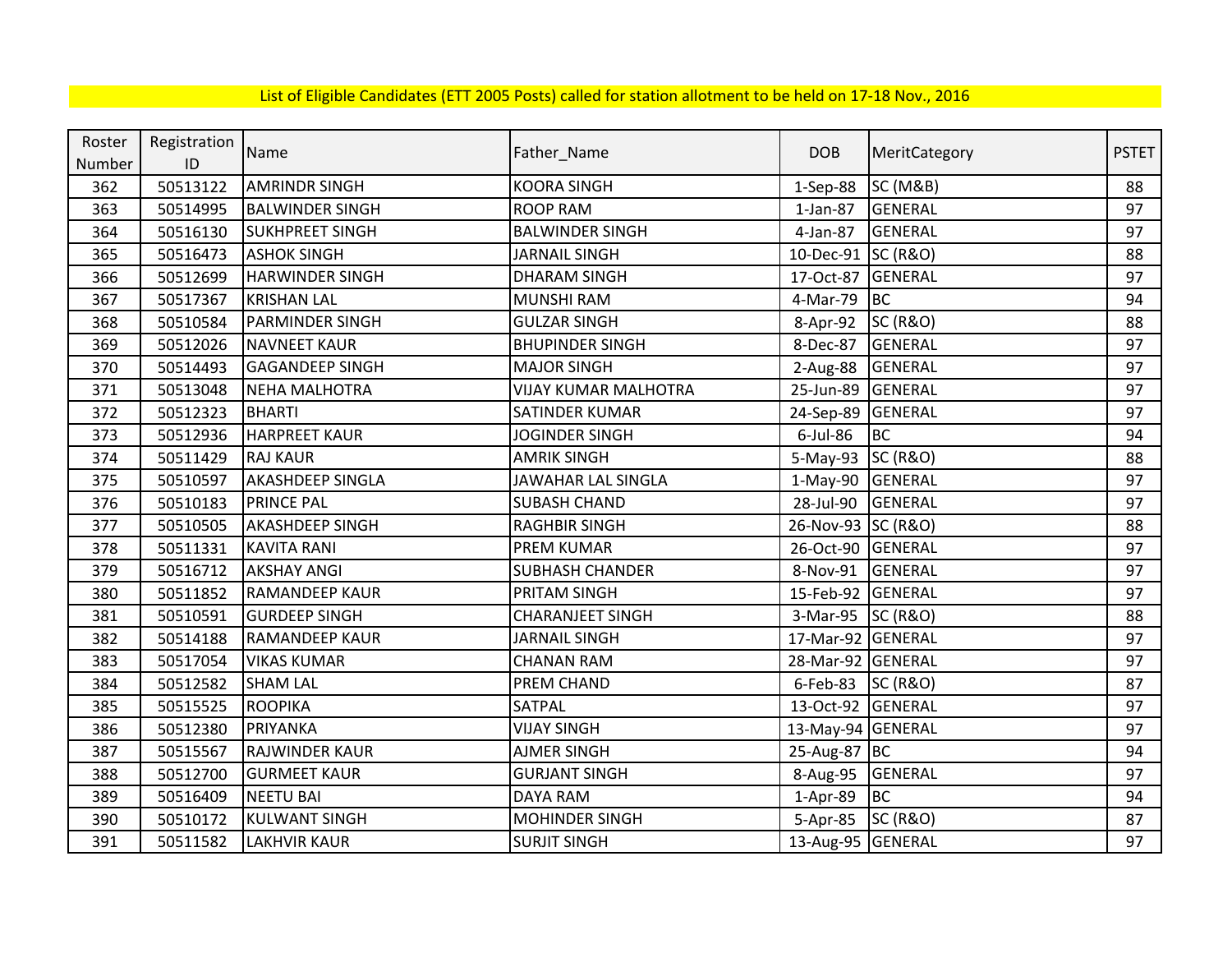| Roster | Registration | Name                         |                         | <b>DOB</b>         |                                 | <b>PSTET</b> |
|--------|--------------|------------------------------|-------------------------|--------------------|---------------------------------|--------------|
| Number | ID           |                              | Father_Name             |                    | MeritCategory                   |              |
| 392    | 50511581     | PALWINDER SINGH              | <b>TEHAL SINGH</b>      | 27-Nov-95          | GENERAL                         | 97           |
| 393    | 50510319     | <b>GAURAV KAMBOJ</b>         | <b>SATISH KUMAR</b>     | 6-Nov-91           | <b>BC</b>                       | 94           |
| 394    | 50510949     | <b>MANJEET SINGH</b>         | <b>KASHMIR SINGH</b>    | 25-Dec-85 SC (R&O) |                                 | 87           |
| 395    | 50511203     | <b>MANSI SHARMA</b>          | <b>SURESH KUMAR</b>     | 9-Jan-96           | <b>GENERAL</b>                  | 97           |
| 396    | 50515660     | <b>USHA RANI</b>             | <b>UMARDIN MOHAMMAD</b> | 13-Aug-96 GENERAL  |                                 | 97           |
| 397    | 50513841     | <b>VIJAY KUMAR</b>           | <b>MANOHAR LAL</b>      | 20-Nov-80 GENERAL  |                                 | 96           |
| 398    | 50516843     | SEEMA                        | <b>CHAMAN LAL</b>       | 10-Apr-81 GENERAL  |                                 | 96           |
| 399    | 50514805     | <b>AMRIK SINGH</b>           | <b>KARAM SINGH</b>      | 16-Apr-82 GENERAL  |                                 | 96           |
| 400    | 50513181     | <b>SANJEEV KUMAR</b>         | <b>BAG CHAND</b>        | $5-Dec-94$ BC      |                                 | 94           |
| 401    | 50514865     | <b>NEERAJ KUMARI</b>         | <b>SATPAL SINGH</b>     | 23-Mar-86 SC (R&O) |                                 | 87           |
| 402    | 50515630     | POOJA GUPTA                  | PREM NATH MITTAL        | 8-Mar-83           | <b>GENERAL</b>                  | 96           |
| 403    | 50514205     | <b>AMANDEEP KAUR CHAUHAN</b> | <b>DARSHAN SINGH</b>    | 8-Mar-83           | GENERAL                         | 96           |
| 404    | 50512798     | <b>SURINDER SINGH</b>        | <b>JARNAIL SINGH</b>    | 12-Apr-86 SC (R&O) |                                 | 87           |
| 405    | 50516424     | <b>HARBANS LAL</b>           | <b>VED PARKASH</b>      | 14-Mar-83 GENERAL  |                                 | 96           |
| 406    | 50514988     | <b>NARINDERPREET KAUR</b>    | SADHU SINGH             | 18-Dec-89          | <b>GENERAL/ FREEDOM FIGHTER</b> | 93           |
| 407    | 50510278     | <b>AMRIT</b>                 | <b>HARKRISHAN LAL</b>   | 12-Sep-95 BC       |                                 | 94           |
| 408    | 50511138     | <b>JYOTI GUR</b>             | <b>CHARAN DASS GUR</b>  | 5-Jun-86           | <b>SC (R&amp;O)</b>             | 87           |
| 409    | 50515888     | <b>HARPREET SINGH</b>        | <b>NAIB SINGH</b>       | 10-Jun-83          | <b>GENERAL</b>                  | 96           |
| 410    | 50515577     | <b>AJAY KHURANA</b>          | <b>ASHOK KUMAR</b>      | 27-Nov-83          | <b>GENERAL</b>                  | 96           |
| 411    | 50510503     | DAVINDERJEET KAUR            | PARAMJEET SINGH         | $2-Sep-87$         | <b>SC (R&amp;O)</b>             | 87           |
| 412    | 50516687     | <b>GURJEET SINGH</b>         | <b>DARSHAN SINGH</b>    | 10-Feb-84 GENERAL  |                                 | 96           |
| 413    | 50513163     | <b>IQBAL SINGH</b>           | SATPAL SINGH            | 15-Sep-79          | BC                              | 93           |
| 415    | 50510998     | <b>ANIL KUMAR</b>            | <b>HOSIYAR SINGH</b>    | 7-Aug-84           | <b>GENERAL</b>                  | 96           |
| 416    | 50510191     | <b>SUPRIYA PAHUJA</b>        | <b>BALRAJ PAHUJA</b>    | 11-Dec-84          | <b>GENERAL</b>                  | 96           |
| 417    | 50513666     | <b>ANTAR SINGH</b>           | <b>NATHA SINGH</b>      | 10-Mar-81 BC       |                                 | 93           |
| 418    | 50514808     | <b>MANPREET KAUR</b>         | <b>SURJIT RAM</b>       | 6-Mar-85           | GENERAL                         | 96           |
| 419    | 50511370     | <b>BANITA RANI</b>           | RAJ KUMAR               | 23-Sep-85 GENERAL  |                                 | 96           |
| 420    | 50515307     | <b>SUMAN RANI</b>            | PARBHATI RAM            | 18-Dec-88 SC (R&O) |                                 | 87           |
| 421    | 50513153     | <b>SUPINDER KAUR</b>         | PRITAM SINGH            | 3-Oct-85           | <b>GENERAL</b>                  | 96           |
| 422    | 50513138     | <b>GURPREET SINGH</b>        | PARAMJIT SINGH          | 20-Feb-86 GENERAL  |                                 | 96           |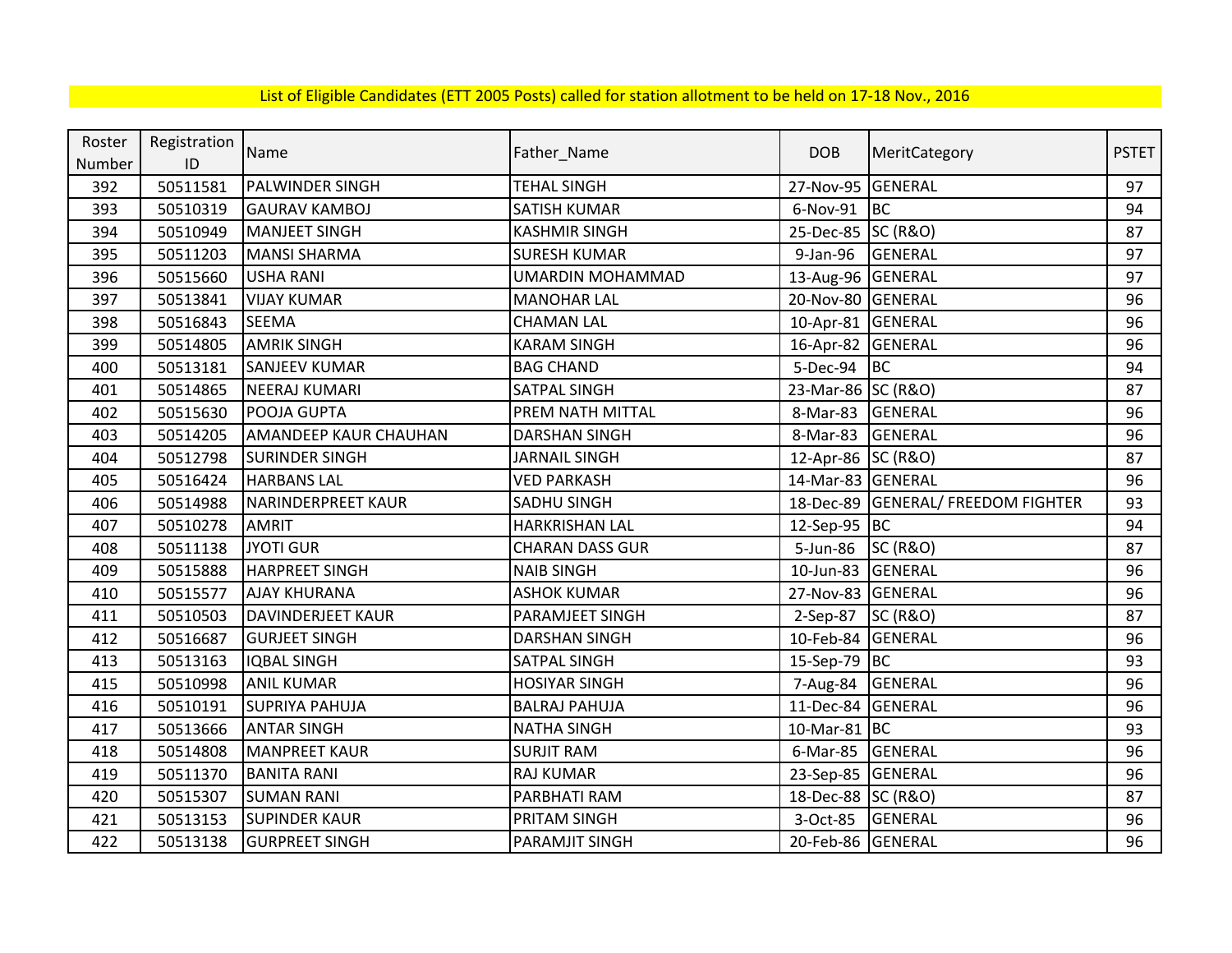| List of Eligible Candidates (ETT 2005 Posts) called for station allotment to be held on 17-18 Nov., 2016 |  |
|----------------------------------------------------------------------------------------------------------|--|
|----------------------------------------------------------------------------------------------------------|--|

| Roster | Registration  | Name                   |                        | <b>DOB</b>        |                     | <b>PSTET</b> |
|--------|---------------|------------------------|------------------------|-------------------|---------------------|--------------|
| Number | $\mathsf{ID}$ |                        | Father_Name            |                   | MeritCategory       |              |
| 423    | 50513390      | <b>SHIWANI SETHI</b>   | <b>SUDARSHAN LAL</b>   | 15-Nov-86 GENERAL |                     | 96           |
| 424    | 50510448      | <b>PARMJIT KAUR</b>    | <b>JARAYAT SINGH</b>   | 16-Oct-90         | <b>SC (R&amp;O)</b> | 87           |
| 425    | 50517347      | <b>SUSHMA RANI</b>     | <b>RAMESH DASS</b>     | 17-Mar-87         | GENERAL             | 96           |
| 426    | 50511630      | <b>VEENA RANI</b>      | <b>MOHAN LAL</b>       | 2-Jul-82          | <b>BC</b>           | 93           |
| 427    | 50510589      | <b>BEANT KAUR</b>      | <b>JALAUR SINGH</b>    | $2-Jan-92$        | <b>SC (R&amp;O)</b> | 87           |
| 428    | 50510265      | <b>GAGANDEEP GARG</b>  | <b>GORA LAL</b>        | 13-Apr-87         | <b>GENERAL</b>      | 96           |
| 429    | 50516866      | <b>NEHA SHARMA</b>     | <b>KAMAL NABH</b>      | 16-Apr-88         | <b>GENERAL</b>      | 96           |
| 430    | 50510517      | <b>MANISHA SHARMA</b>  | RAJ KUMAR SHARMA       | 1-Mar-89          | GENERAL             | 96           |
| 431    | 50515773      | <b>VANILA ARORA</b>    | <b>SOHAN LAL</b>       | 10-Aug-89 GENERAL |                     | 96           |
| 432    | 50517362      | SIMERJEET SINGH        | <b>GURMAIL SINGH</b>   | 23-May-90 GENERAL |                     | 96           |
| 433    | 50515793      | MUNISH SINGH           | <b>MULKH RAJ</b>       | 1-Apr-89 BC       |                     | 93           |
| 434    | 50510651      | <b>MANDEEP SINGH</b>   | <b>NANAK SINGH</b>     | 3-Feb-94          | SC (M&B)            | 87           |
| 435    | 50510569      | <b>KULDEEP SINGH</b>   | <b>JOGA SINGH</b>      | 31-Mar-91         | GENERAL             | 96           |
| 436    | 50510599      | <b>PREETAM KAUR</b>    | <b>CHARAN SINGH</b>    | 12-Jul-91         | <b>GENERAL</b>      | 96           |
| 437    | 50514142      | <b>LOVEKIRAN KAUR</b>  | PARMJEET SINGH         | $1-Apr-94$        | <b>SC (M&amp;B)</b> | 87           |
| 438    | 50510128      | <b>NAVDEEP KAUR</b>    | <b>AJIT SINGH</b>      | 9-Oct-91          | <b>GENERAL</b>      | 96           |
| 439    | 50514118      | <b>PARDEEP SINGH</b>   | <b>JAGSIR SINGH</b>    | 18-Jun-92         | GENERAL             | 96           |
| 440    | 50515891      | <b>MONTY KATARIA</b>   | <b>KULDEEP KUMAR</b>   | 8-Dec-92          | GENERAL             | 96           |
| 441    | 50511019      | <b>PAWANDEEP SINGH</b> | <b>LAL SINGH</b>       | 12-Dec-94         | <b>SC (R&amp;O)</b> | 87           |
| 442    | 50510776      | <b>NEHA</b>            | RAVINDER KUMAR         | 8-Dec-94          | <b>GENERAL</b>      | 96           |
| 443    | 50516650      | <b>HARPREET KAUR</b>   | <b>DILBAG SINGH</b>    | 19-Oct-89 BC      |                     | 93           |
| 444    | 50510532      | <b>ALKA</b>            | <b>MOHAN LAL</b>       | 8-Jan-96          | <b>SC (R&amp;O)</b> | 87           |
| 445    | 50510068      | RAVEENA SHARMA         | <b>NARINDER KUMAR</b>  | 1-Jul-95          | <b>GENERAL</b>      | 96           |
| 446    | 50511315      | <b>MANJU SHARMA</b>    | <b>DAVINDER SHARMA</b> | 19-Aug-95 GENERAL |                     | 96           |
| 447    | 50510890      | <b>SATISH KUMAR</b>    | <b>SANT DASS</b>       | 6-Nov-76          | <b>SC (R&amp;O)</b> | 86           |
| 448    | 50513986      | POOJA RANI             | <b>ANIL KUMAR</b>      | 16-Oct-96 GENERAL |                     | 96           |
| 449    | 50512737      | <b>SAVITA RANI</b>     | MILAKH RAJ             | 2-Apr-92          | <b>BC</b>           | 93           |
| 450    | 50514471      | <b>VANTU SINGH</b>     | <b>TEJA SINGH</b>      | 24-Feb-80         | <b>SC (R&amp;O)</b> | 86           |
| 451    | 50510046      | <b>SHUBHAM GARG</b>    | <b>MOHAN LAL</b>       | 20-Jan-97         | <b>GENERAL</b>      | 96           |
| 452    | 50514165      | <b>PARDEEP KUMAR</b>   | <b>BACHNA RAM</b>      | $6$ -Jan-80       | GENERAL             | 95           |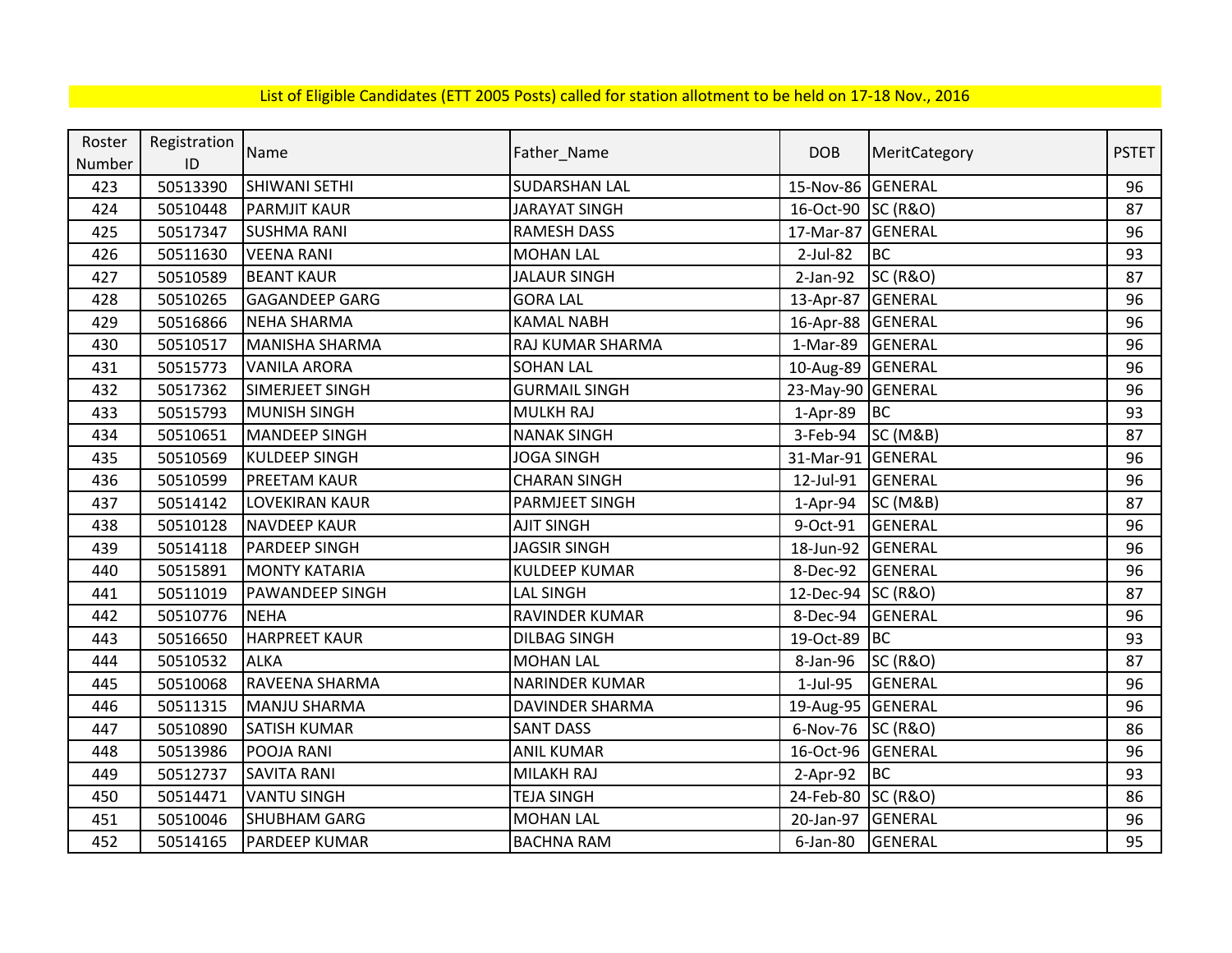| Roster | Registration |                           |                              | <b>DOB</b>         |                     | <b>PSTET</b> |
|--------|--------------|---------------------------|------------------------------|--------------------|---------------------|--------------|
| Number | ID           | Name                      | Father_Name                  |                    | MeritCategory       |              |
| 453    | 50515428     | <b>NAHAR SINGH</b>        | <b>SUKHMANDER SINGH</b>      | 3-Mar-80           | <b>GENERAL</b>      | 95           |
| 454    | 50513400     | <b>SANTOSH KUMAR</b>      | <b>AMI CHAND</b>             | 12-Mar-80 GENERAL  |                     | 95           |
| 455    | 50517067     | <b>KAVITA VERMA</b>       | <b>DALIP KUMAR</b>           | 2-Oct-92           | BC                  | 93           |
| 456    | 50515338     | <b>CHARANJEET KAUR</b>    | NIRANJAN SINGH               | 6-Apr-84           | <b>SC (M&amp;B)</b> | 86           |
| 457    | 50515900     | <b>MONIKA</b>             | <b>JAGDISH RAI</b>           | 30-Apr-80          | <b>GENERAL</b>      | 95           |
| 458    | 50516244     | <b>RAJPAL KAUR</b>        | <b>SUKHDEV SINGH</b>         | 27-May-80 GENERAL  |                     | 95           |
| 459    | 50516044     | <b>DAMANJEET KAUR</b>     | <b>SURINDERPAL SINGH</b>     | 10-Oct-84 SC (R&O) |                     | 86           |
| 460    | 50515035     | <b>JASWANT SINGH</b>      | <b>HARCHAND SINGH</b>        | 15-Jun-80          | <b>GENERAL</b>      | 95           |
| 461    | 50515885     | <b>PUJA JAIN</b>          | <b>KRISHAN DEV GOYAL</b>     | 8-Feb-81           | <b>GENERAL</b>      | 95           |
| 462    | 50515705     | <b>NAVITA</b>             | <b>GOPAL KRISHAN SHARMA</b>  | 18-Jan-83          | <b>GENERAL</b>      | 95           |
| 463    | 50516791     | <b>HARJINDER SINGH</b>    | <b>BANT SINGH</b>            | $2-Apr-85$         | <b>SC (R&amp;O)</b> | 86           |
| 464    | 50515010     | <b>SARINA RANI</b>        | <b>DES RAJ GARG</b>          | 17-Feb-83          | <b>GENERAL</b>      | 95           |
| 465    | 50513474     | <b>VIJAY KUMAR</b>        | <b>MILKH RAJ</b>             | 20-Apr-83          | GENERAL             | 95           |
| 466    | 50511112     | <b>VED PARKASH</b>        | <b>BISHAN SINGH</b>          | 16-Apr-86 SC (R&O) |                     | 86           |
| 467    | 50517253     | <b>VARINDER</b>           | PREM CHAND                   | 24-Sep-83 GENERAL  |                     | 95           |
| 468    | 50512924     | <b>AMIT SINGH PARMAR</b>  | <b>MOHINDER SINGH</b>        | 29-Jan-85          | <b>GENERAL</b>      | 95           |
| 469    | 50515137     | <b>DINESH KUMAR</b>       | <b>JAGDISH KUMAR</b>         | 6-Dec-93           | <b>BC</b>           | 93           |
| 470    | 50514810     | <b>TAJINDERPAL SINGH</b>  | <b>SURAT SINGH</b>           | 7-Feb-85           | <b>GENERAL</b>      | 95           |
| 471    | 50512178     | <b>PREETI RANI</b>        | <b>NARESH KUMAR</b>          | 12-May-95 BC       |                     | 93           |
| 472    | 50510792     | <b>AARTI NEE ARTA BAI</b> | <b>TARA SINGH</b>            | 12-Oct-88 SC (R&O) |                     | 86           |
| 473    | 50516123     | <b>RAGHAV GROVER</b>      | <b>SATNAM RAI GROVER</b>     | 12-Aug-85 GENERAL  |                     | 95           |
| 474    | 50512673     | SATJIWAN SINGH            | <b>GURDEEP SINGH</b>         | 27-Mar-86 GENERAL  |                     | 95           |
| 475    | 50511246     | <b>SHALLU KAMBOJ</b>      | <b>KEWAL KRISHAN</b>         | 5-Oct-96           | <b>BC</b>           | 93           |
| 476    | 50510125     | <b>ANJU BALA</b>          | <b>BACHAN SINGH</b>          | 21-Nov-88 SC (R&O) |                     | 86           |
| 477    | 50515224     | <b>SOHANJIT KAUR</b>      | <b>JASMER SINGH</b>          | 10-Apr-86 GENERAL  |                     | 95           |
| 478    | 50511243     | <b>HITESH KUMAR</b>       | <b>SOMNATH SINGLA</b>        | 19-Sep-86 GENERAL  |                     | 95           |
| 479    | 50515270     | SHILPA PUNSHI             | <b>GURBAKHASH RAI</b>        | 20-Sep-86 GENERAL  |                     | 95           |
| 480    | 50514652     | <b>SHAVETA</b>            | <b>SUBHASH CHANDER ASIJA</b> | 30-Dec-86 GENERAL  |                     | 95           |
| 481    | 50515946     | <b>GAURAV MIGLANI</b>     | <b>HARISH MIGLANI</b>        | 2-Jun-87           | <b>GENERAL</b>      | 95           |
| 482    | 50510246     | <b>NAVDEEP SINGH</b>      | <b>SWINDER SINGH</b>         | $3-May-78$ BC      |                     | 92           |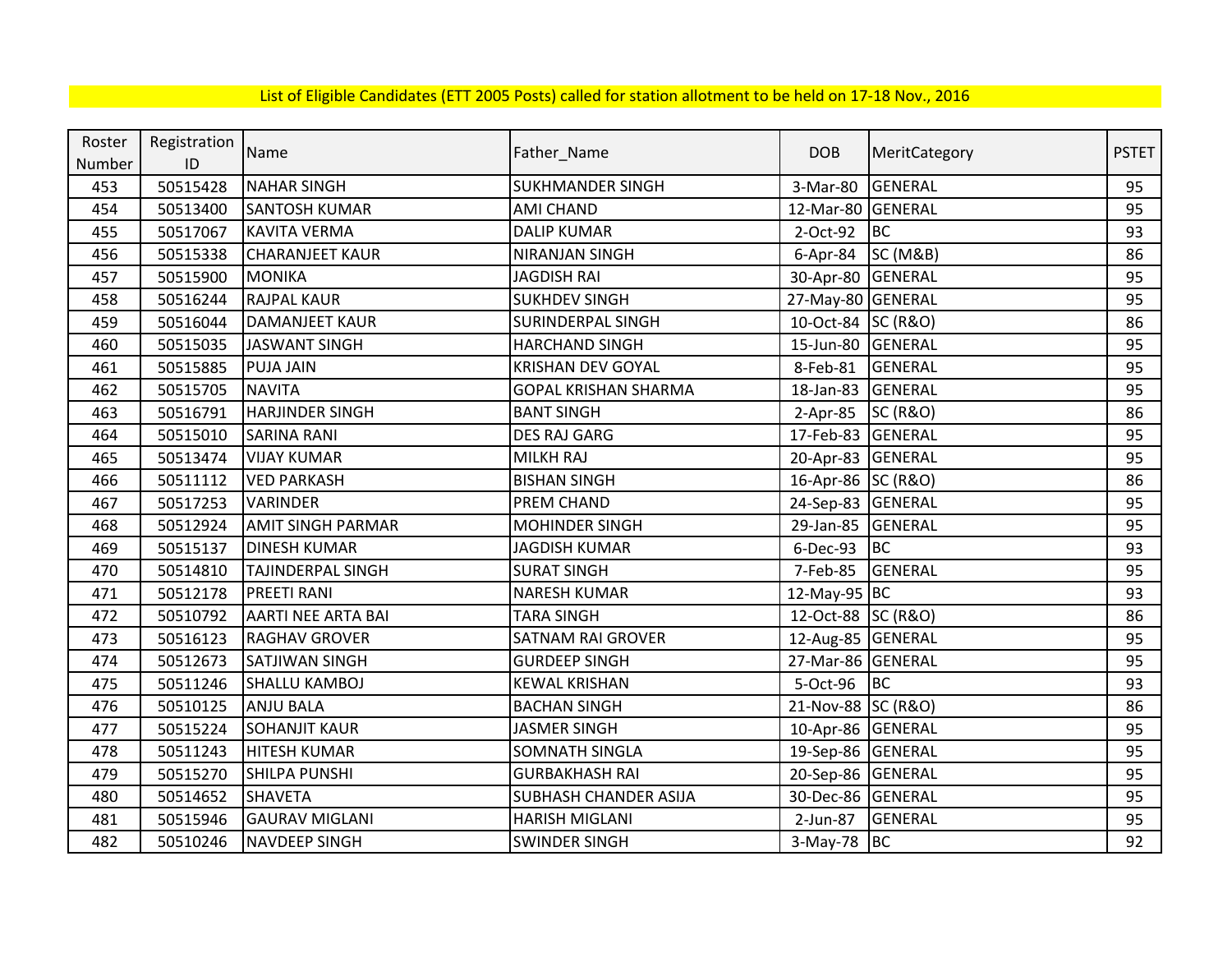| Roster | Registration | Name                   |                        | <b>DOB</b>         | MeritCategory             | <b>PSTET</b> |
|--------|--------------|------------------------|------------------------|--------------------|---------------------------|--------------|
| Number | ID           |                        | Father_Name            |                    |                           |              |
| 483    | 50510042     | <b>SUNITA RANI</b>     | <b>KASHMIRA SINGH</b>  | 30-Oct-89          | <b>SC (R&amp;O)</b>       | 86           |
| 484    | 50512302     | <b>HARMANJIT SINGH</b> | <b>HARJINDER SINGH</b> | 16-Jul-87          | <b>GENERAL</b>            | 95           |
| 485    | 50515265     | <b>KULDEEP NAIN</b>    | <b>RAGHBIR NAIN</b>    | 26-Jul-87          | <b>GENERAL</b>            | 95           |
| 486    | 50510838     | <b>JAGBINDER SINGH</b> | <b>GURMUKH SINGH</b>   | 25-Feb-90 SC (R&O) |                           | 86           |
| 487    | 50514991     | <b>PRINCE KUMAR</b>    | <b>SOHAN LAL</b>       | 30-Dec-87 GENERAL  |                           | 95           |
| 488    | 50510197     | <b>HARPREET KAUR</b>   | <b>BASANT SINGH</b>    |                    | 25-Dec-92 FREEDOM FIGHTER | 90           |
| 489    | 50514001     | <b>RAMESH KAMBOJ</b>   | PIARA LAL              | 10-Aug-78 BC       |                           | 92           |
| 490    | 50511868     | <b>UPMA</b>            | <b>SULTAN SINGH</b>    | 24-Apr-92 SC (R&O) |                           | 86           |
| 491    | 50510479     | <b>AMIT KUMAR</b>      | <b>OM PARKASH</b>      | 25-May-88 GENERAL  |                           | 95           |
| 492    | 50514688     | <b>SHILPI RANI</b>     | <b>SURIA NARESH</b>    | 29-Jul-88 GENERAL  |                           | 95           |
| 493    | 50516280     | <b>HARDEEP KAUR</b>    | <b>BALVIR SINGH</b>    | 18-Aug-92 SC (R&O) |                           | 86           |
| 494    | 50515375     | <b>PUNEET BHARDWAJ</b> | PAWAN KUMAR BHARDWAJ   | 6-Aug-88 GENERAL   |                           | 95           |
| 495    | 50515343     | <b>VEERPAL KAUR</b>    | <b>NAR SINGH</b>       | 10-Mar-80 BC       |                           | 92           |
| 496    | 50512289     | <b>SHIKHA RANI</b>     | PAWAN KUMAR            | 19-Aug-88 GENERAL  |                           | 95           |
| 497    | 50510956     | KULDEEP SINGH          | <b>MANDER SINGH</b>    | 27-Dec-88 GENERAL  |                           | 95           |
| 498    | 50514560     | <b>KEWAL SINGH</b>     | <b>MAJOR SINGH</b>     | 7-Apr-89           | <b>GENERAL</b>            | 95           |
| 499    | 50514589     | <b>SHARANJEET KAUR</b> | <b>NARANJAN SINGH</b>  | 15-Apr-82 BC       |                           | 92           |
| 500    | 50516026     | <b>PANKAJ KUMAR</b>    | <b>GIAN CHAND</b>      | 30-Apr-89          | GENERAL                   | 95           |
| 501    | 50515872     | PRIYA CHAWLA           | <b>SUBHASH CHANDER</b> | $6$ -Jul-89        | <b>GENERAL</b>            | 95           |
| 502    | 50510585     | <b>AMANDEEP KAUR</b>   | <b>MOHAN SINGH</b>     | 7-Apr-94           | <b>SC (R&amp;O)</b>       | 86           |
| 503    | 50516381     | <b>HEMANT SHARMA</b>   | SHASHI SHARMA          | 22-Oct-89          | <b>GENERAL</b>            | 95           |
| 504    | 50516861     | <b>SUKHVINDER KAUR</b> | <b>JOGA SINGH</b>      | 8-Apr-90           | GENERAL                   | 95           |
| 505    | 50510054     | <b>MANDEEP KUMAR</b>   | <b>SUBHASH CHAND</b>   | 23-Jun-91          | <b>GENERAL</b>            | 95           |
| 506    | 50510355     | <b>AMANDEEP SINGH</b>  | <b>MOHINDER SINGH</b>  | 19-Nov-95 SC (R&O) |                           | 86           |
| 507    | 50514946     | <b>RAJ KAUR</b>        | <b>GURDEV SINGH</b>    | 15-Jun-92          | <b>GENERAL</b>            | 95           |
| 508    | 50516232     | <b>HARPREET KAUR</b>   | <b>S CHANAN SINGH</b>  | 28-Apr-82 BC       |                           | 92           |
| 509    | 50510777     | <b>PANAM</b>           | <b>JAGDISH RAI</b>     | 19-Jun-96 SC (R&O) |                           | 86           |
| 510    | 50514415     | <b>SUNAINA GULATI</b>  | RAJINDER KUMAR GULATI  | 17-Jun-92          | GENERAL                   | 95           |
| 511    | 50516115     | <b>PAWANDEEP KAUR</b>  | <b>GULAB SINGH</b>     | 7-Jul-92           | GENERAL                   | 95           |
| 512    | 50514277     | <b>SANCHI KHURANA</b>  | <b>KEWAL KRISHAN</b>   | 23-Jul-92          | GENERAL                   | 95           |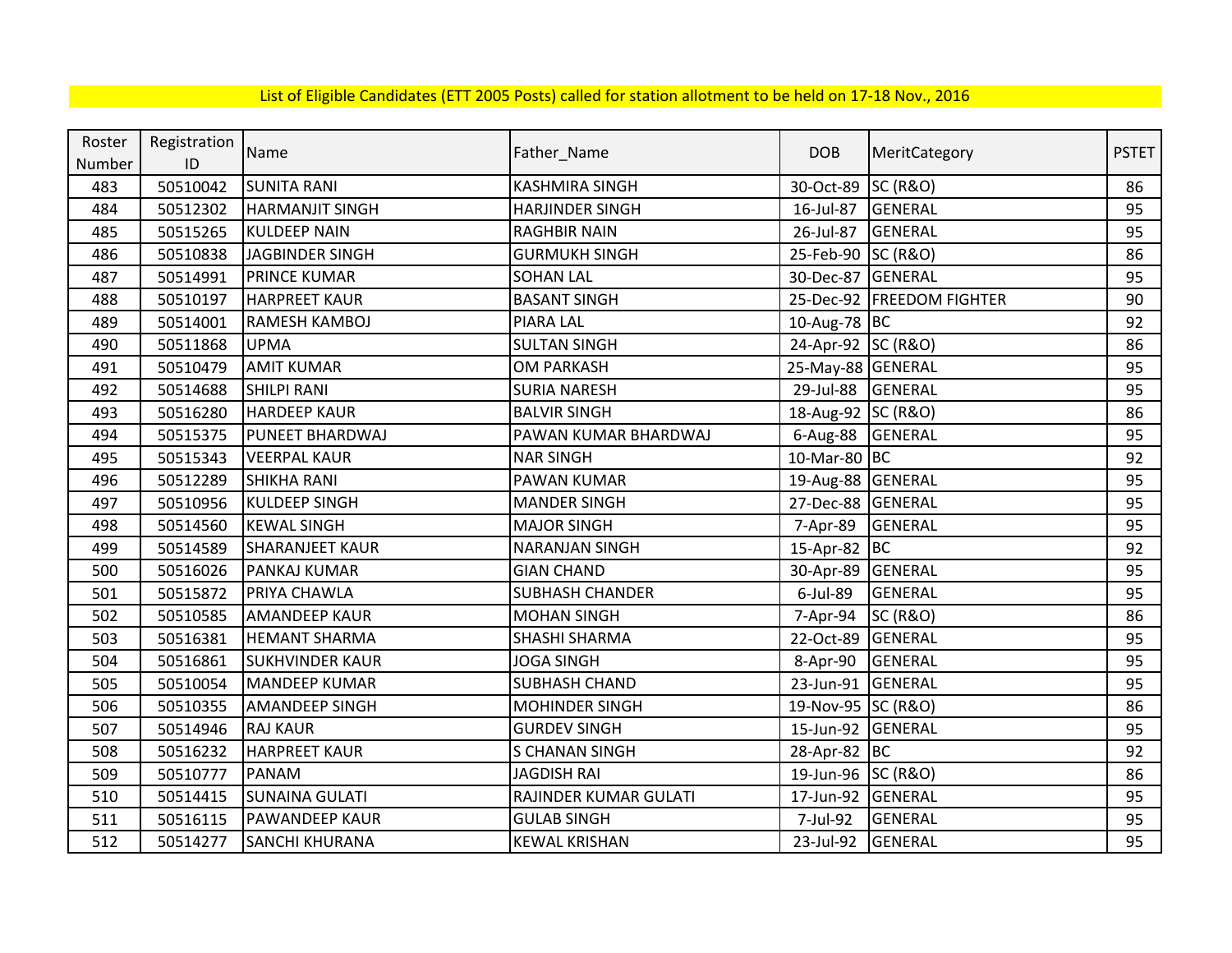| Roster | Registration | Name                          | Father_Name                 | <b>DOB</b>         | MeritCategory       | <b>PSTET</b> |
|--------|--------------|-------------------------------|-----------------------------|--------------------|---------------------|--------------|
| Number | ID           |                               |                             |                    |                     |              |
| 513    | 50514368     | <b>SHIVALI GUPTA</b>          | <b>NARINDER KUMAR GUPTA</b> | 12-Aug-92 GENERAL  |                     | 95           |
| 514    | 50510421     | <b>GURSIMRAN KAUR BHULLAR</b> | <b>DILBAG SINGH</b>         | 5-Sep-92           | GENERAL             | 95           |
| 515    | 50514701     | <b>KAMLESH</b>                | <b>RAM SARAN</b>            | 20-Jun-83 BC       |                     | 92           |
| 516    | 50511739     | <b>JAGROOP KAUR</b>           | <b>RAWAL SINGH</b>          | 15-May-75 SC (R&O) |                     | 85           |
| 517    | 50516082     | <b>NEETA</b>                  | PAWAN KUMAR GUPTA           | 28-Oct-92 GENERAL  |                     | 95           |
| 518    | 50514310     | <b>SATISH KUMAR</b>           | <b>MADAN LAL</b>            | 31-Oct-92 GENERAL  |                     | 95           |
| 519    | 50517239     | <b>BALWINDER KAUR</b>         | <b>RAM DIAL</b>             | 26-Apr-78 SC (R&O) |                     | 85           |
| 520    | 50516172     | <b>SUMANDEEP KAUR</b>         | <b>SUKHVINDER SINGH</b>     | 13-Dec-92 GENERAL  |                     | 95           |
| 521    | 50512654     | <b>MANJINDER KAUR</b>         | <b>GURCHARAN SINGH</b>      | 4-Jan-93           | <b>GENERAL</b>      | 95           |
| 522    | 50514380     | <b>DEEPAK</b>                 | <b>KULDEEP SINGH</b>        | 14-Jan-93 GENERAL  |                     | 95           |
| 523    | 50510912     | PRITAM SINGH                  | <b>DHOLA SINGH</b>          | 24-Mar-82 SC (R&O) |                     | 85           |
| 524    | 50511422     | POOJA PURI                    | <b>HARJIT PAL PURI</b>      | 22-Jan-93 GENERAL  |                     | 95           |
| 525    | 50516402     | <b>ARTI RANI</b>              | AMAR SINGH PANWAR           | 2-Oct-84           | BC                  | 92           |
| 526    | 50510414     | <b>SUKHDEV SINGH</b>          | SH RAJPAL SINGH             | 5-Dec-85 SC (R&O)  |                     | 85           |
| 527    | 50515164     | <b>SHAINA ARORA</b>           | <b>SUNIL KUMAR</b>          | 13-Mar-93 GENERAL  |                     | 95           |
| 528    | 50515584     | <b>MANDEEP KAUR</b>           | <b>NARDEV SINGH</b>         | 15-Mar-93 GENERAL  |                     | 95           |
| 529    | 50510198     | <b>HARPREET SINGH</b>         | RAJINDER SINGH              | 24-Jul-86 SC (R&O) |                     | 85           |
| 530    | 50515003     | <b>KAMALDEEP KAUR</b>         | <b>SUKHDEV SINGH</b>        | 22-May-93 GENERAL  |                     | 95           |
| 531    | 50516099     | <b>MONIKA RANI</b>            | <b>HARI CHAND</b>           | 25-Mar-87 BC       |                     | 92           |
| 532    | 50513861     | <b>SUKHDEEP SINGH</b>         | <b>GAGAN SINGH</b>          | 13-Dec-90 SC (R&O) |                     | 85           |
| 533    | 50510088     | NISHA RANI NARULA             | <b>RAM TIRATH</b>           | 7-Jun-93           | <b>GENERAL</b>      | 95           |
| 534    | 50514586     | <b>VANDANA GARG</b>           | PAWAN KUMAR GARG            | 13-Aug-93 GENERAL  |                     | 95           |
| 535    | 50511864     | <b>MEGHA MADAN</b>            | <b>RAJENDER KUMAR</b>       | 18-Aug-93 GENERAL  |                     | 95           |
| 536    | 50515562     | <b>RAJVEER KAUR</b>           | SHINDERPAL SINGH            | 21-Aug-93 GENERAL  |                     | 95           |
| 537    | 50514731     | <b>AMRINDER SINGH</b>         | <b>GURCHARAN SINGH</b>      | 10-Jul-87          | <b>BC</b>           | 92           |
| 538    | 50513615     | <b>NAVNEET KAUR</b>           | <b>JANGIR SINGH</b>         | 5-Jan-91           | <b>SC (R&amp;O)</b> | 85           |
| 539    | 50512120     | <b>RAMESH KUMAR</b>           | MAGHA RAM                   | 7-Oct-93           | GENERAL             | 95           |
| 540    | 50515622     | <b>AMANDEEP KAUR</b>          | <b>JAGDEV SINGH</b>         | 17-Oct-93 GENERAL  |                     | 95           |
| 541    | 50512929     | <b>SALINDER SINGH</b>         | <b>BALVIR SINGH</b>         | 28-Oct-91 SC (R&O) |                     | 85           |
| 542    | 50514007     | <b>SUNPREET KAUR</b>          | <b>GURCHARN SINGH</b>       | 21-Oct-93 GENERAL  |                     | 95           |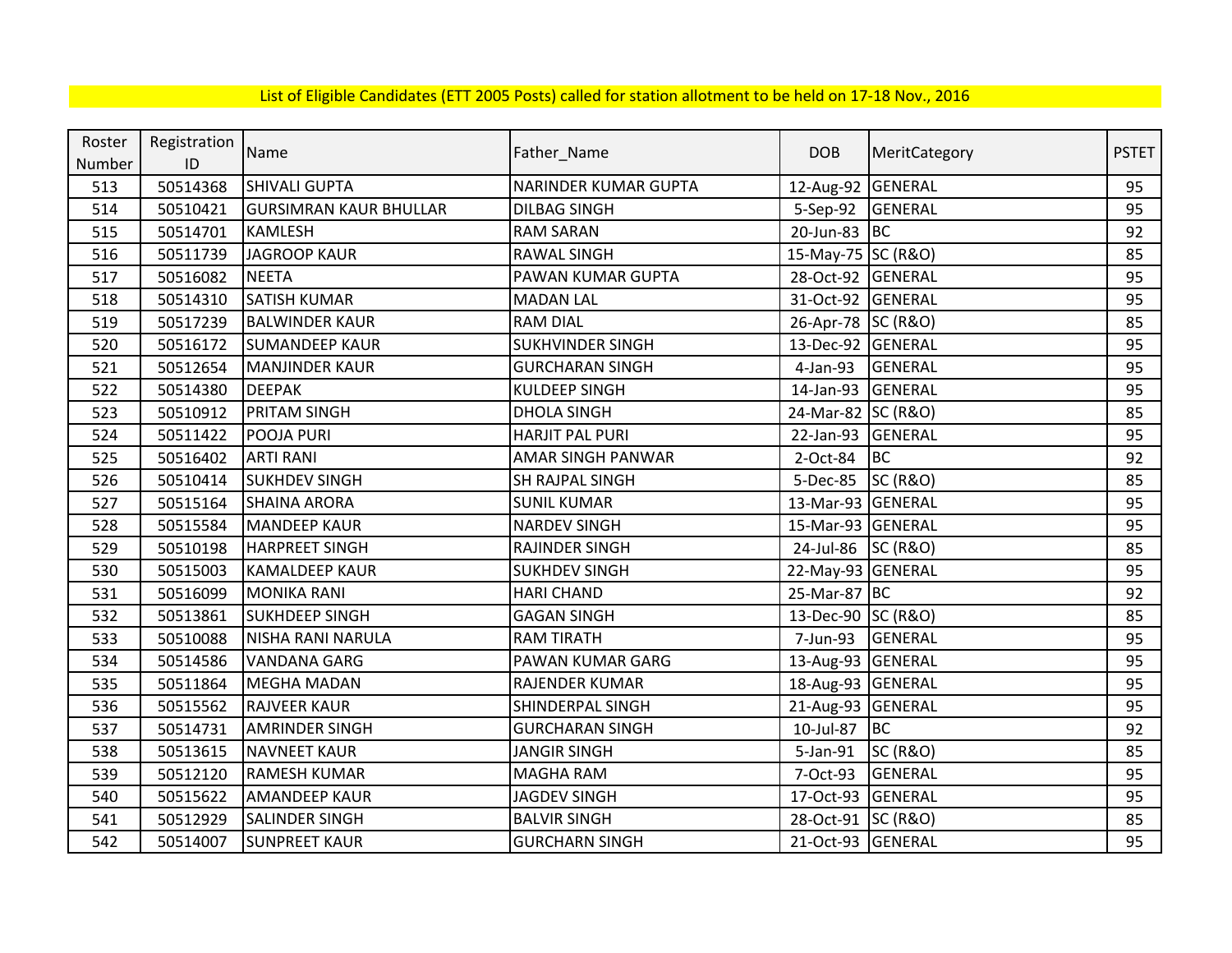| Roster | Registration | Name                      |                          | <b>DOB</b>         | MeritCategory       | <b>PSTET</b> |
|--------|--------------|---------------------------|--------------------------|--------------------|---------------------|--------------|
| Number | ID           |                           | Father_Name              |                    |                     |              |
| 543    | 50515716     | <b>BALWINDER SINGH</b>    | <b>CHAND SINGH</b>       | 14-Nov-93          | GENERAL             | 95           |
| 544    | 50514245     | PRATIBHA                  | RAJNISH KUKKAR           | 14-Dec-93 GENERAL  |                     | 95           |
| 545    | 50511682     | <b>RAMANJEET KAUR</b>     | <b>JASPAL SINGH</b>      | 23-Jun-92 SC (M&B) |                     | 85           |
| 546    | 50511152     | <b>AMANDEEP KAUR</b>      | <b>NAIB SINGH</b>        | 5-Jan-94           | <b>GENERAL</b>      | 95           |
| 547    | 50514706     | TAMANNA SACHDEVA          | SANDEEP SACHDEVA         | 26-Jan-94          | GENERAL             | 95           |
| 548    | 50513040     | RAMANDEEP                 | <b>DALBIR SINGH</b>      | 24-Sep-95 SC (R&O) |                     | 85           |
| 549    | 50514664     | <b>ASHWANI KUMAR</b>      | <b>MADAN LAL</b>         | 30-Jan-94          | <b>GENERAL</b>      | 95           |
| 550    | 50511951     | <b>ASHA RANI</b>          | <b>MOHAN LAL</b>         | 2-Feb-94           | <b>GENERAL</b>      | 95           |
| 551    | 50511217     | <b>GIRDHARI LAL</b>       | <b>DHARAM PAL</b>        | 20-Apr-88 BC       |                     | 92           |
| 552    | 50514160     | <b>SUBHAM KUMAR</b>       | <b>SATISH KUMAR</b>      | 13-Feb-94 GENERAL  |                     | 95           |
| 553    | 50510341     | <b>HARINDER KAUR</b>      | <b>BALBIR SINGH</b>      | 21-Sep-92 BC       |                     | 92           |
| 554    | 50510493     | <b>MANDEEP KAUR</b>       | <b>HARDEV LAL</b>        | 24-Dec-95 SC (R&O) |                     | 85           |
| 555    | 50514402     | <b>AMARATPAL SINGH</b>    | <b>HARBANS SINGH</b>     | 2-Mar-94           | <b>GENERAL</b>      | 95           |
| 556    | 50513733     | <b>GURJEET KAUR</b>       | <b>HARPAL SINGH</b>      | 11-Apr-94 GENERAL  |                     | 95           |
| 557    | 50516058     | RAMANPREET                | <b>BISHAMBER DASS</b>    | 3-Aug-93 $ BC$     |                     | 92           |
| 558    | 50515146     | <b>KHUSHPREET</b>         | <b>BISHAN LAL</b>        | 8-Mar-96 SC (R&O)  |                     | 85           |
| 559    | 50514690     | SANDEEP SHARMA            | PREM CHAND               | 22-Apr-94 GENERAL  |                     | 95           |
| 560    | 50515025     | <b>GURKIRANPREET KAUR</b> | PARGAT SINGH             | 10-Jun-94          | GENERAL             | 95           |
| 561    | 50515632     | RAJNEESH ARORA            | <b>VINOD KUMAR ARORA</b> | 17-Jun-94          | <b>GENERAL</b>      | 95           |
| 562    | 50514709     | <b>PRETTY</b>             | <b>JANAK RAJ</b>         | 6-Aug-94           | <b>GENERAL</b>      | 95           |
| 563    | 50515991     | <b>HARVINDER SINGH</b>    | <b>JANGEER SINGH</b>     | $1-Jan-95$         | <b>GENERAL</b>      | 95           |
| 564    | 50514048     | <b>MONIKA RANI</b>        | <b>RAM SAROOP</b>        | 7-Jan-94           | <b>BC</b>           | 92           |
| 565    | 50510293     | <b>VARINDER SINGH</b>     | <b>MOHINDER SINGH</b>    | 27-Jun-96 SC (R&O) |                     | 85           |
| 566    | 50514329     | NIRMAL JEET KAUR          | <b>TARLOCHAN SINGH</b>   | 15-Jan-95          | <b>GENERAL</b>      | 95           |
| 567    | 50516602     | LOVEJEET KOUR             | <b>AJAIB SINGH</b>       | 29-Jan-95          | <b>GENERAL</b>      | 95           |
| 568    | 50511196     | <b>DIDAR SINGH</b>        | <b>KARAMJIT SINGH</b>    | 10-Jun-78          | <b>SC (R&amp;O)</b> | 84           |
| 569    | 50514396     | <b>HARPREET KAUR</b>      | <b>SATNAM SINGH</b>      | 8-Feb-95           | GENERAL             | 95           |
| 570    | 50511197     | <b>REENA RANI</b>         | <b>DEVINDER KUMAR</b>    | 14-Apr-82 BC       |                     | 91           |
| 571    | 50514575     | <b>GULJAR SINGH</b>       | <b>JOGINDER SINGH</b>    | 25-Dec-78 SC (M&B) |                     | 84           |
| 572    | 50512765     | <b>GAGANDEEP KAUR</b>     | <b>KARAMJEET SINGH</b>   | 28-Apr-95 GENERAL  |                     | 95           |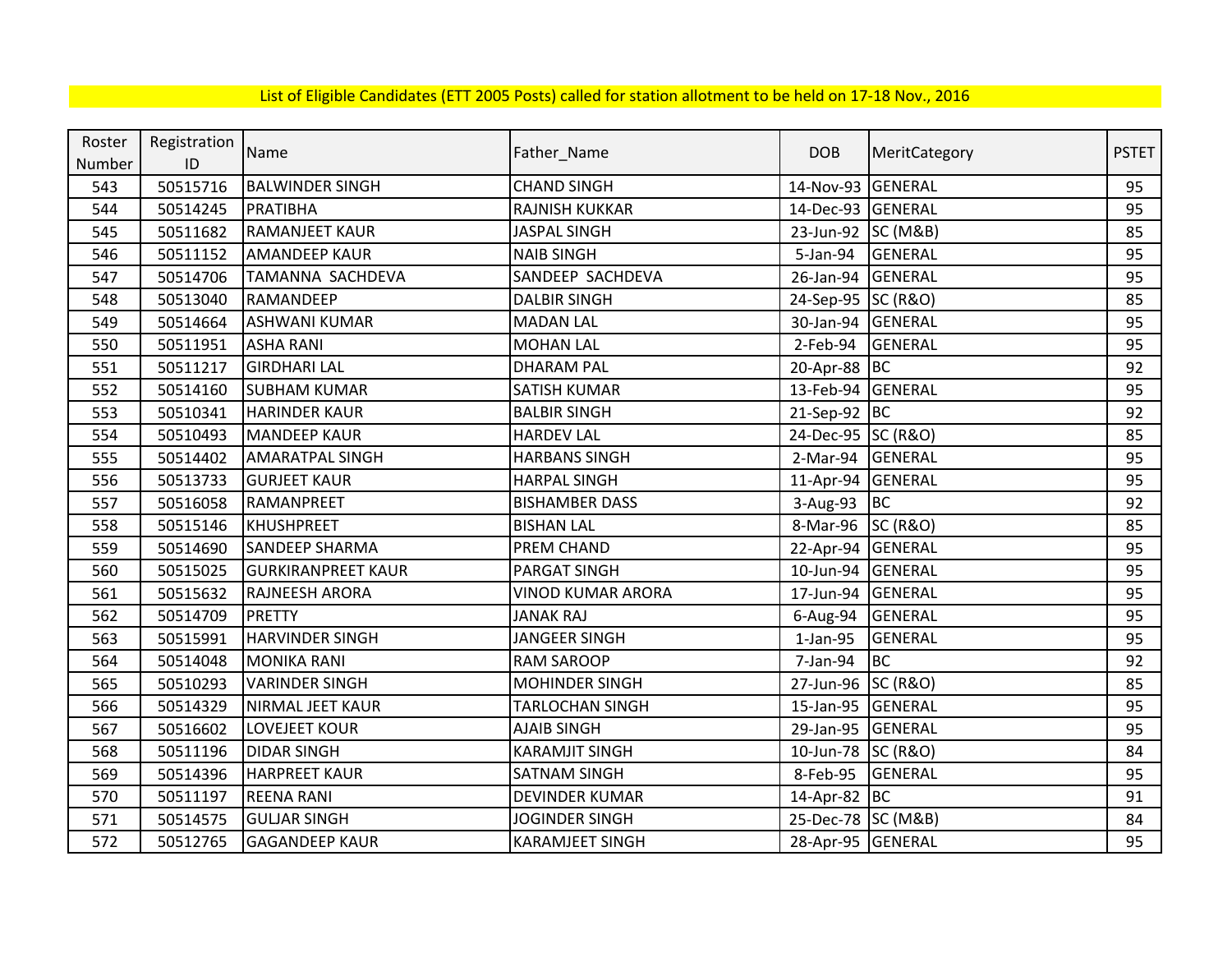| Roster | Registration | Name                        |                               | <b>DOB</b>         |                     | <b>PSTET</b> |
|--------|--------------|-----------------------------|-------------------------------|--------------------|---------------------|--------------|
| Number | ID           |                             | Father_Name                   |                    | MeritCategory       |              |
| 573    | 50512739     | HIMANSHU                    | <b>AJAY KUMAR GUPTA</b>       | 10-Jan-96          | <b>GENERAL</b>      | 95           |
| 574    | 50517574     | <b>BINDU BALA</b>           | <b>DULI CHAND</b>             | 21-Nov-80 SC (R&O) |                     | 84           |
| 575    | 50514464     | <b>GOURAV SINGLA</b>        | <b>MAHAVIR SINGLA</b>         | 28-Mar-96 GENERAL  |                     | 95           |
| 576    | 50517440     | <b>RAKESH KUMAR</b>         | PEHALWAN CHAND                | $21$ -Jan-83 BC    |                     | 91           |
| 577    | 50514386     | <b>RANDEEP KAUR</b>         | <b>TERSEM SINGH</b>           | 2-May-96 GENERAL   |                     | 95           |
| 578    | 50511873     | <b>SEEMA RANI</b>           | <b>AMAR NATH</b>              | 11-Apr-78 GENERAL  |                     | 94           |
| 579    | 50514192     | <b>RENU</b>                 | <b>ISHWER DASS</b>            | 4-Mar-79           | <b>GENERAL</b>      | 94           |
| 580    | 50511664     | <b>LAKHWINDER SINGH</b>     | <b>JARNAIL SINGH</b>          | 18-Apr-83 BC       |                     | 91           |
| 581    | 50515724     | <b>SUKHDEEP SINGH</b>       | <b>MALKEET SINGH</b>          | 10-May-79 GENERAL  |                     | 94           |
| 582    | 50515005     | <b>MONIKA SHARMA</b>        | <b>SUBHASH CHAND SHARMA</b>   | 16-Jun-79          | GENERAL             | 94           |
| 583    | 50512355     | <b>MAKHAN SINGH MARARA</b>  | <b>GURDEV SINGH</b>           | 5-Aug-81           | <b>SC (R&amp;O)</b> | 84           |
| 584    | 50514475     | <b>JASVIR PAL SHARMA</b>    | <b>MANOHAR LAL</b>            | 7-Aug-79           | <b>GENERAL</b>      | 94           |
| 585    | 50514545     | <b>SHEELA DEVI</b>          | <b>SWARUP SINGH</b>           | 7-May-80           | <b>GENERAL</b>      | 94           |
| 586    | 50516613     | NAVPREET SINGH BOPARAI      | <b>JARNAIL SINGH</b>          | 14-Jun-80          | <b>GENERAL</b>      | 94           |
| 587    | 50514594     | <b>ANITA RANI</b>           | <b>RATTAN CHAND</b>           | 23-Jan-83          | <b>SC (R&amp;O)</b> | 84           |
| 588    | 50511524     | <b>GURPREET KAUR TALWAR</b> | <b>BIKRAMJIT SINGH TALWAR</b> | 29-Jun-80          | GENERAL             | 94           |
| 589    | 50517433     | JAGDISH KUMAR VERMA         | PEHALWAN CHAND                | 12-Oct-85 BC       |                     | 91           |
| 590    | 50516716     | <b>JASWINDER SINGH</b>      | <b>RAM MURTI</b>              | 10-Apr-83 SC (R&O) |                     | 84           |
| 591    | 50516364     | <b>PARKASH SINGH</b>        | <b>MUKHTIAR SINGH</b>         | 14-Aug-80 GENERAL  |                     | 94           |
| 592    | 50514249     | LAKHWINDER KUMAR            | <b>DES RAJ</b>                | 16-Oct-80          | <b>GENERAL</b>      | 94           |
| 593    | 50512776     | <b>USHA GARG</b>            | PAWAN KUMAR GARG              | 8-Jan-81           | <b>GENERAL</b>      | 94           |
| 594    | 50513239     | POOJA RANI                  | <b>BALDEV RAJ</b>             | 7-Feb-81           | GENERAL             | 94           |
| 595    | 50514432     | <b>SWARNJIT SINGH</b>       | <b>JASWANT SINGH</b>          | 10-Feb-81          | <b>GENERAL</b>      | 94           |
| 596    | 50515808     | <b>RAMAN DEVI</b>           | <b>LEKH RAJ</b>               | 10-May-86 BC       |                     | 91           |
| 597    | 50513680     | <b>GURVINDER SINGH</b>      | <b>BALVIR SINGH</b>           | 18-May-83 SC (R&O) |                     | 84           |
| 598    | 50512900     | <b>RIMPY DEVI</b>           | <b>PAWAN KUMAR</b>            | 8-Mar-81           | <b>GENERAL</b>      | 94           |
| 599    | 50515276     | <b>NEETU BALA</b>           | JOGINDER SINGH                | 17-Apr-81 GENERAL  |                     | 94           |
| 600    | 50516352     | <b>HARJEET KAUR</b>         | <b>HARBANS SINGH</b>          | 30-Dec-83 SC (R&O) |                     | 84           |
| 601    | 50514164     | <b>JAGDISH CHANDER</b>      | <b>HANS RAJ</b>               | 26-Jun-81 GENERAL  |                     | 94           |
| 602    | 50514202     | RASHMI CHOPRA               | SH KHUSHINDER SINGH           | 20-Jul-81          | GENERAL             | 94           |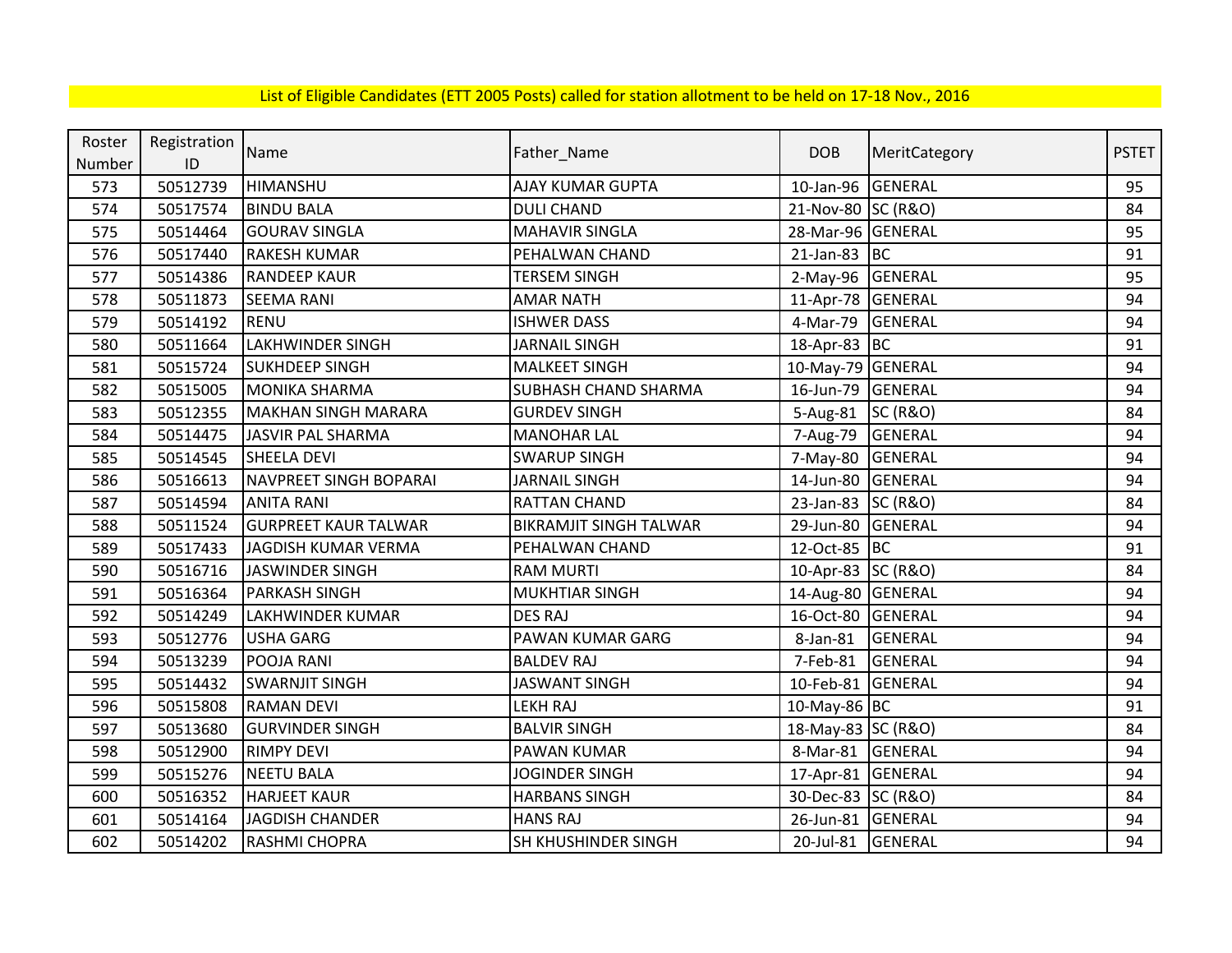| Roster | Registration |                           |                          | <b>DOB</b>         |                     | <b>PSTET</b> |
|--------|--------------|---------------------------|--------------------------|--------------------|---------------------|--------------|
| Number | ID           | Name                      | Father_Name              |                    | MeritCategory       |              |
| 603    | 50517032     | <b>GAURAV</b>             | <b>PREM NATH</b>         | 21-Aug-81 GENERAL  |                     | 94           |
| 604    | 50510201     | <b>GURMEET SINGH</b>      | <b>SUKHDEV SINGH</b>     | 20-Apr-84 SC (R&O) |                     | 84           |
| 605    | 50514090     | <b>MILLY GARG</b>         | <b>SHIV RAJ GARG</b>     | 30-Aug-81 GENERAL  |                     | 94           |
| 606    | 50517108     | <b>BHIM SAIN SONI</b>     | <b>RAM NIWAS SONI</b>    | 19-Jul-86 BC       |                     | 91           |
| 607    | 50514782     | <b>RANJIT SINGH</b>       | <b>JAGDEEP SINGH</b>     | 25-May-84 SC (R&O) |                     | 84           |
| 608    | 50511087     | <b>SANDEEP KUMAR PURI</b> | PREM KUMAR PURI          | 14-Sep-81 GENERAL  |                     | 94           |
| 609    | 50514643     | <b>VIBHUTI JOSHI</b>      | <b>RAJINDER PRASAD</b>   | 9-Oct-81           | <b>GENERAL</b>      | 94           |
| 610    | 50513320     | <b>RUPINDER KAUR</b>      | <b>JARNAIL SINGH</b>     | 11-Oct-84 SC (R&O) |                     | 84           |
| 611    | 50515421     | <b>VIPAN GOYAL</b>        | <b>JAI BHAGWAN GOYAL</b> | 11-Nov-81 GENERAL  |                     | 94           |
| 612    | 50515568     | <b>REKHA RANI</b>         | <b>BIHARI LAL</b>        | 25-Apr-88 BC       |                     | 91           |
| 613    | 50510734     | <b>JAGROOP SINGH</b>      | <b>HARBHAJAN SINGH</b>   | 14-Oct-84 SC (R&O) |                     | 84           |
| 614    | 50511683     | <b>JAGPAL SINGH</b>       | <b>JASWANT SINGH</b>     | $1-Dec-81$         | <b>GENERAL</b>      | 94           |
| 615    | 50510849     | RAVINDER KUMAR            | <b>MUNSHI RAM</b>        | 18-Feb-82          | <b>GENERAL</b>      | 94           |
| 616    | 50514917     | <b>MANPREET KAUR</b>      | <b>HARBHAJAN SINGH</b>   | 4-Mar-82           | <b>GENERAL</b>      | 94           |
| 617    | 50512703     | <b>JASBIR KAUR</b>        | <b>MOHINDER SINGH</b>    | 10-Apr-82 GENERAL  |                     | 94           |
| 618    | 50513768     | <b>BHANU BALA</b>         | <b>SHANTI SAWROOP</b>    | 13-Jan-89 BC       |                     | 91           |
| 619    | 50513251     | <b>CHARNJEET KAUR</b>     | <b>JANGIR SINGH</b>      | 15-Oct-85 SC (R&O) |                     | 84           |
| 620    | 50514890     | <b>RANJEET KAUR</b>       | <b>BALDEV SINGH</b>      | 21-Apr-82 GENERAL  |                     | 94           |
| 621    | 50515417     | <b>KARAMJEET KAUR</b>     | <b>KIRPAL SINGH</b>      | 22-Apr-82 GENERAL  |                     | 94           |
| 622    | 50516041     | <b>SATNAM SINGH</b>       | <b>MOJJU SINGH</b>       | 15-Jan-87 SC (R&O) |                     | 84           |
| 623    | 50510655     | <b>RUPINDER KAUR</b>      | <b>AJIT SINGH</b>        | 6-May-82 GENERAL   |                     | 94           |
| 624    | 50510603     | <b>HARPREET SINGH</b>     | <b>BABU SINGH</b>        | 15-Nov-82 GENERAL  |                     | 94           |
| 625    | 50516453     | <b>VANITA SINGLA</b>      | RAM SARUP SINGLA         | 3-Dec-82           | <b>GENERAL</b>      | 94           |
| 626    | 50510688     | <b>SURINDER SINGH</b>     | <b>KRISHAN SINGH</b>     | 20-Apr-87 SC (R&O) |                     | 84           |
| 627    | 50513764     | PALWINDER SINGH           | <b>HARDEEP SINGH</b>     | 7-Jan-83           | GENERAL             | 94           |
| 628    | 50514531     | <b>SURINDER SINGH</b>     | <b>TARA CHAND</b>        | 12-Feb-83          | <b>GENERAL</b>      | 94           |
| 629    | 50512628     | SUKHNANDAN                | <b>DILBAG SINGH</b>      | 8-Oct-87           | <b>SC (R&amp;O)</b> | 84           |
| 630    | 50513613     | YOGESH KUMAR              | <b>VIKRAM KUMAR</b>      | 28-May-83 GENERAL  |                     | 94           |
| 631    | 50513544     | <b>GURPAL SINGH</b>       | <b>BUTA SINGH</b>        | 31-May-83 GENERAL  |                     | 94           |
| 632    | 50515598     | RAVI                      | RAJ KUMAR                | 20-Apr-91 BC       |                     | 91           |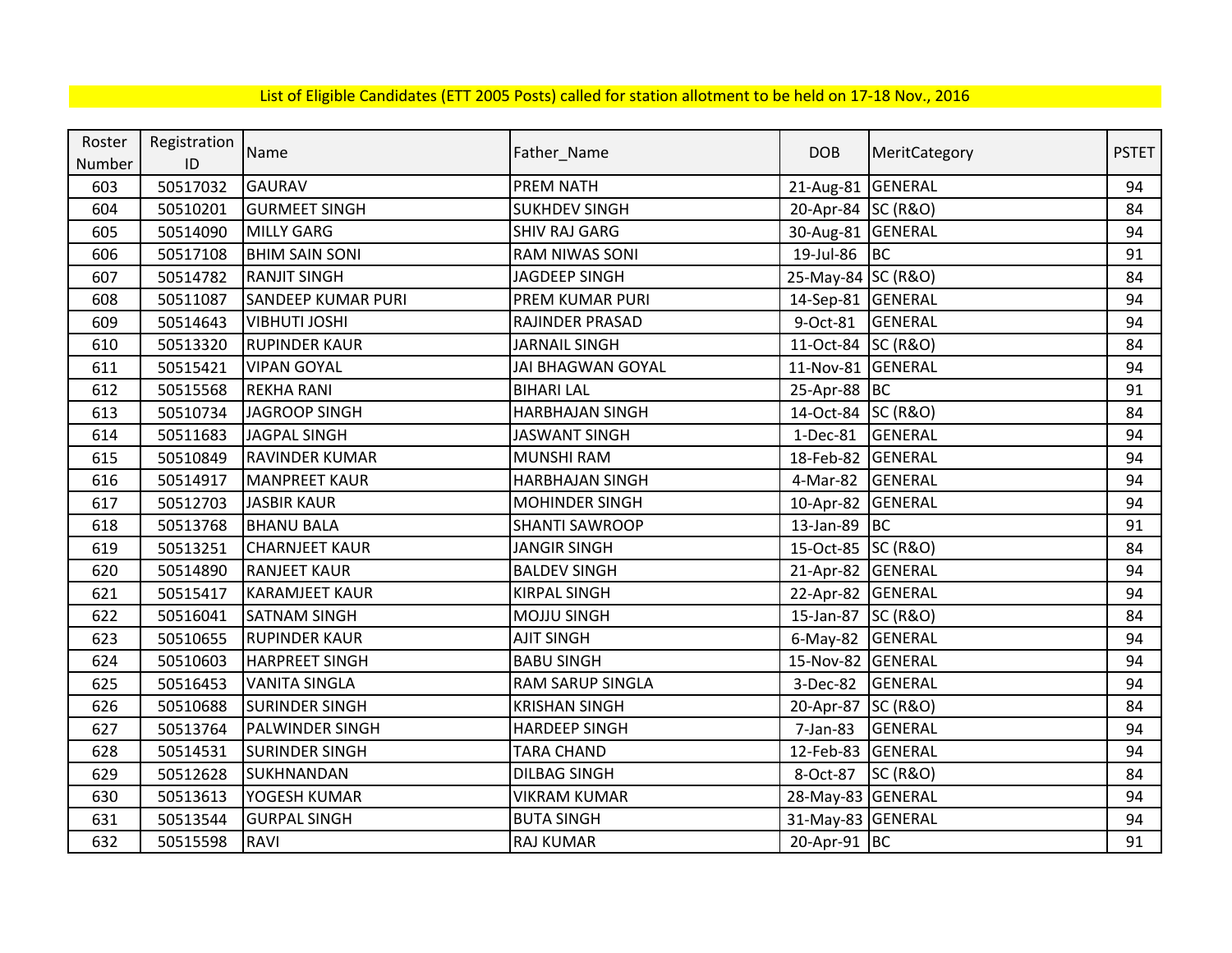| Roster | Registration |                        |                          | <b>DOB</b>         |                     | <b>PSTET</b> |
|--------|--------------|------------------------|--------------------------|--------------------|---------------------|--------------|
| Number | ID           | Name                   | Father_Name              |                    | MeritCategory       |              |
| 633    | 50510253     | <b>RAJU</b>            | <b>BABU SINGH</b>        | 16-Sep-83          | <b>GENERAL</b>      | 94           |
| 634    | 50515422     | <b>VIPAN KUMAR</b>     | <b>HARI CHAND</b>        | 30-Jun-92 BC       |                     | 91           |
| 635    | 50516207     | <b>BRAHAM PRAKASH</b>  | <b>OMPRAKASH</b>         | 12-Jul-88          | <b>SC (R&amp;O)</b> | 84           |
| 636    | 50514020     | <b>PARDEEP KUMAR</b>   | <b>MADAN LAL</b>         | 2-Oct-83           | <b>GENERAL</b>      | 94           |
| 637    | 50510379     | <b>NARINDER KAUR</b>   | <b>KARAMJIT SINGH</b>    | 6-Oct-83           | <b>GENERAL</b>      | 94           |
| 638    | 50515720     | <b>RUPINDER KAUR</b>   | <b>MANJEET SINGH</b>     | 12-Feb-93 BC       |                     | 91           |
| 639    | 50514051     | <b>VIKAS</b>           | RAM RAJ SINGH            | 26-Nov-88 SC (R&O) |                     | 84           |
| 640    | 50514170     | <b>GEETA RANI</b>      | <b>NARESH KUMAR</b>      | 24-Oct-83 GENERAL  |                     | 94           |
| 641    | 50516412     | POONAM RANI            | <b>CHETAN DASS</b>       | 11-Jan-84          | <b>GENERAL</b>      | 94           |
| 642    | 50510536     | PRATIBHA               | CHITRANJAN KUMAR GUPTA   | 31-Jan-84          | GENERAL             | 94           |
| 643    | 50512537     | <b>KULDEEP SINGH</b>   | <b>CHAJJU RAM</b>        | $1$ -Feb-84        | GENERAL             | 94           |
| 644    | 50514489     | <b>MAHAVIR SINGH</b>   | PALA RAM                 | 5-Mar-84           | GENERAL             | 94           |
| 645    | 50513981     | <b>NEHA MALETHIA</b>   | <b>BEG CHAND</b>         | 28-Apr-94 BC       |                     | 91           |
| 646    | 50510549     | <b>SOMA RANI</b>       | <b>JEET SINGH</b>        | 19-Dec-88 SC (R&O) |                     | 84           |
| 647    | 50515501     | <b>RAVINDER MAANDI</b> | <b>SHER SINGH MAANDI</b> | $1-Apr-84$         | <b>GENERAL</b>      | 94           |
| 648    | 50514950     | <b>MANPREET KAUR</b>   | <b>GURSEWAK SINGH</b>    | 8-Apr-84           | <b>GENERAL</b>      | 94           |
| 649    | 50511708     | <b>GURPREET KAUR</b>   | <b>SOMA SINGH</b>        | 11-Jan-89 SC (R&O) |                     | 84           |
| 650    | 50514524     | <b>HARDEEP SINGH</b>   | <b>SUKHDEV SINGH</b>     | 12-Apr-84 GENERAL  |                     | 94           |
| 651    | 50516022     | <b>OM PARKASH</b>      | SATPAL                   | 2-Nov-95           | <b>BC</b>           | 91           |
| 652    | 50513862     | <b>SURINDER KAUR</b>   | <b>PARMJIT SINGH</b>     | 25-Jan-89 SC (R&O) |                     | 84           |
| 653    | 50514147     | <b>AMAN</b>            | <b>ROHTASH</b>           | 22-Apr-84 GENERAL  |                     | 94           |
| 654    | 50514852     | <b>GURPARTAP SINGH</b> | <b>JASWANT SINGH</b>     | 20-Jul-84          | GENERAL             | 94           |
| 655    | 50514649     | <b>SUNNY SINGH</b>     | <b>RAMPAL</b>            | 27-Feb-89 SC (R&O) |                     | 84           |
| 656    | 50515314     | <b>USHA KUMARI</b>     | <b>MAHENDER SINGH</b>    | 16-Sep-84 GENERAL  |                     | 94           |
| 657    | 50515662     | <b>KOMAL RANI</b>      | <b>GANGA RAM</b>         | 10-May-96 BC       |                     | 91           |
| 658    | 50511836     | <b>MADHU RANI</b>      | <b>KRISHAN LAL</b>       | 4-Nov-84           | <b>GENERAL</b>      | 94           |
| 659    | 50513602     | <b>SHARANJEET KAUR</b> | <b>AJAIB SINGH</b>       | 21-Nov-84          | <b>GENERAL</b>      | 94           |
| 660    | 50515639     | <b>GURJEET</b>         | <b>GURJANT SINGH</b>     | 25-Dec-84 GENERAL  |                     | 94           |
| 661    | 50516816     | <b>SATPAL CHAND</b>    | <b>BALDEV KRISHAN</b>    | 26-Feb-78 BC       |                     | 90           |
| 662    | 50514892     | <b>SATWANT SINGH</b>   | DARBARA SINGH            | $6$ -Jan-85        | <b>GENERAL</b>      | 94           |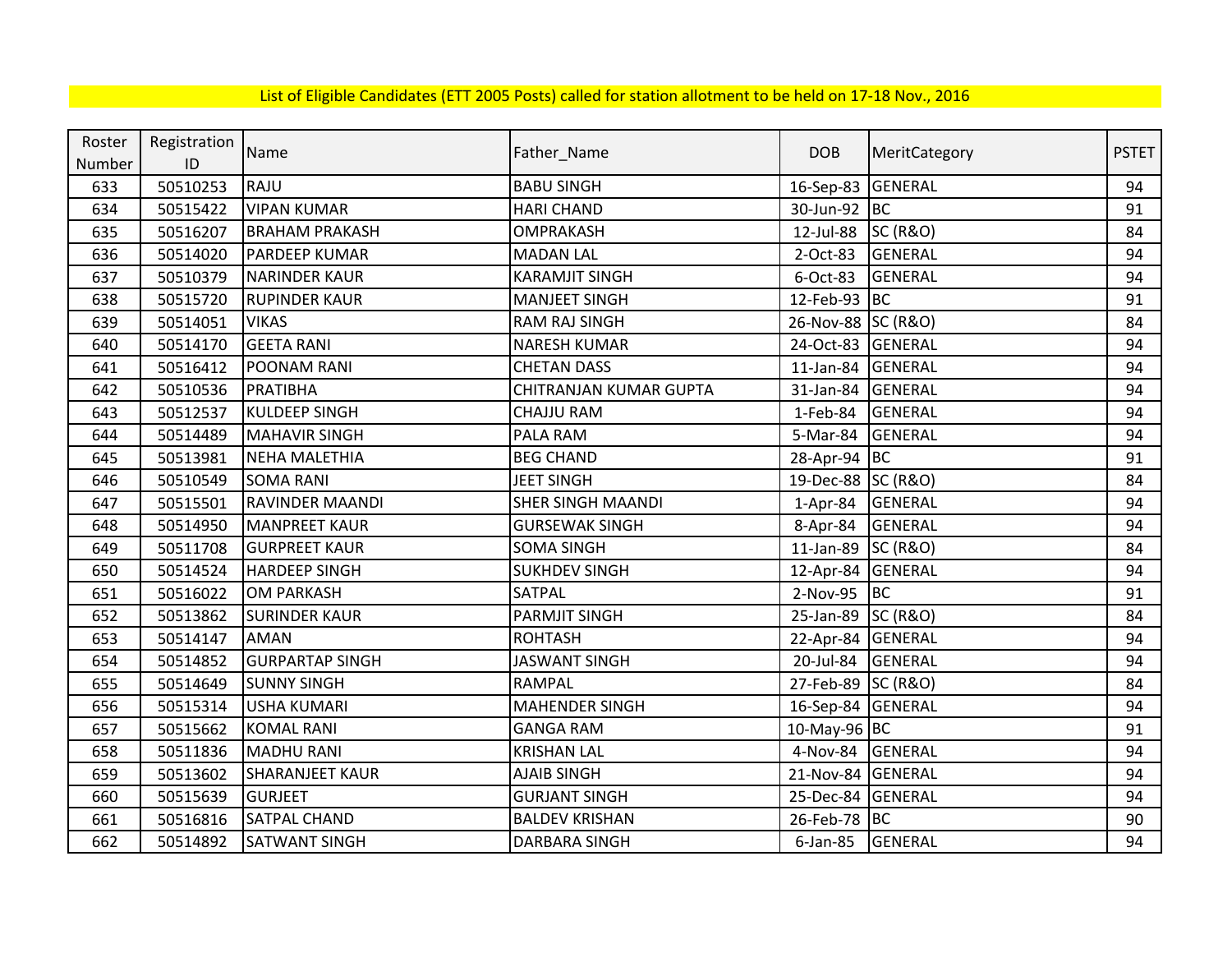| Roster | Registration | Name                    |                        | <b>DOB</b>         | MeritCategory       | <b>PSTET</b> |
|--------|--------------|-------------------------|------------------------|--------------------|---------------------|--------------|
| Number | ID           |                         | Father_Name            |                    |                     |              |
| 663    | 50514399     | <b>RAJINDER KUMAR</b>   | <b>PAWAN KUMAR</b>     | 10-Jan-85          | GENERAL             | 94           |
| 664    | 50514940     | <b>SUKHWINDER KAUR</b>  | <b>KARNAIL SINGH</b>   | 15-Mar-89 SC (R&O) |                     | 84           |
| 665    | 50517165     | <b>ANITA SAINI</b>      | OM PARKASH SAINI       | 21-Feb-85 GENERAL  |                     | 94           |
| 666    | 50516467     | <b>PARDEEP KUMAR</b>    | <b>MOHAN LAL</b>       | 5-Mar-85           | <b>GENERAL</b>      | 94           |
| 667    | 50515388     | <b>MRS MANJEET KAUR</b> | <b>NEK SINGH</b>       | 27-Jun-85 GENERAL  |                     | 94           |
| 668    | 50510629     | <b>AMANDEEP KAUR</b>    | <b>SANGARA SINGH</b>   | 26-Mar-89 SC (R&O) |                     | 84           |
| 669    | 50515317     | <b>KIRAN BALA</b>       | <b>JAGDISH CHANDER</b> | 10-Dec-85          | <b>GENERAL</b>      | 94           |
| 670    | 50513200     | <b>SANTOSH DEVI</b>     | <b>AMI CHAND</b>       | 20-Jun-81 BC       |                     | 90           |
| 671    | 50513355     | <b>DEEPINDER SINGH</b>  | <b>HARMAIL SINGH</b>   | 13-Apr-89 SC (R&O) |                     | 84           |
| 672    | 50514867     | JASVEER KAUR            | <b>DARSHAN SINGH</b>   | 20-Jan-86          | <b>GENERAL</b>      | 94           |
| 673    | 50514928     | <b>SUNITA RANI</b>      | YAD RAM                | 8-Feb-86           | GENERAL             | 94           |
| 674    | 50514237     | <b>GURMEET SINGH</b>    | <b>NACHHATAR SINGH</b> | 15-Feb-86          | GENERAL             | 94           |
| 675    | 50516114     | <b>SUMAN RANI</b>       | <b>BALDEV SINGH</b>    | 17-Feb-86          | GENERAL             | 94           |
| 676    | 50514182     | <b>INDERPAL KAUR</b>    | <b>BHARPUR SINGH</b>   | 6-Mar-86           | <b>GENERAL</b>      | 94           |
| 677    | 50516906     | <b>KRISHAN LAL</b>      | <b>SAHI RAM</b>        | 8-Jul-81           | <b>BC</b>           | 90           |
| 678    | 50514684     | <b>RAKESH DHOLIA</b>    | OM PARKASH DHOLIA      | 28-Apr-89          | <b>SC (R&amp;O)</b> | 84           |
| 679    | 50516014     | JASPREET SAINI          | <b>BAVNDER SAINI</b>   | 12-Mar-86 GENERAL  |                     | 94           |
| 680    | 50516076     | <b>KULWINDER KAUR</b>   | <b>IQBAL SINGH</b>     | 14-Apr-86 GENERAL  |                     | 94           |
| 681    | 50515356     | <b>MANJINDER KAUR</b>   | <b>JARNIAL SINGH</b>   | 4-Jun-89           | <b>SC (R&amp;O)</b> | 84           |
| 682    | 50510362     | <b>SHARNJIT KAUR</b>    | <b>SUKHDEV SINGH</b>   | 20-Apr-86          | GENERAL             | 94           |
| 683    | 50512815     | <b>AMRITPAL SINGH</b>   | <b>DALIP SINGH</b>     | 4-May-86           | <b>GENERAL</b>      | 94           |
| 684    | 50515018     | <b>MONTI</b>            | <b>KRISHAN LAL</b>     | $2$ -Jul-86        | <b>GENERAL</b>      | 94           |
| 685    | 50512980     | <b>JAGDEEP KAUR</b>     | <b>GULZAR SINGH</b>    | 6-Jun-89           | <b>SC (R&amp;O)</b> | 84           |
| 686    | 50513521     | <b>JASPREET KAUR</b>    | <b>GURDYAL SINGH</b>   | 22-Jul-86          | <b>GENERAL</b>      | 94           |
| 687    | 50515468     | <b>RAM SINGH</b>        | <b>KEWAL SINGH</b>     | 15-Jul-82          | <b>BC</b>           | 90           |
| 688    | 50514909     | <b>DEVINDER KAUR</b>    | <b>GURMAIL SINGH</b>   | 31-Jul-89          | <b>SC (R&amp;O)</b> | 84           |
| 689    | 50510192     | <b>HINA KALIA</b>       | <b>CHARANJIT KALIA</b> | $6$ -Aug-86        | <b>GENERAL</b>      | 94           |
| 690    | 50512223     | <b>PRABHJOT KAUR</b>    | S MOHINDER JEET SINGH  | 18-Aug-86 GENERAL  |                     | 94           |
| 691    | 50514318     | <b>GURBINDER KAUR</b>   | <b>GURMAIL SINGH</b>   | 3-Aug-89 SC (R&O)  |                     | 84           |
| 692    | 50511395     | <b>PARWINDER SINGH</b>  | <b>GURCHARAN SINGH</b> | 20-Sep-86 GENERAL  |                     | 94           |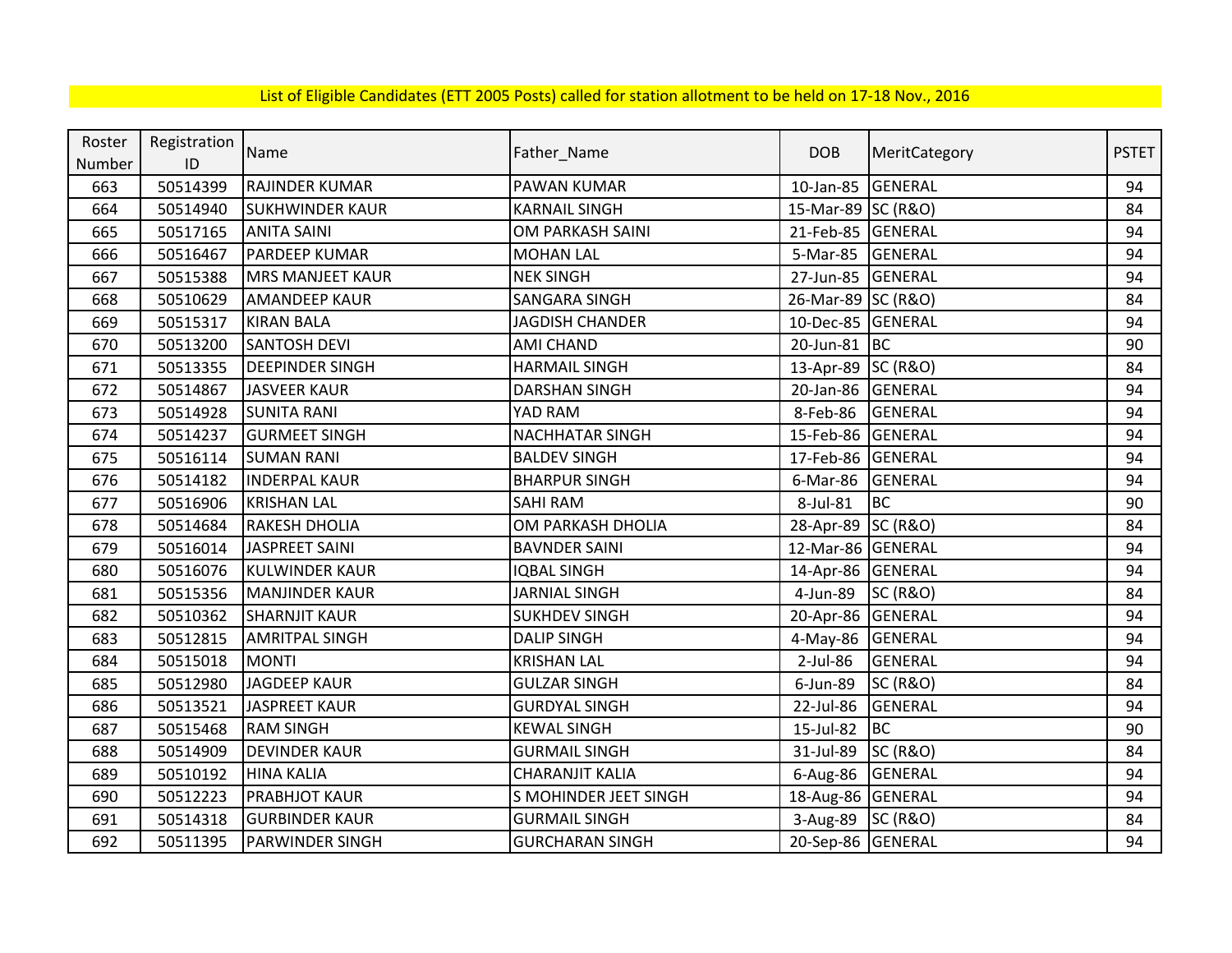| Roster | Registration | Name                    |                         | <b>DOB</b>         |                     | <b>PSTET</b> |
|--------|--------------|-------------------------|-------------------------|--------------------|---------------------|--------------|
| Number | ID           |                         | Father_Name             |                    | MeritCategory       |              |
| 693    | 50515970     | <b>MANJIT SINGH</b>     | <b>BAJ SINGH</b>        | 3-Oct-82           | <b>BC</b>           | 90           |
| 694    | 50515028     | <b>MANPREET KAUR</b>    | <b>SOM NATH</b>         | 12-Aug-89 SC (R&O) |                     | 84           |
| 695    | 50510102     | <b>VIKRAMDEEP SINGH</b> | <b>KARNAIL SINGH</b>    | 31-Oct-86 GENERAL  |                     | 94           |
| 696    | 50511051     | <b>REENA KUMARI</b>     | <b>TILAK RAJ</b>        | 18-Nov-86 GENERAL  |                     | 94           |
| 697    | 50514919     | <b>KAMALJEET SINGH</b>  | <b>JAGGA SINGH</b>      | 4-Feb-87           | <b>GENERAL</b>      | 94           |
| 698    | 50513314     | <b>BEERBAL</b>          | <b>BABU RAM</b>         | 25-Mar-87 GENERAL  |                     | 94           |
| 699    | 50515509     | <b>GURWINDER SINGH</b>  | <b>CHHAJU SINGH</b>     | 10-Jun-83 BC       |                     | 90           |
| 700    | 50514645     | <b>MANDEEP KUMAR</b>    | <b>BISHAN DASS</b>      | 24-Sep-89 SC (R&O) |                     | 84           |
| 701    | 50510195     | <b>SATNAM SINGH</b>     | <b>SEWA SINGH</b>       | 28-Mar-87 GENERAL  |                     | 94           |
| 702    | 50514157     | <b>SAMANJIT KAUR</b>    | <b>AMARJIT SINGH</b>    | 2-Apr-87           | GENERAL             | 94           |
| 703    | 50514526     | <b>ANU BALA</b>         | <b>VED PARKASH</b>      | 11-Jan-90 SC (R&O) |                     | 84           |
| 704    | 50514447     | <b>RAMESH KUMAR</b>     | <b>BAHADUR SINGH</b>    | 3-May-87 GENERAL   |                     | 94           |
| 705    | 50514630     | <b>HARBANS SINGH</b>    | <b>GURJANT SINGH</b>    | 10-May-87 GENERAL  |                     | 94           |
| 706    | 50517079     | <b>DEEPIKA RANI</b>     | PARSHOTAM DAS           | 12-Aug-87 GENERAL  |                     | 94           |
| 707    | 50510291     | PARAMJEET KAUR          | <b>BALDEV SINGH</b>     | 16-Mar-90 SC (R&O) |                     | 84           |
| 708    | 50514315     | <b>ALKA RANI</b>        | <b>SURESH KUMAR</b>     | 1-Oct-87           | GENERAL             | 94           |
| 709    | 50515571     | <b>KAWAL PREET</b>      | <b>JAGDISH CHANDER</b>  | 16-Oct-87          | <b>GENERAL</b>      | 94           |
| 710    | 50516206     | <b>VARINDER KAUR</b>    | <b>MOHAN SINGH</b>      | 2-Jun-90           | <b>SC (R&amp;O)</b> | 84           |
| 711    | 50511703     | <b>GAURAV DUGGAL</b>    | DEV RAJ DUGGAL          | 21-Nov-87          | GENERAL             | 94           |
| 712    | 50514763     | HIMANSHU KATARIA        | YASHPAUL KATARIA        | $6$ -Jan-88        | <b>GENERAL</b>      | 94           |
| 713    | 50512299     | <b>ASHA RANI</b>        | <b>MURARI LAL</b>       | 20-Dec-84 BC       |                     | 90           |
| 714    | 50516920     | <b>KAVITA</b>           | SH ROOP CHAND           | 2-Feb-88           | <b>GENERAL</b>      | 94           |
| 715    | 50515021     | <b>SHAM SUNDER</b>      | <b>BALRAM</b>           | 30-Jun-86 BC       |                     | 90           |
| 716    | 50513777     | <b>SARBJIT KAUR</b>     | <b>KUNDAN SINGH</b>     | 14-Jun-90 SC (R&O) |                     | 84           |
| 717    | 50515240     | <b>PARAS MONEY</b>      | <b>AMRIT LAL SINGLA</b> | 6-Feb-88           | GENERAL             | 94           |
| 718    | 50514184     | <b>SUKHDEEP SINGH</b>   | <b>AVTAR SINGH</b>      | 25-Feb-88          | <b>GENERAL</b>      | 94           |
| 719    | 50513042     | <b>MUNISH KUMAR</b>     | <b>MOHINDER SINGH</b>   | 4-Aug-86           | <b>BC</b>           | 90           |
| 720    | 50515713     | <b>SURINDER SINGH</b>   | <b>MAHINDER SINGH</b>   | 25-Jul-90          | <b>SC (R&amp;O)</b> | 84           |
| 721    | 50516564     | <b>RAJNI</b>            | <b>BACHAN LAL</b>       | 15-Mar-88 GENERAL  |                     | 94           |
| 722    | 50514638     | <b>ANU WALIA</b>        | RAMESH KUMAR            | 20-Mar-88 GENERAL  |                     | 94           |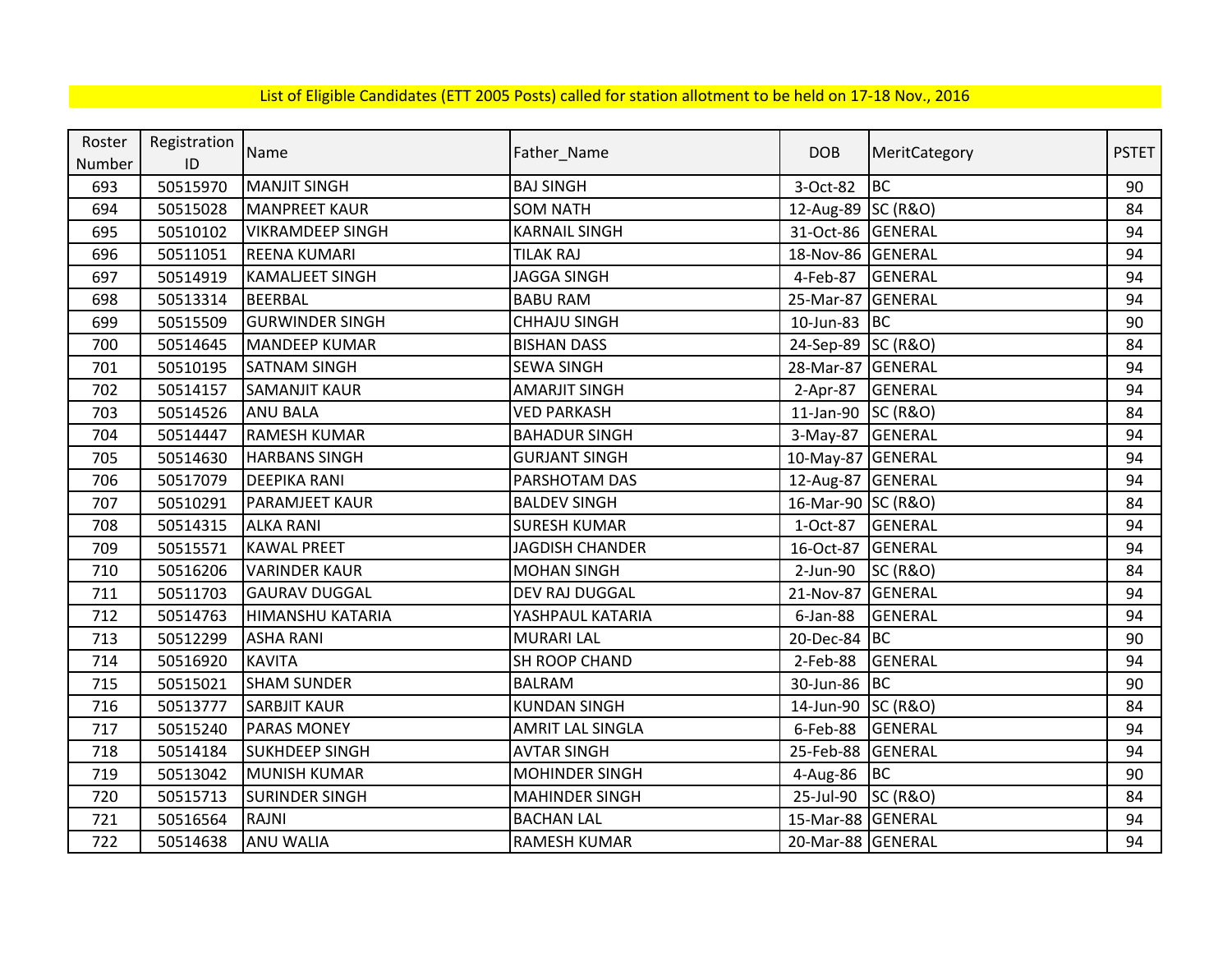| Roster | Registration | Name                   | Father_Name                   | <b>DOB</b>         | MeritCategory       | <b>PSTET</b> |
|--------|--------------|------------------------|-------------------------------|--------------------|---------------------|--------------|
| Number | ID           |                        |                               |                    |                     |              |
| 723    | 50510286     | <b>SOHAN SINGH</b>     | <b>AMARJIT SINGH</b>          | $1-Apr-88$         | <b>GENERAL</b>      | 94           |
| 724    | 50510737     | <b>RAJDEEP KAUR</b>    | <b>SUKHDEV SINGH</b>          | 9-Apr-88           | GENERAL             | 94           |
| 725    | 50514327     | <b>RAJANPREET KAUR</b> | <b>BHAN SINGH</b>             | 14-Jun-88          | <b>GENERAL</b>      | 94           |
| 726    | 50513129     | <b>RAKESH KUMAR</b>    | <b>PURAN CHAND</b>            | 7-Aug-87           | <b>BC</b>           | 90           |
| 727    | 50515642     | MUKESH KUMAR           | <b>RAJ KUMAR</b>              | 29-Jul-90          | <b>SC (R&amp;O)</b> | 84           |
| 728    | 50512834     | POOJA RANI             | <b>SUDARSHAN KUMAR SINGLA</b> | 15-Jun-88          | <b>GENERAL</b>      | 94           |
| 729    | 50513655     | <b>PRABHJOT KAUR</b>   | <b>MAJOR SINGH</b>            | 8-Jul-88           | <b>GENERAL</b>      | 94           |
| 730    | 50514496     | <b>SUMANPREET KAUR</b> | JOGINDER SINGH                | 5-Aug-90           | <b>SC (R&amp;O)</b> | 84           |
| 731    | 50514295     | PANKAJ SHARMA          | <b>TILAK RAJ</b>              | 17-Jul-88          | <b>GENERAL</b>      | 94           |
| 732    | 50516050     | <b>SUKHPAUL SINGH</b>  | <b>FANGAN SINGH</b>           | 7-Aug-87           | <b>BC</b>           | 90           |
| 733    | 50513950     | <b>RAMAN KUMAR</b>     | OM RAJ                        | 16-Oct-90 SC (R&O) |                     | 84           |
| 734    | 50513311     | <b>SATVEER KAUR</b>    | <b>GURTEJ SINGH</b>           | 28-Jul-88          | <b>GENERAL</b>      | 94           |
| 735    | 50514850     | <b>RAMANDEEP KAUR</b>  | <b>MANJEET SINGH</b>          | 4-Aug-88           | <b>GENERAL</b>      | 94           |
| 736    | 50510853     | <b>HARPREET KAUR</b>   | <b>UJJAGAR SINGH</b>          | 17-Jan-91 SC (R&O) |                     | 84           |
| 737    | 50512586     | <b>VARUN KUMAR</b>     | RAM PARTAP VERMA              | 29-Aug-88 GENERAL  |                     | 94           |
| 738    | 50510931     | POONAM RANI            | <b>OM PARKASH</b>             | 4-Jun-91           | <b>BC</b>           | 90           |
| 739    | 50514835     | <b>ADHISH KUMAR</b>    | RAJINDER KUMAR                | 9-Sep-88           | <b>GENERAL</b>      | 94           |
| 740    | 50513057     | <b>ISHA</b>            | <b>SURINDER KUMAR</b>         | 14-Sep-88 GENERAL  |                     | 94           |
| 741    | 50510720     | <b>KULWINDER KAUR</b>  | <b>GURCHARAN SINGH</b>        | 17-Sep-88 GENERAL  |                     | 94           |
| 742    | 50514154     | <b>SHASHI BALA</b>     | <b>MADAN LAL</b>              | 21-Aug-74 BC       |                     | 89           |
| 743    | 50514778     | <b>MANPREET SINGH</b>  | <b>TARA SINGH</b>             | 19-Sep-88 GENERAL  |                     | 94           |
| 744    | 50511848     | VEERU                  | <b>MOHENDER KUMAR</b>         | 18-Nov-88 GENERAL  |                     | 94           |
| 745    | 50513907     | <b>JOGINDER SINGH</b>  | <b>PRATAP SINGH</b>           | 22-Apr-91 SC (R&O) |                     | 84           |
| 746    | 50513624     | <b>NEHA SHARMA</b>     | ANIL KUMAR SHARMA             | 26-Nov-88 GENERAL  |                     | 94           |
| 747    | 50515817     | <b>AMIT SINGLA</b>     | DARSHAN KUMAR                 | 9-Dec-88           | <b>GENERAL</b>      | 94           |
| 748    | 50512504     | <b>ARCHANA SHARMA</b>  | <b>HEM RAJ SHARMA</b>         | 14-Jan-89          | <b>GENERAL</b>      | 94           |
| 749    | 50511048     | <b>JASPREET KAUR</b>   | RAM CHAND SINGH               | 17-Jul-91          | <b>SC (R&amp;O)</b> | 84           |
| 750    | 50514070     | <b>HARI KRISHAN</b>    | LACHHMAN DASS                 | 19-Feb-89          | <b>GENERAL</b>      | 94           |
| 751    | 50515811     | <b>RAVI SHARMA</b>     | <b>BANWARI LAL</b>            | $1$ -Jan- $81$     | <b>BC</b>           | 89           |
| 752    | 50512617     | <b>NANAK KAUR</b>      | <b>NACHHATTAR SINGH</b>       | 2-Nov-91 SC (R&O)  |                     | 84           |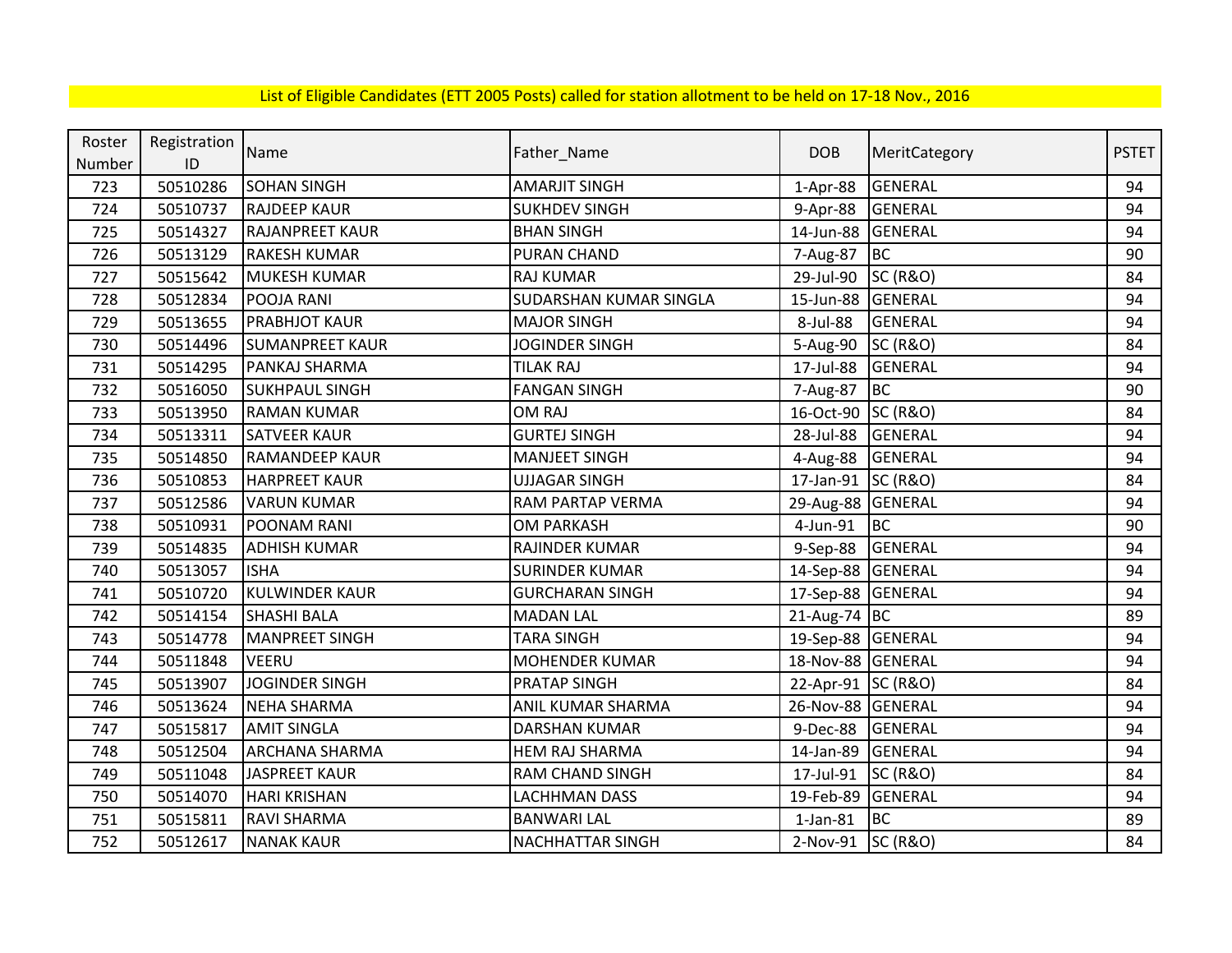| Roster | Registration  | Name                         |                           | <b>DOB</b>         |                     | <b>PSTET</b> |
|--------|---------------|------------------------------|---------------------------|--------------------|---------------------|--------------|
| Number | $\mathsf{ID}$ |                              | Father_Name               |                    | MeritCategory       |              |
| 753    | 50515786      | <b>SAVITA</b>                | <b>BHAGAT SINGH</b>       | 2-Mar-89           | GENERAL             | 94           |
| 754    | 50512000      | <b>KARAMJEET KAUR</b>        | <b>RESHAM SINGH</b>       | 15-Mar-89 GENERAL  |                     | 94           |
| 755    | 50510874      | <b>SANDEEP KAUR</b>          | <b>AMRIK SINGH</b>        | 20-Mar-89 GENERAL  |                     | 94           |
| 756    | 50513610      | <b>SAVITA RANI</b>           | <b>JIWAN LAL</b>          | 28-Mar-89 GENERAL  |                     | 94           |
| 758    | 50516902      | <b>SURINDER KUMAR GADHER</b> | <b>MAHINDER PAL</b>       | 15-Oct-81 BC       |                     | 89           |
| 759    | 50511288      | <b>BALJEET KAUR</b>          | PARKASH SINGH             | 16-Jan-92 SC (R&O) |                     | 84           |
| 760    | 50513154      | <b>DEEPIKA</b>               | SAHAB RAM                 | 17-Apr-89          | <b>GENERAL</b>      | 94           |
| 761    | 50511060      | <b>ROBIN SINGLA</b>          | RAJINDER KUMAR            | 22-Apr-89          | <b>GENERAL</b>      | 94           |
| 762    | 50515989      | RAMANDEEP                    | <b>DEVILAL</b>            | 21-Jan-92 SC (R&O) |                     | 84           |
| 763    | 50514185      | <b>MONIKA SETIA</b>          | <b>TARSEM CHAND</b>       | 16-Aug-89 GENERAL  |                     | 94           |
| 764    | 50513542      | <b>GURMEET KAUR</b>          | NIRANJAN SINGH            | 12-Sep-89 GENERAL  |                     | 94           |
| 765    | 50513495      | <b>DIMPAL RANI</b>           | DHARMPAL                  | 25-Sep-89 GENERAL  |                     | 94           |
| 766    | 50511073      | <b>NAVDEEP KAUR</b>          | <b>DARSHAN LAL</b>        | 13-Feb-92 SC (R&O) |                     | 84           |
| 767    | 50516383      | <b>VEERPAL KAUR</b>          | <b>JASVEER SINGH</b>      | 8-Oct-89           | <b>GENERAL</b>      | 94           |
| 768    | 50513295      | <b>HARPINDER KAUR</b>        | NIRMAL SINGH              | 12-Mar-82 BC       |                     | 89           |
| 769    | 50511189      | MANISHA KUMARI               | <b>FALAK SINGH</b>        | 13-Apr-92 SC (R&O) |                     | 84           |
| 770    | 50515402      | <b>SONU KAPOOR</b>           | <b>BOOR SINGH</b>         | 10-Oct-89          | GENERAL             | 94           |
| 771    | 50512977      | <b>FULRAJ SINGH GILL</b>     | <b>JASWANT SINGH GILL</b> | 27-Dec-89 GENERAL  |                     | 94           |
| 772    | 50511831      | <b>AMANDEEP KAUR</b>         | <b>GURNAM SINGH</b>       | 20-May-92 SC (R&O) |                     | 84           |
| 773    | 50513621      | <b>DAVINDER PAL SINGH</b>    | HARCHARN SINGH            | 27-Dec-89 GENERAL  |                     | 94           |
| 774    | 50515940      | <b>JANAK RAJ</b>             | <b>RAM RAJ</b>            | 20-Nov-82 BC       |                     | 89           |
| 775    | 50511374      | <b>SARITA</b>                | <b>BALRAJ SINGH</b>       | 13-Jun-92 SC (R&O) |                     | 84           |
| 776    | 50512318      | <b>RAMANDEEP KAUR</b>        | <b>DARSHAN SINGH</b>      | $2-Jan-90$         | <b>GENERAL</b>      | 94           |
| 777    | 50515097      | <b>SUPRIYA SANDUJA</b>       | <b>SHAKTI KUMAR</b>       | 29-Mar-90 GENERAL  |                     | 94           |
| 778    | 50510918      | <b>PRINCE KUMAR GARG</b>     | <b>TARSEM CHAND</b>       | 9-May-90           | <b>GENERAL</b>      | 94           |
| 779    | 50514311      | <b>GAREEMA</b>               | <b>SHIV SHANKER GOLA</b>  | 22-Jun-90          | GENERAL             | 94           |
| 780    | 50513274      | <b>MANJIT KAUR</b>           | <b>TIRLOK SINGH</b>       | 14-Jan-83          | <b>BC</b>           | 89           |
| 781    | 50513115      | <b>SURINDER SINGH</b>        | <b>AMRIK SINGH</b>        | 20-Jul-92          | <b>SC (R&amp;O)</b> | 84           |
| 782    | 50512921      | <b>DAVINDER SINGH</b>        | <b>MALKIT SINGH</b>       | 14-Jul-90          | GENERAL             | 94           |
| 783    | 50510149      | <b>VIKAS KUMAR</b>           | <b>SOM NATH</b>           | 18-Sep-90 GENERAL  |                     | 94           |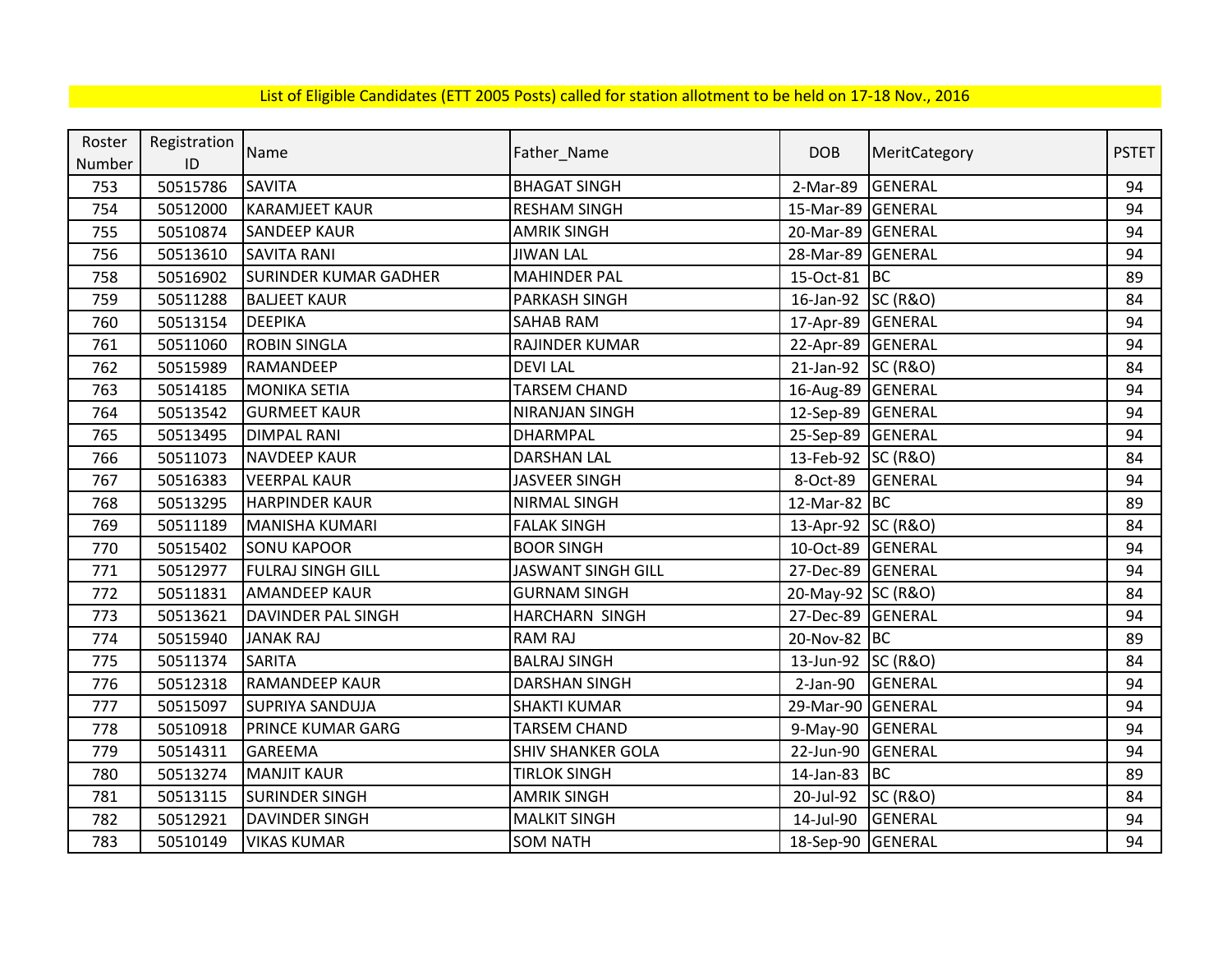| Roster | Registration | Name                   |                         | <b>DOB</b>         |                     | <b>PSTET</b> |
|--------|--------------|------------------------|-------------------------|--------------------|---------------------|--------------|
| Number | ID           |                        | Father_Name             |                    | MeritCategory       |              |
| 784    | 50514668     | <b>SURJIT KAUR</b>     | <b>MOHINDER SINGH</b>   | 9-Aug-92           | <b>SC (R&amp;O)</b> | 84           |
| 785    | 50514235     | <b>PAWAN KUMAR</b>     | <b>SHAILENDER KUMAR</b> | 19-Sep-90 GENERAL  |                     | 94           |
| 786    | 50511098     | JAGJIT SINGH           | <b>GURMEET SINGH</b>    | 4-Oct-90           | <b>GENERAL</b>      | 94           |
| 787    | 50514434     | <b>RAJENDER KUMAR</b>  | <b>LAL CHAND</b>        | 16-Nov-90 GENERAL  |                     | 94           |
| 788    | 50513747     | <b>AMRINDER SINGH</b>  | <b>AMARJEET SINGH</b>   | 25-Aug-92 SC (R&O) |                     | 84           |
| 789    | 50514143     | JASPREET KAUR          | <b>KULWANT SINGH</b>    | 19-Nov-90 GENERAL  |                     | 94           |
| 790    | 50513093     | <b>RAVNEET KAUR</b>    | <b>BALKAR SINGH</b>     | 23-Dec-90 GENERAL  |                     | 94           |
| 791    | 50511269     | <b>AMANDEEP KAUR</b>   | <b>SHER SINGH</b>       | 27-Aug-92 SC (R&O) |                     | 84           |
| 792    | 50511806     | <b>DEVILAL</b>         | <b>RAMPHAL SINGH</b>    | 18-Jun-91          | <b>GENERAL</b>      | 94           |
| 793    | 50515183     | <b>GAYTRI</b>          | <b>NARINDER KUMAR</b>   | 8-Jul-91           | <b>GENERAL</b>      | 94           |
| 794    | 50511371     | <b>CHARANJEET KAUR</b> | <b>HARJEET SINGH</b>    | $6$ -Aug-83        | <b>BC</b>           | 89           |
| 795    | 50515918     | <b>RASHIM KHURANA</b>  | <b>SATISH KHURANA</b>   | 23-Sep-91 GENERAL  |                     | 94           |
| 796    | 50516647     | <b>MADAN LAL</b>       | <b>BRIJ LAL</b>         | 10-Mar-84 BC       |                     | 89           |
| 797    | 50512864     | <b>BALJIT KAUR</b>     | <b>RAM KISHAN</b>       | 13-Nov-92 SC (R&O) |                     | 84           |
| 798    | 50511534     | <b>VISHAL DANGI</b>    | <b>RAM KUMAR</b>        | 7-Nov-91           | <b>GENERAL</b>      | 94           |
| 799    | 50512523     | <b>SAPNA RANI</b>      | <b>SHER SINGH RAWAT</b> | 13-Dec-91 GENERAL  |                     | 94           |
| 800    | 50516514     | <b>RAHUL</b>           | <b>SURINDER PAL</b>     | 1-Nov-85           | BC                  | 89           |
| 801    | 50510987     | <b>GURWINDER KAUR</b>  | SAWINDER SINGH          | $6$ -Jan-93        | <b>SC (M&amp;B)</b> | 84           |
| 802    | 50514217     | <b>DAMANBIR KAUR</b>   | <b>DALJIT SINGH</b>     | 16-Dec-91 GENERAL  |                     | 94           |
| 803    | 50510262     | <b>SAKSHI</b>          | <b>RAMAN KUMAR</b>      | 18-Dec-91 GENERAL  |                     | 94           |
| 804    | 50514793     | <b>NARATA SINGH</b>    | <b>BHOLA SINGH</b>      | 30-Dec-91          | <b>GENERAL</b>      | 94           |
| 805    | 50511972     | <b>SHAINA DHAWAN</b>   | <b>NARESH KUMAR</b>     | 6-Mar-92           | GENERAL             | 94           |
| 806    | 50511403     | <b>KANCHAN THAKUR</b>  | <b>SHER SINGH</b>       | 1-Apr-92           | <b>GENERAL</b>      | 94           |
| 807    | 50511709     | <b>KRISHAN LAL</b>     | <b>LACHHMAN DASS</b>    | 13-May-86 BC       |                     | 89           |
| 808    | 50515518     | <b>BALVIR KAUR</b>     | <b>SURJEET SINGH</b>    | 22-Feb-93 SC (R&O) |                     | 84           |
| 809    | 50510972     | <b>AMANDEEP KAUR</b>   | <b>SUKHMONDER SINGH</b> | 25-Apr-92          | <b>GENERAL</b>      | 94           |
| 810    | 50515532     | <b>ANJALI</b>          | RAKESH KUMAR            | 9-Jun-92           | <b>GENERAL</b>      | 94           |
| 811    | 50511960     | <b>RANJIT KAUR</b>     | <b>RAM SARUP</b>        | 5-May-93 SC (R&O)  |                     | 84           |
| 812    | 50511187     | <b>GAGANDEEP KAUR</b>  | <b>GURLAL SINGH</b>     | 18-Jun-92 GENERAL  |                     | 94           |
| 813    | 50513081     | <b>HARISH KUMAR</b>    | MILKH RAJ               | 9-Jul-87           | <b>BC</b>           | 89           |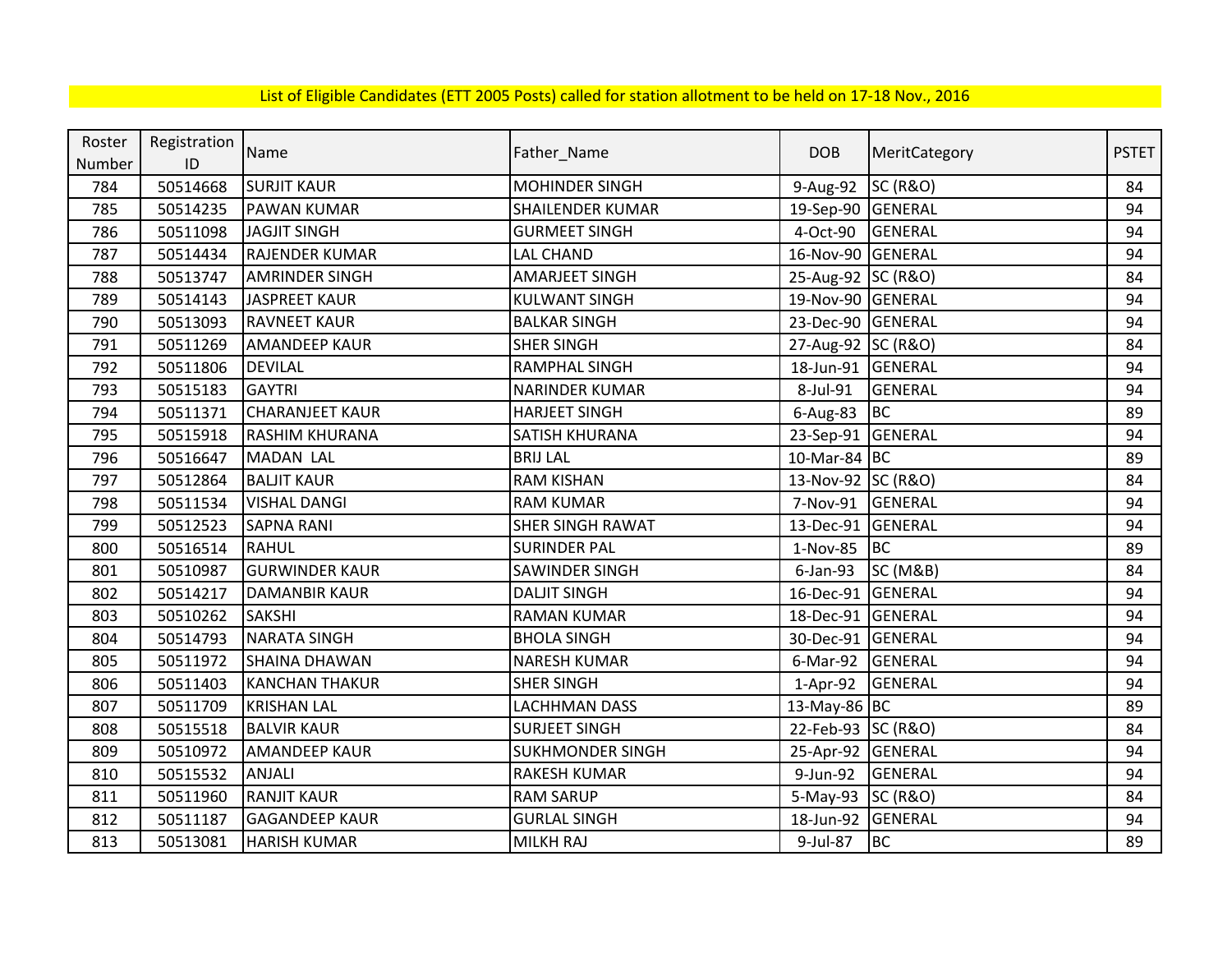| Roster | Registration | Name                   |                        | <b>DOB</b>         |                     | <b>PSTET</b> |
|--------|--------------|------------------------|------------------------|--------------------|---------------------|--------------|
| Number | ID           |                        | Father_Name            |                    | MeritCategory       |              |
| 814    | 50511219     | <b>ANMOLPREET KAUR</b> | <b>RAJINDER SINGH</b>  | 7-Aug-93           | <b>SC (R&amp;O)</b> | 84           |
| 815    | 50515414     | <b>KIRAN BALA</b>      | <b>MOTI RAM</b>        | 25-Jun-92 GENERAL  |                     | 94           |
| 816    | 50515249     | <b>NISHA RANI</b>      | SHASHI BHUSHAN         | 28-Jul-92          | <b>GENERAL</b>      | 94           |
| 817    | 50512208     | <b>NARESH KUMAR</b>    | <b>OM PARKASH</b>      | 27-Dec-93 SC (R&O) |                     | 84           |
| 818    | 50514225     | PREM SINGH             | <b>BALWINDER SINGH</b> | 1-Aug-92 GENERAL   |                     | 94           |
| 819    | 50516126     | <b>SANDEEP KUMAR</b>   | <b>NANAK CHAND</b>     | 19-Jan-89 BC       |                     | 89           |
| 820    | 50511870     | <b>DEEPKA</b>          | <b>SUSHIL KUMAR</b>    | 16-Aug-92 GENERAL  |                     | 94           |
| 821    | 50517586     | <b>RUHISHA</b>         | <b>SANJEEV KUMKAR</b>  | 18-Aug-92 GENERAL  |                     | 94           |
| 822    | 50515110     | <b>SUDHA BANSAL</b>    | <b>JAGDISH BANSAL</b>  | 14-Sep-92 GENERAL  |                     | 94           |
| 823    | 50516156     | <b>PARMPAL KAUR</b>    | <b>HARPAL SINGH</b>    | 25-Aug-91 BC       |                     | 89           |
| 824    | 50515848     | <b>PRABHJOT KAUR</b>   | <b>SUKHJEET SINGH</b>  | 1-Oct-92           | <b>GENERAL</b>      | 94           |
| 825    | 50512255     | AMARJEET               | <b>KRISHAN KUMAR</b>   | 2-Oct-92           | <b>GENERAL</b>      | 94           |
| 826    | 50510271     | <b>SHUBHAM</b>         | <b>BALVIR</b>          | 1-May-94 SC (M&B)  |                     | 84           |
| 827    | 50510784     | <b>RADHIKA</b>         | ARUN KUMAR GARG        | 29-Dec-92 GENERAL  |                     | 94           |
| 828    | 50512775     | <b>SHELZA RANI</b>     | <b>ROOP CHAND</b>      | 16-Jan-93 GENERAL  |                     | 94           |
| 829    | 50514178     | <b>AMANPREET KAUR</b>  | <b>AVTAR SINGH</b>     | 6-Feb-93           | <b>GENERAL</b>      | 94           |
| 830    | 50511646     | <b>RAJINDER KAUR</b>   | <b>DEV SINGH</b>       | 28-May-94 SC (M&B) |                     | 84           |
| 831    | 50516426     | RABIA DOOMRA           | <b>RAJNISH KUMAR</b>   | 8-Mar-93 GENERAL   |                     | 94           |
| 832    | 50514576     | <b>VED PARKASH</b>     | <b>KRISHAN LAL</b>     | $6-$ Sep $-91$     | <b>BC</b>           | 89           |
| 833    | 50514633     | <b>SUMAN RANI</b>      | <b>SHYAM SUNDER</b>    | 10-Jul-94          | <b>SC (R&amp;O)</b> | 84           |
| 834    | 50514452     | <b>GURPREET SINGH</b>  | <b>BALDEV SINGH</b>    | 4-Apr-93           | <b>GENERAL</b>      | 94           |
| 835    | 50514383     | PARMINDER KAUR         | RAJINDER SINGH         | 9-Apr-93           | <b>GENERAL</b>      | 94           |
| 836    | 50514155     | <b>SHRINKHLA</b>       | <b>RAMESH KUMAR</b>    | 13-Apr-93 GENERAL  |                     | 94           |
| 837    | 50513678     | <b>NEHA GUPTA</b>      | VIJAY KUMAR AGGARWAL   | $1-May-93$         | GENERAL             | 94           |
| 838    | 50510165     | <b>SANDEEP KUMAR</b>   | <b>BHAGWAN DASS</b>    | 5-Jul-93           | <b>GENERAL</b>      | 94           |
| 839    | 50512558     | <b>SURBHI</b>          | <b>DIWAN CHAND</b>     | 14-Jun-93          | <b>BC</b>           | 89           |
| 840    | 50513108     | <b>BALJEET KAUR</b>    | <b>TARSEM SINGH</b>    | 22-Sep-94 SC (R&O) |                     | 84           |
| 841    | 50516779     | <b>JYOTI SHARMA</b>    | <b>MAHENDER PAL</b>    | 8-Jul-93           | <b>GENERAL</b>      | 94           |
| 842    | 50514203     | <b>MEGHA</b>           | <b>ARUN KUMAR</b>      | $2-Aug-93$         | <b>GENERAL</b>      | 94           |
| 843    | 50514572     | <b>AMANDEEP KAUR</b>   | <b>JASWINDER SINGH</b> | 1-Oct-94           | <b>SC (R&amp;O)</b> | 84           |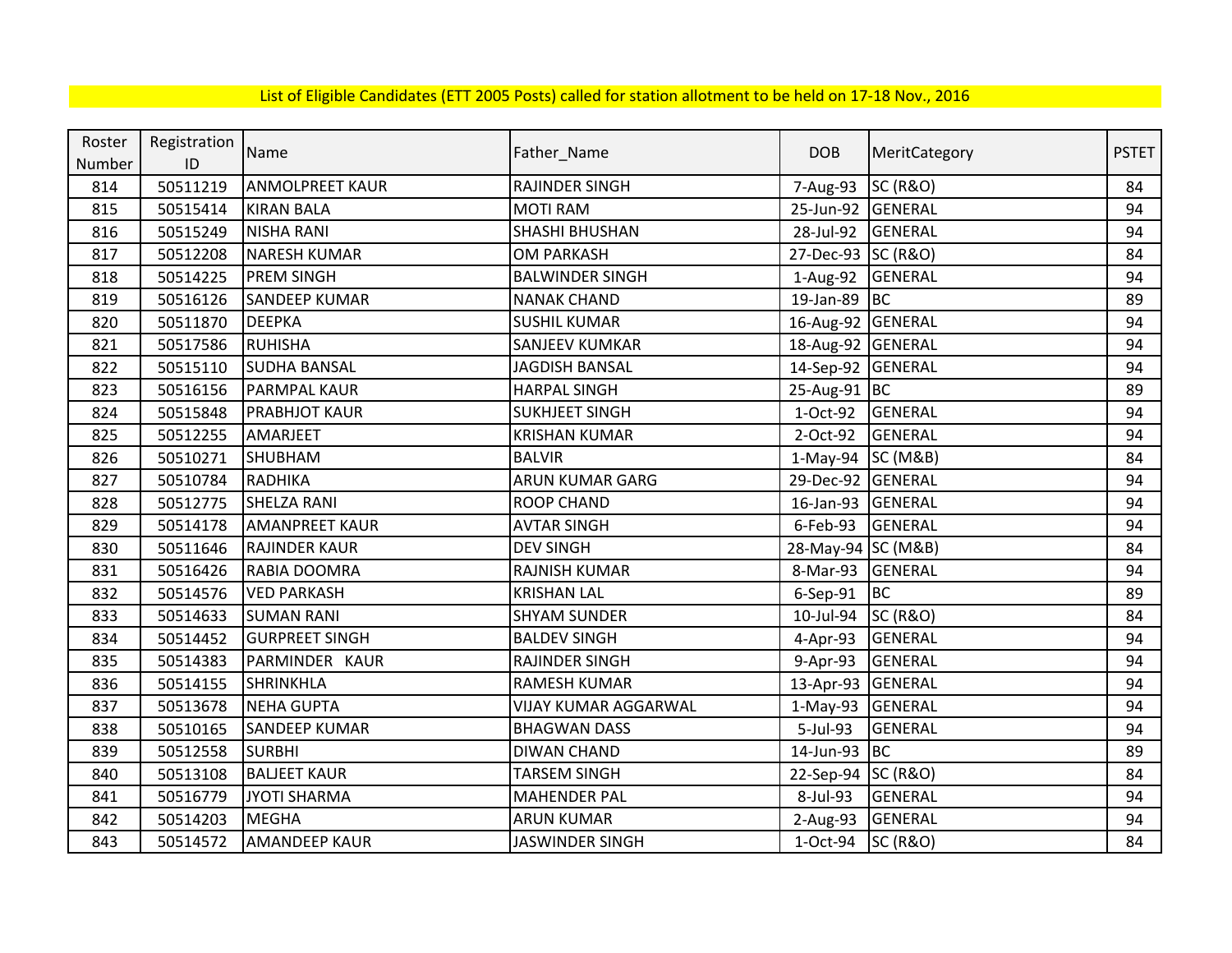| Roster | Registration | Name                  | Father_Name             | <b>DOB</b>         | MeritCategory       | <b>PSTET</b> |
|--------|--------------|-----------------------|-------------------------|--------------------|---------------------|--------------|
| Number | ID           |                       |                         |                    |                     |              |
| 844    | 50514498     | SHIVANI CHUCHRA       | <b>VIJAY KUMAR</b>      | 17-Sep-93 GENERAL  |                     | 94           |
| 845    | 50512023     | <b>CHANDER KANTA</b>  | <b>JAGDISH CHANDER</b>  | 15-Nov-93 GENERAL  |                     | 94           |
| 846    | 50514787     | <b>ANJU BALA</b>      | <b>SHAM SUNDER</b>      | 29-Dec-93 GENERAL  |                     | 94           |
| 847    | 50510640     | <b>PRABHJOT KAUR</b>  | <b>RAJINDER SINGH</b>   | 24-Mar-95 SC (R&O) |                     | 84           |
| 848    | 50510243     | <b>SAMITA GUPTA</b>   | <b>RAKESH GUPTA</b>     | 31-Dec-93 GENERAL  |                     | 94           |
| 849    | 50516215     | <b>MITTAL SAIN</b>    | <b>ANT RAM</b>          | 23-Oct-78 BC       |                     | 88           |
| 850    | 50513512     | <b>SUMANDEEP KAUR</b> | <b>MAJOR SINGH</b>      | 3-Aug-95           | <b>SC (R&amp;O)</b> | 84           |
| 851    | 50514198     | <b>SUKHVEER KAUR</b>  | <b>DARSHAN SINGH</b>    | 2-Jan-94           | GENERAL             | 94           |
| 852    | 50513073     | <b>HARPREET SINGH</b> | <b>JASWANT SINGH</b>    | 25-Feb-94 GENERAL  |                     | 94           |
| 853    | 50513198     | <b>GURMEET SINGH</b>  | <b>MUKAND SINGH</b>     | 1-May-74 SC (R&O)  |                     | 83           |
| 854    | 50510022     | HARJASHANPREET SINGH  | <b>JATINDER SINGH</b>   | 5-Mar-94           | GENERAL             | 94           |
| 855    | 50514635     | <b>SUKHDEEP</b>       | <b>DEVI LAL</b>         | 11-Nov-79          | <b>BC</b>           | 88           |
| 856    | 50514916     | <b>KAMALJIT</b>       | <b>BHAG MAL</b>         | $2-Apr-76$         | <b>SC (R&amp;O)</b> | 83           |
| 857    | 50515558     | <b>MANISHA RANI</b>   | <b>THAKUR DAS</b>       | 8-Mar-94           | GENERAL             | 94           |
| 858    | 50511840     | <b>MANJIT KAUR</b>    | <b>CHANDER PHOOL</b>    | 8-Jun-94           | GENERAL             | 94           |
| 859    | 50515647     | <b>NINDER KAUR</b>    | <b>BALDEV SINGH</b>     | 4-Jul-94           | <b>GENERAL</b>      | 94           |
| 860    | 50512304     | <b>SAHIL KUMAR</b>    | SHISHPAL SINGLA         | 12-Jul-94          | GENERAL             | 94           |
| 861    | 50515458     | <b>MANDEEP SINGH</b>  | <b>CHARANJEET SINGH</b> | 3-Jan-80           | <b>BC</b>           | 88           |
| 862    | 50510129     | <b>JAGDEV SINGH</b>   | <b>ROOP SINGH</b>       | 3-Aug-76           | <b>SC (R&amp;O)</b> | 83           |
| 863    | 50512979     | <b>BHUVAN GUPTA</b>   | ASHWANI KUMAR GUPTA     | 17-Aug-94 GENERAL  |                     | 94           |
| 864    | 50515767     | <b>BANSILAL</b>       | <b>MANGAT RAM</b>       | 12-Dec-94 GENERAL  |                     | 94           |
| 865    | 50510301     | <b>SINDER KAUR</b>    | <b>KHETA SINGH</b>      | 2-May-77 SC (R&O)  |                     | 83           |
| 866    | 50514569     | <b>KAMALJEET KAUR</b> | <b>SUCHA SINGH</b>      | 22-Jan-95 GENERAL  |                     | 94           |
| 867    | 50515199     | <b>JYOTI SHARMA</b>   | <b>PAWAN KUMAR</b>      | 14-Feb-95 GENERAL  |                     | 94           |
| 868    | 50514463     | <b>MANDEEP KAUR</b>   | <b>GURSEWAK SINGH</b>   | 5-Apr-95           | <b>GENERAL</b>      | 94           |
| 869    | 50515772     | <b>SATNAM SINGH</b>   | <b>CHARAN SINGH</b>     | 1-Aug-77           | <b>SC (R&amp;O)</b> | 83           |
| 870    | 50512786     | <b>SUKHPREET KAUR</b> | SARABJEET SINGH         | 17-Dec-95 GENERAL  |                     | 94           |
| 871    | 50516629     | <b>GURSAHIB KAUR</b>  | <b>NARINDER SINGH</b>   | 2-Apr-96 GENERAL   |                     | 94           |
| 872    | 50515788     | <b>SUMAN BALA</b>     | <b>CHUNI LAL</b>        | 5-Apr-78           | <b>SC (R&amp;O)</b> | 83           |
| 873    | 50513075     | <b>SONIKA</b>         | <b>BHAG MAL</b>         | 25-Jun-76 GENERAL  |                     | 93           |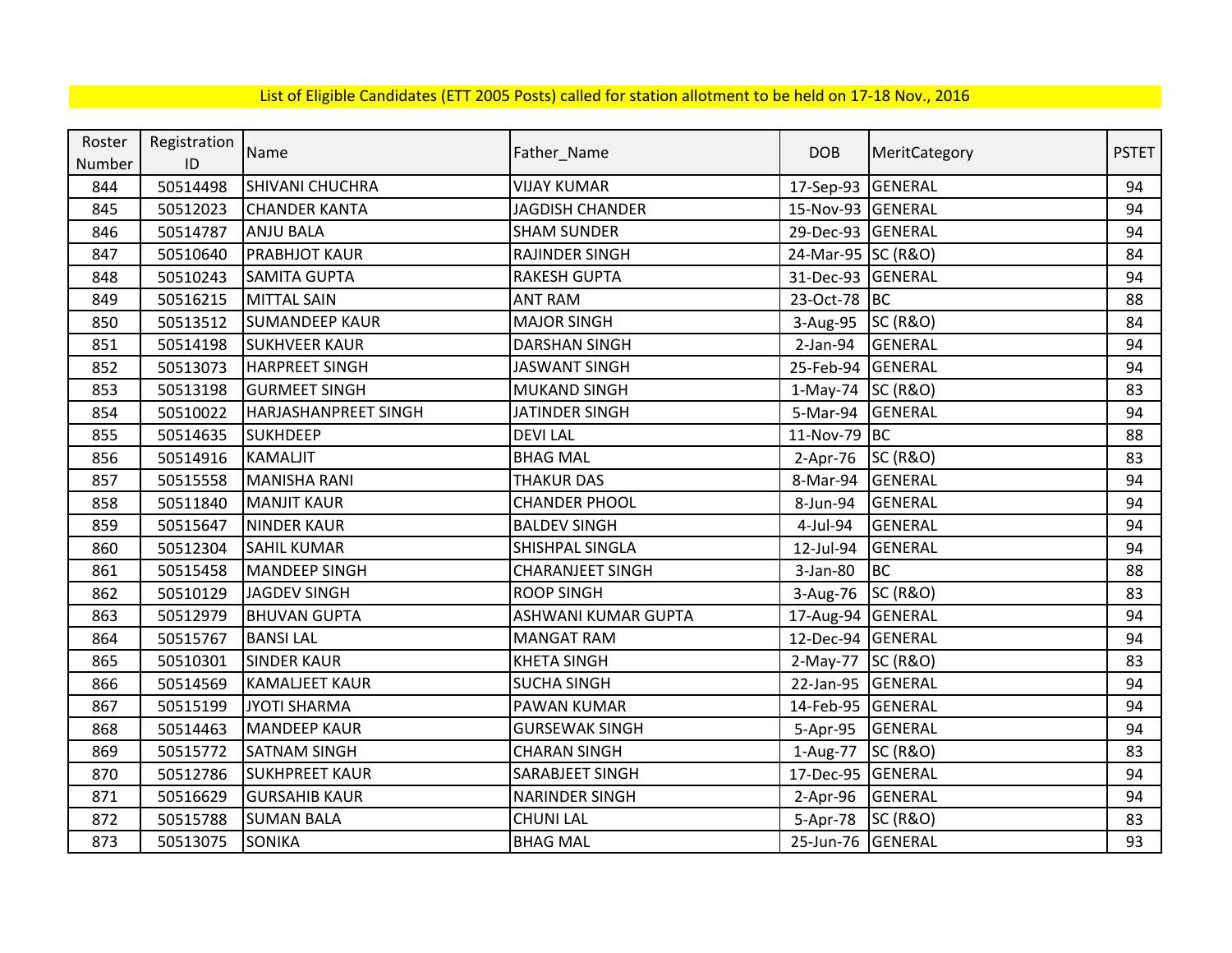| Roster | Registration | Name                   |                           | <b>DOB</b>         |                     | <b>PSTET</b> |
|--------|--------------|------------------------|---------------------------|--------------------|---------------------|--------------|
| Number | ID           |                        | Father_Name               |                    | MeritCategory       |              |
| 874    | 50512577     | <b>SANJEEV KUMAR</b>   | <b>DEVI DAYAL</b>         | 1-Feb-79           | <b>GENERAL</b>      | 93           |
| 875    | 50513766     | <b>KIRAN KUMAR</b>     | <b>BAKHSHI RAM</b>        | 16-Feb-80          | <b>BC</b>           | 88           |
| 876    | 50515214     | <b>RAVINDER KUMAR</b>  | <b>TIRTH RAM</b>          | 1-Jul-79           | <b>GENERAL</b>      | 93           |
| 877    | 50515129     | <b>SUSHMA DEVI</b>     | <b>MUKAND LAL</b>         | 24-Apr-80          | <b>BC</b>           | 88           |
| 878    | 50510285     | <b>JAMEET RAJ</b>      | <b>KISHAN CHAND</b>       | 12-Apr-78 SC (R&O) |                     | 83           |
| 879    | 50514008     | <b>HARKAMAL KAUR</b>   | PALWINDER SINGH           | 27-Jul-79          | <b>GENERAL</b>      | 93           |
| 880    | 50516461     | <b>MONIKA RANI</b>     | <b>MANGAT RAM KANSAL</b>  | 20-Sep-79          | GENERAL             | 93           |
| 881    | 50515432     | <b>MANJEET SINGH</b>   | <b>GURDEV SINGH</b>       | 22-Jul-80          | BC                  | 88           |
| 882    | 50512549     | <b>SUKHWINDER KAUR</b> | <b>HANSA SINGH</b>        | $1-May-78$         | <b>SC (R&amp;O)</b> | 83           |
| 883    | 50515278     | <b>SHILPI BHATT</b>    | <b>MOHAN BHATT</b>        | 9-Oct-79           | GENERAL             | 93           |
| 884    | 50515435     | <b>MUNITA PRASHER</b>  | SATPAL PRASHER            | 16-Nov-79          | <b>GENERAL</b>      | 93           |
| 885    | 50514487     | <b>RAJWINDER SINGH</b> | <b>DARSHAN SINGH</b>      | $11$ -Jan-80       | GENERAL             | 93           |
| 886    | 50514293     | <b>KIRAN SHARMA</b>    | <b>SHAM LAL</b>           | 17-Feb-80          | GENERAL             | 93           |
| 887    | 50512545     | <b>GURDEEP SINGH</b>   | <b>CHANAN SINGH</b>       | 4-Mar-80           | GENERAL             | 93           |
| 888    | 50515141     | <b>GURVINDER SINGH</b> | NACHHATTAR SINGH          | 4-Dec-80           | <b>BC</b>           | 88           |
| 889    | 50516149     | <b>ZORA SINGH</b>      | <b>BABU RAM</b>           | 12-Jun-78 SC (R&O) |                     | 83           |
| 890    | 50510388     | <b>JAGMOHAN KAUR</b>   | <b>HARI SINGH</b>         | 16-Mar-80 GENERAL  |                     | 93           |
| 891    | 50514268     | <b>MANJIT KAUR</b>     | <b>VISAKHA SINGH</b>      | 31-Mar-80 GENERAL  |                     | 93           |
| 892    | 50512416     | <b>PIPAL SINGH</b>     | <b>SWAR SINGH</b>         | 15-Jun-78 SC (R&O) |                     | 83           |
| 893    | 50513519     | <b>AMANDEEP KAUR</b>   | <b>TARLOK SINGH</b>       | 1-Aug-80           | GENERAL             | 93           |
| 894    | 50516827     | <b>NEETU BALA</b>      | JOGINDER PAL              | 1-Jun-81           | BC                  | 88           |
| 895    | 50512435     | <b>BEANT KAUR</b>      | <b>HARCHET SINGH</b>      | 28-Apr-79 SC (R&O) |                     | 83           |
| 896    | 50514958     | <b>MEENA RANI</b>      | <b>KEWAL SINGH MITTAL</b> | 20-Aug-80 GENERAL  |                     | 93           |
| 897    | 50511520     | <b>SATISH KUMAR</b>    | PARKASH CHAND             | 31-Jan-81          | <b>GENERAL</b>      | 93           |
| 898    | 50510387     | <b>BHUPINDER KAUR</b>  | <b>HANSA SINGH</b>        | 12-Jun-79          | <b>SC (R&amp;O)</b> | 83           |
| 899    | 50513104     | <b>RAMAN KANTA</b>     | <b>NAR SINGH DEV</b>      | 6-Feb-81           | <b>GENERAL</b>      | 93           |
| 900    | 50515034     | <b>MANJIT KAUR</b>     | <b>JAGTAR SINGH</b>       | 17-Oct-81 BC       |                     | 88           |
| 901    | 50511127     | <b>JAGTAR SINGH</b>    | <b>HARJINDER SINGH</b>    | $1-Apr-81$         | <b>GENERAL</b>      | 93           |
| 902    | 50512084     | <b>UPASNA</b>          | <b>DES RAJ</b>            | 27-Apr-81          | <b>GENERAL</b>      | 93           |
| 903    | 50514152     | POOJA                  | <b>SURINDER KUMAR</b>     | 15-Jul-81          | GENERAL             | 93           |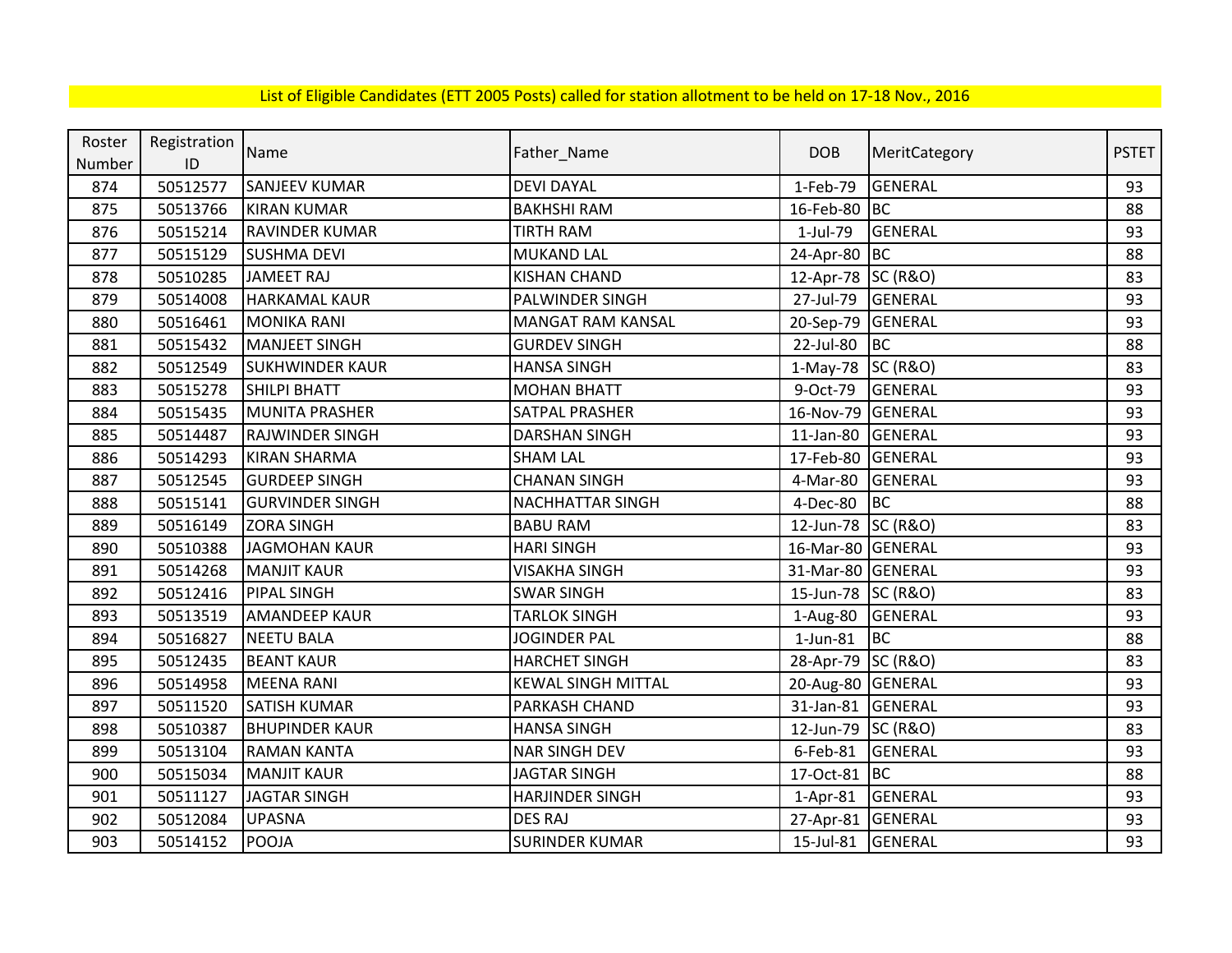| Roster | Registration | Name                        |                         | <b>DOB</b>         |                     | <b>PSTET</b> |
|--------|--------------|-----------------------------|-------------------------|--------------------|---------------------|--------------|
| Number | ID           |                             | Father_Name             |                    | MeritCategory       |              |
| 904    | 50515405     | <b>NISHA</b>                | SATPAL                  | $1-Nov-81$         | <b>BC</b>           | 88           |
| 905    | 50516195     | <b>SUBHASH CHANDER</b>      | <b>BADRI PARSAD</b>     | 5-Oct-81           | GENERAL             | 93           |
| 906    | 50513059     | <b>LIYAKET ALI</b>          | NAZIRUDDIN              | 3-Nov-81           | <b>GENERAL</b>      | 93           |
| 907    | 50514398     | <b>GEETA RANI</b>           | <b>MOHAN LAL</b>        | 8-Sep-80           | <b>SC (R&amp;O)</b> | 83           |
| 908    | 50516310     | <b>SUNITA RANA</b>          | <b>UDHAM SINGH RANA</b> | 10-Nov-81 GENERAL  |                     | 93           |
| 909    | 50510593     | <b>KAMALJEET KAUR</b>       | <b>CHANAN SINGH</b>     | 28-Nov-81 GENERAL  |                     | 93           |
| 910    | 50510184     | <b>SAVITA RANI</b>          | <b>SURESH KUMAR</b>     | 14-Dec-81 GENERAL  |                     | 93           |
| 911    | 50514248     | <b>SARABJIT KAUR</b>        | <b>BHAJAN RAM</b>       | 26-Oct-80 SC (R&O) |                     | 83           |
| 912    | 50512893     | <b>VIRENDER SINGH</b>       | <b>KEHAR SINGH</b>      | 21-Dec-81          | <b>GENERAL</b>      | 93           |
| 913    | 50513384     | <b>MANDEEP KAUR</b>         | <b>HARBANS SINGH</b>    | 9-Jan-82           | <b>BC</b>           | 88           |
| 914    | 50513926     | <b>MANDEEP KAUR</b>         | <b>JAGWINDER SINGH</b>  | 22-Jun-81 SC (R&O) |                     | 83           |
| 915    | 50513420     | <b>GURPREET KAUR</b>        | <b>GURBACHAN SINGH</b>  | 21-Jan-82          | <b>GENERAL</b>      | 93           |
| 916    | 50511874     | MUNISH GOYAL                | <b>HARBILAS GOYAL</b>   | 9-Mar-82           | <b>GENERAL</b>      | 93           |
| 917    | 50512196     | <b>HARPREET KAUR</b>        | <b>HARMIT SINGH</b>     | $1-Apr-82$         | <b>GENERAL</b>      | 93           |
| 918    | 50513964     | <b>AMANJOT KAUR</b>         | <b>HARCHARAN SINGH</b>  | 1-May-82 GENERAL   |                     | 93           |
| 919    | 50514345     | <b>VEERPAL KAUR</b>         | <b>NACHHATAR SINGH</b>  | 15-Aug-82 GENERAL  |                     | 93           |
| 920    | 50514337     | <b>HARPREET KAUR</b>        | <b>KULDEEP SINGH</b>    | 25-Jun-82 BC       |                     | 88           |
| 921    | 50513328     | <b>JASWANT SINGH</b>        | <b>SAROOP SINGH</b>     | 15-Sep-81 SC (R&O) |                     | 83           |
| 922    | 50512935     | <b>BIMAL RANI</b>           | <b>BHUSHAN LAL</b>      | 17-Aug-82 GENERAL  |                     | 93           |
| 923    | 50512200     | <b>RAJNI BALA</b>           | <b>MANOHAR LAL</b>      | 9-Nov-82           | <b>GENERAL</b>      | 93           |
| 924    | 50514898     | YOGESH SARANGAL             | MULAKH RAJ              | 22-Oct-81 SC (R&O) |                     | 83           |
| 925    | 50513024     | <b>GURPREET KAUR</b>        | <b>RAM SINGH</b>        | 12-Nov-82 GENERAL  |                     | 93           |
| 926    | 50513023     | <b>KAVITA RANI</b>          | <b>VIJAY KUMAR</b>      | 10-Dec-82 GENERAL  |                     | 93           |
| 927    | 50514548     | <b>REKHA RANI</b>           | PRITAM DASS             | 25-Feb-83 GENERAL  |                     | 93           |
| 928    | 50510780     | <b>SANTOSH RANI</b>         | <b>CHAMAN LAL</b>       | 10-Apr-82 SC (R&O) |                     | 83           |
| 929    | 50514491     | <b>KULVEER KAUR</b>         | <b>BANT SINGH</b>       | 23-Mar-83 GENERAL  |                     | 93           |
| 930    | 50514508     | <b>VIRPAL KAUR</b>          | <b>BALVIR SINGH</b>     | 5-Oct-82           | BC                  | 88           |
| 931    | 50514802     | <b>PARDEEP SINGH</b>        | <b>JANGIR SINGH</b>     | 2-May-82 SC (R&O)  |                     | 83           |
| 932    | 50512108     | HARPREET KAUR RANDHAWA      | NARINDER SINGH RANDHAWA | 4-Apr-83           | GENERAL             | 93           |
| 933    | 50510288     | <b>SARABJIT KAUR GREWAL</b> | <b>SITA SINGH</b>       | 20-Apr-83 GENERAL  |                     | 93           |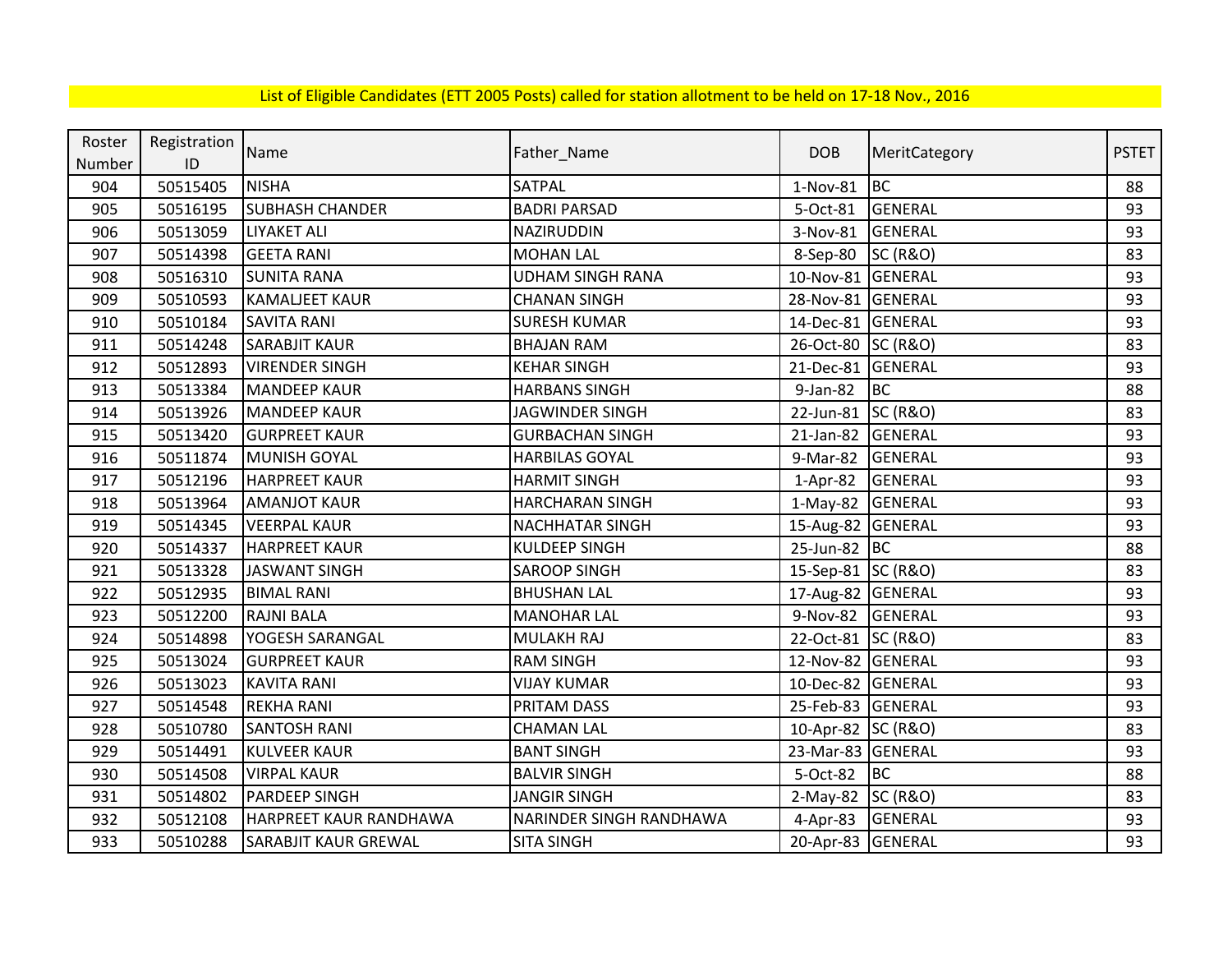| Roster | Registration | Name                        | Father_Name                 | <b>DOB</b>         | MeritCategory       | <b>PSTET</b> |
|--------|--------------|-----------------------------|-----------------------------|--------------------|---------------------|--------------|
| Number | ID           |                             |                             |                    |                     |              |
| 934    | 50511502     | <b>SUNACHA RANI CHOUHAN</b> | PHOOLA RAM CHOUHAN          | 10-Oct-82 SC (R&O) |                     | 83           |
| 935    | 50514818     | <b>VINOD KUMAR</b>          | <b>AROOR CHAND</b>          | 11-May-83 GENERAL  |                     | 93           |
| 936    | 50514567     | <b>AMANDEEP KANG</b>        | <b>RAGHUBIR SINGH</b>       | 21-Mar-83 BC       |                     | 88           |
| 937    | 50512693     | <b>ASHOK KUMAR</b>          | <b>CHARAN DASS</b>          | 12-Dec-82 SC (R&O) |                     | 83           |
| 938    | 50514694     | <b>SEEMA BHATEJA</b>        | <b>MADAN LAL</b>            | 3-Jun-83           | <b>GENERAL</b>      | 93           |
| 939    | 50514194     | <b>VINAY KUMAR</b>          | <b>OM PARKASH</b>           | 4-Jul-83           | <b>GENERAL</b>      | 93           |
| 940    | 50514608     | <b>ANJU BALA</b>            | <b>JAGDISH RAI</b>          | 30-Jul-83          | <b>GENERAL</b>      | 93           |
| 941    | 50512490     | <b>NARINDER SINGH</b>       | <b>KARNAIL SINGH</b>        | 8-Aug-83           | <b>GENERAL</b>      | 93           |
| 942    | 50514136     | <b>RAGHUBEER CHAND</b>      | <b>DULI CHAND</b>           | 28-Mar-83 BC       |                     | 88           |
| 943    | 50514632     | <b>GURMEET KAUR</b>         | <b>BALDEV SINGH</b>         | 25-Jan-83 SC (R&O) |                     | 83           |
| 944    | 50515257     | <b>MUNISH KUMAR</b>         | RAJINDER KUMAR SHARMA       | 2-Nov-83           | <b>GENERAL</b>      | 93           |
| 945    | 50511207     | <b>RUPINDER KAUR</b>        | <b>NACHHATTAR SINGH</b>     | 10-Jan-84          | <b>GENERAL</b>      | 93           |
| 946    | 50513044     | <b>VEERPAL KAUR</b>         | <b>BHARBHUR SINGH</b>       | 5-Mar-83           | <b>SC (R&amp;O)</b> | 83           |
| 947    | 50515066     | <b>HARJINDER KAUR</b>       | <b>GURBAX SINGH</b>         | 13-Jan-84 GENERAL  |                     | 93           |
| 948    | 50514885     | <b>VIPAN KUMAR</b>          | <b>SUBASH CHANDER</b>       | 13-Feb-84 GENERAL  |                     | 93           |
| 949    | 50514513     | <b>MANDEEP GROVER</b>       | <b>DARSHAN LAL GROVER</b>   | 14-Mar-84 GENERAL  |                     | 93           |
| 950    | 50510442     | JASWINDER KAUR              | <b>RATTAN SINGH</b>         | 17-Mar-83 SC (R&O) |                     | 83           |
| 951    | 50514394     | <b>MANJINDER KAUR</b>       | <b>TARLOK SINGH</b>         | 21-Mar-84 GENERAL  |                     | 93           |
| 952    | 50515510     | <b>TARUN DEEPAK</b>         | <b>JAGAN NATH SETHI</b>     | 26-Mar-84 GENERAL  |                     | 93           |
| 953    | 50513808     | <b>GURDEV SINGH</b>         | <b>GURBAX SINGH</b>         | 20-Mar-83 SC (R&O) |                     | 83           |
| 954    | 50513313     | <b>RAJINDER SINGH GILL</b>  | <b>HARBHAJAN SINGH GILL</b> | 10-Apr-84 GENERAL  |                     | 93           |
| 955    | 50510554     | <b>RAVINDER SINGH</b>       | <b>JOGINDER SINGH</b>       | 12-Apr-84 GENERAL  |                     | 93           |
| 956    | 50511236     | <b>NAVPREET KAUR</b>        | <b>GURMIT SINGH</b>         | 28-Mar-83 BC       |                     | 88           |
| 957    | 50513030     | <b>SHAFALI RANI</b>         | <b>BASANT KUMAR</b>         | 23-Apr-84 GENERAL  |                     | 93           |
| 958    | 50510926     | <b>REENA RANI</b>           | <b>RAJ KUMAR</b>            | 10-Jun-83 BC       |                     | 88           |
| 959    | 50514009     | <b>RAMDAS SINGH</b>         | <b>GURBAX SINGH</b>         | 12-Apr-83 SC (R&O) |                     | 83           |
| 960    | 50514371     | RAJEEV KUMAR                | <b>DARSHAN LAL</b>          | 18-May-84 GENERAL  |                     | 93           |
| 961    | 50515376     | <b>HIRA LAL</b>             | <b>GOBIND RAM</b>           | 3-Jun-84           | GENERAL             | 93           |
| 962    | 50511132     | <b>ROSHAN LAL</b>           | <b>GOPI RAM</b>             | 23-Aug-83 BC       |                     | 88           |
| 963    | 50512995     | <b>GURPAL KAUR</b>          | <b>DARSHAN SINGH</b>        | 10-May-83 SC (R&O) |                     | 83           |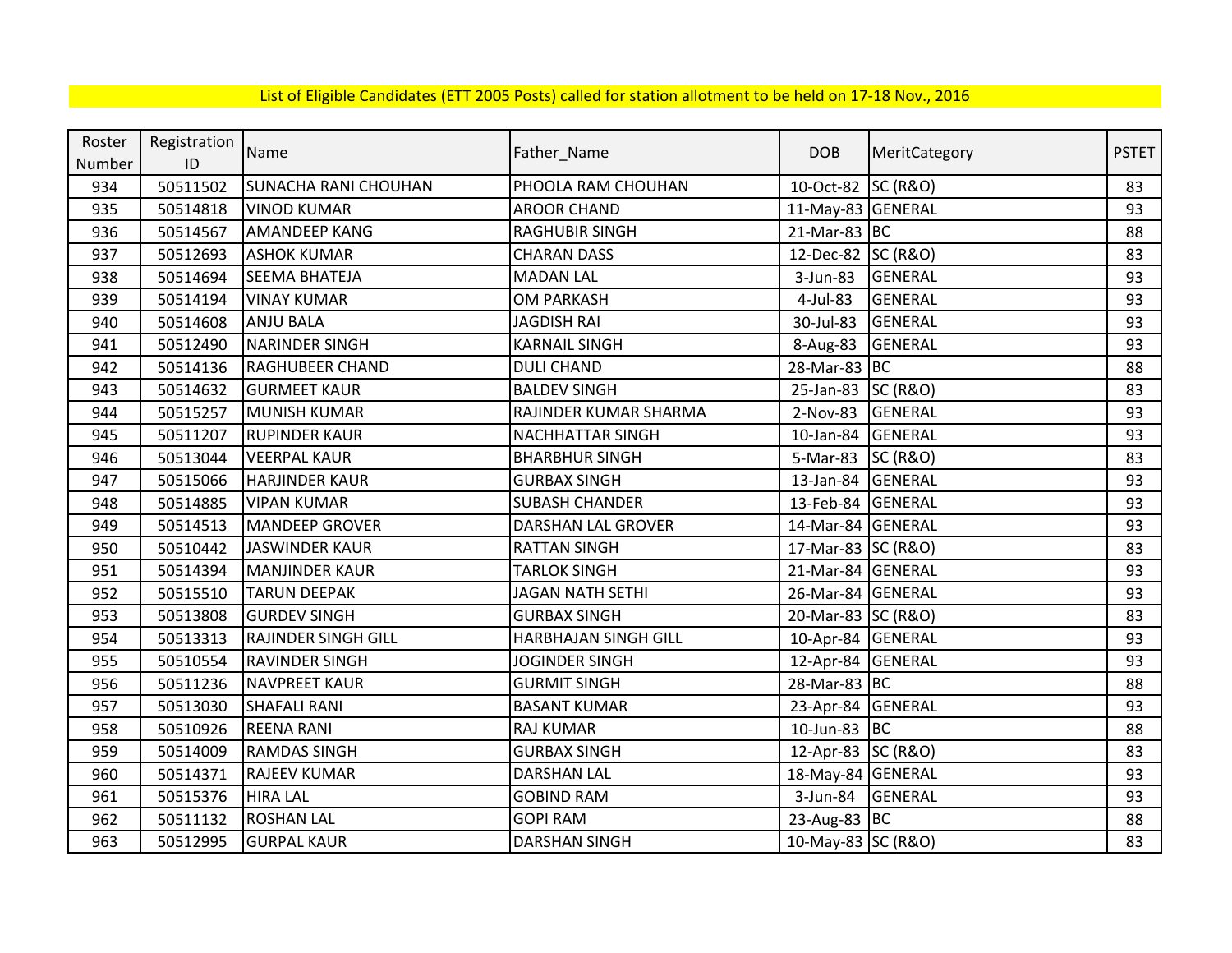| Roster | Registration | Name                  |                         | <b>DOB</b>         |                     | <b>PSTET</b> |
|--------|--------------|-----------------------|-------------------------|--------------------|---------------------|--------------|
| Number | ID           |                       | Father_Name             |                    | MeritCategory       |              |
| 964    | 50513469     | <b>HARPREET KAUR</b>  | <b>SUKHWINDER SINGH</b> | 2-Aug-84           | <b>GENERAL</b>      | 93           |
| 965    | 50511029     | <b>KIRANDEEP</b>      | SATPAL                  | 14-Aug-84 GENERAL  |                     | 93           |
| 966    | 50511338     | <b>SONIA RANI</b>     | <b>RAJ KUMAR</b>        | 26-Oct-84 GENERAL  |                     | 93           |
| 967    | 50513401     | <b>MOHIT KUMAR</b>    | <b>ASHOK KUMAR</b>      | 17-Dec-84 GENERAL  |                     | 93           |
| 968    | 50516294     | <b>MEHAR SINGH</b>    | <b>DHARAM PAL</b>       | 17-Feb-85 GENERAL  |                     | 93           |
| 969    | 50514270     | JASPREET KAUR         | RAJINDER SINGH          | 18-Jan-84 BC       |                     | 88           |
| 970    | 50512264     | NARINDERPAL SINGH     | <b>LUBHAYA RAM</b>      | 20-Jul-83          | <b>SC (R&amp;O)</b> | 83           |
| 971    | 50514191     | <b>GURPYAR SINGH</b>  | LABH SINGH              | 8-Jun-85           | <b>GENERAL</b>      | 93           |
| 972    | 50512942     | <b>MANJEET KAUR</b>   | <b>BALWANT SINGH</b>    | 14-Jun-85 GENERAL  |                     | 93           |
| 973    | 50510978     | <b>GURDEP SINGH</b>   | <b>BANTA SINGH</b>      | 6-Sep-83 SC (R&O)  |                     | 83           |
| 974    | 50511512     | <b>MANOJ KUMAR</b>    | <b>KHEM CHAND</b>       | 27-Jun-85 GENERAL  |                     | 93           |
| 975    | 50514821     | <b>BALJEET SINGH</b>  | <b>SUKHDEV SINGH</b>    | 3-Mar-84           | BC                  | 88           |
| 976    | 50510558     | <b>AMANDEEP KAUR</b>  | <b>GURJANT SINGH</b>    | 26-Nov-83 SC (R&O) |                     | 83           |
| 977    | 50512866     | <b>HARPREET KAUR</b>  | <b>HAKIK SINGH</b>      | 20-Jul-85          | GENERAL             | 93           |
| 978    | 50516321     | <b>RAJVEER SINGH</b>  | <b>GURDARSHAN SINGH</b> | 22-Jul-85          | <b>GENERAL</b>      | 93           |
| 979    | 50514172     | <b>SURESH KUMAR</b>   | <b>GURBACHAN SINGH</b>  | 27-Dec-83 SC (R&O) |                     | 83           |
| 980    | 50515189     | LILA                  | <b>SHARVAN KUMAR</b>    | 20-Aug-85 GENERAL  |                     | 93           |
| 981    | 50510139     | <b>JUGRAJ</b>         | <b>ROOP KHAN</b>        | 15-Mar-84 BC       |                     | 88           |
| 982    | 50512697     | <b>ARUN GOEL</b>      | <b>GIRDHARI LAL</b>     | 22-Aug-85 GENERAL  |                     | 93           |
| 983    | 50515820     | JASMEET KAUR          | <b>KIRPAL SINGH</b>     | 21-Sep-85 GENERAL  |                     | 93           |
| 984    | 50510123     | <b>DEEPAK NAGPAL</b>  | PREM CHAND NAGPAL       | 12-Nov-85 GENERAL  |                     | 93           |
| 985    | 50511977     | <b>SANDEEP KUMAR</b>  | <b>OM PARKASH</b>       | 5-Apr-84           | <b>BC</b>           | 88           |
| 986    | 50514592     | JAGSEER SINGH         | <b>HARDEV SINGH</b>     | $6$ -Jan-86        | GENERAL             | 93           |
| 987    | 50516275     | <b>VIRPAL KAUR</b>    | <b>BHURA SINGH</b>      | 3-Feb-86           | <b>GENERAL</b>      | 93           |
| 988    | 50515749     | <b>PARVEEN KUMARI</b> | <b>SOHAN LAL</b>        | 11-Mar-84 SC (R&O) |                     | 83           |
| 989    | 50512296     | <b>JASWINDER KAUR</b> | <b>GURMAIL SINGH</b>    | 29-May-86 GENERAL  |                     | 93           |
| 990    | 50514974     | <b>BALBIR SINGH</b>   | LAL CHAND               | 7-Jun-86           | <b>GENERAL</b>      | 93           |
| 991    | 50514284     | <b>SANIA RANI</b>     | <b>ANIL KUMAR</b>       | 5-Aug-86 GENERAL   |                     | 93           |
| 992    | 50515151     | <b>AMANDEEP KAUR</b>  | <b>NAIB SINGH</b>       | 3-May-84 SC (R&O)  |                     | 83           |
| 993    | 50513533     | <b>SHIVANI SAINI</b>  | RAJINDER SINGH          | 19-Aug-86 GENERAL  |                     | 93           |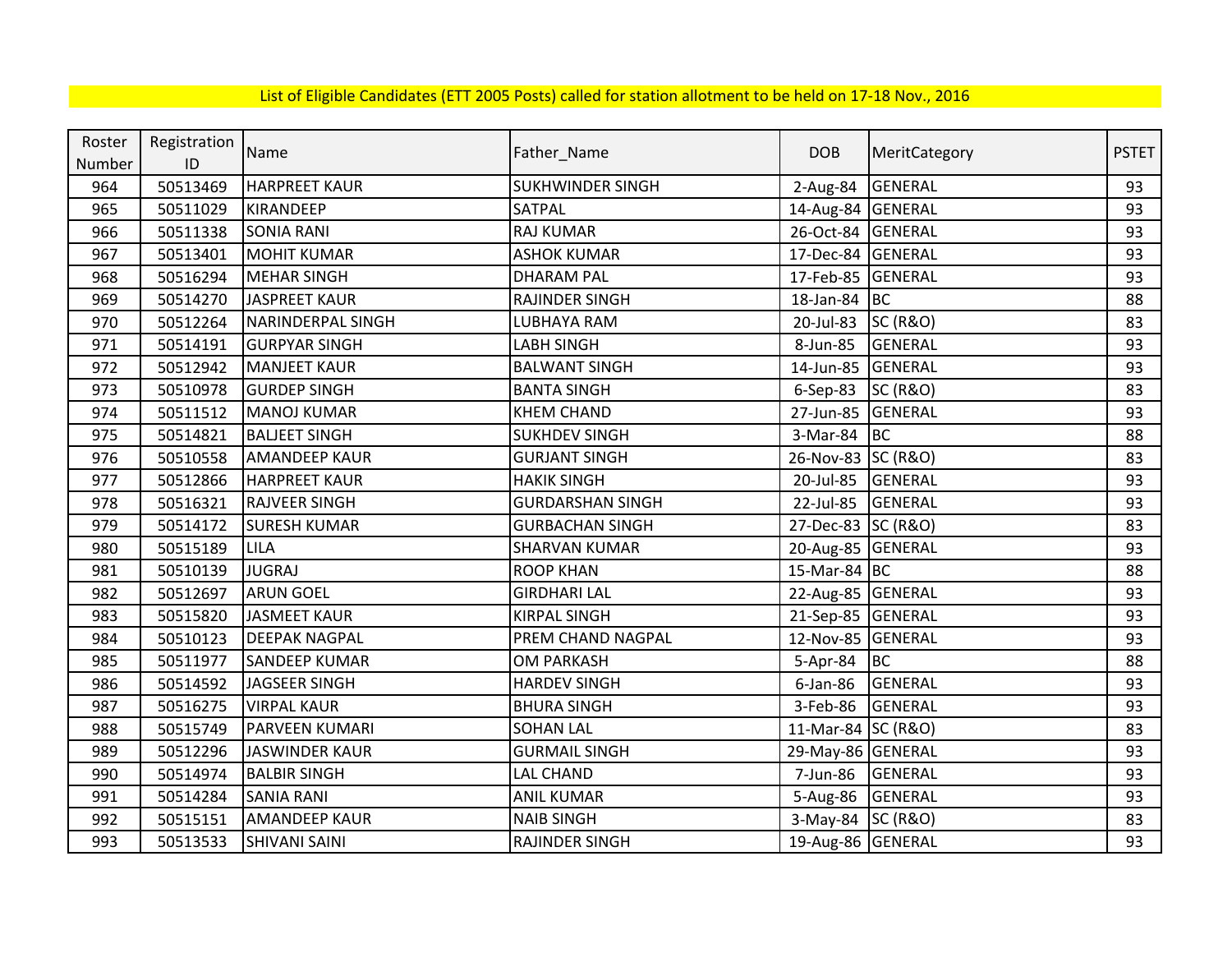| Roster | Registration | Name                   |                            | <b>DOB</b>         |                     | <b>PSTET</b> |
|--------|--------------|------------------------|----------------------------|--------------------|---------------------|--------------|
| Number | ID           |                        | Father_Name                |                    | MeritCategory       |              |
| 994    | 50515089     | <b>SURINDER KUMAR</b>  | <b>HARBHAJAN LAL</b>       | 28-May-84 BC       |                     | 88           |
| 995    | 50515064     | <b>MALKIAT KAUR</b>    | <b>JAGSIR SINGH</b>        | 15-May-84 SC (R&O) |                     | 83           |
| 996    | 50510084     | NEERAJ SACHDEVA        | YUDHISTER SACHDEVA         | 1-Dec-86           | <b>GENERAL</b>      | 93           |
| 997    | 50512579     | <b>SARAVPREET KAUR</b> | <b>KARWINDER PAL SINGH</b> | 24-Dec-86 GENERAL  |                     | 93           |
| 998    | 50513998     | <b>GURINDER SINGH</b>  | <b>GURMEL SINGH</b>        | 2-Jan-87           | <b>GENERAL</b>      | 93           |
| 999    | 50515485     | <b>ASHOK KUMAR</b>     | MITHU RAM                  | 15-Jan-87          | <b>GENERAL</b>      | 93           |
| 1000   | 50514593     | <b>MAHENDER KUMAR</b>  | <b>BANWARI LAL</b>         | 2-Feb-87           | <b>GENERAL</b>      | 93           |
| 1001   | 50513529     | <b>HARJIT SINGH</b>    | <b>JEEWAN SINGH</b>        | 7-Jul-84           | <b>BC</b>           | 88           |
| 1002   | 50512855     | <b>INDERJEET KAUR</b>  | <b>SURJIT SINGH</b>        | 28-Jul-84          | <b>SC (R&amp;O)</b> | 83           |
| 1003   | 50514578     | <b>GURPREET SINGH</b>  | <b>BALDEV SINGH</b>        | 5-Feb-87           | <b>GENERAL</b>      | 93           |
| 1004   | 50512590     | <b>SONIA ARORA</b>     | <b>GORA LAL ARORA</b>      | 18-Feb-87          | GENERAL             | 93           |
| 1005   | 50514320     | <b>SUMAN RANI</b>      | <b>JAIMAL RAM</b>          | 3-Sep-84           | <b>SC (R&amp;O)</b> | 83           |
| 1006   | 50515451     | <b>AMANDEEP SINGH</b>  | <b>GAYAN SINGH</b>         | 30-Mar-87          | <b>GENERAL</b>      | 93           |
| 1007   | 50515370     | <b>RAJWINDER KAUR</b>  | <b>JAGSEER SINGH</b>       | 30-Mar-87          | <b>GENERAL</b>      | 93           |
| 1008   | 50516157     | <b>NEHA GARG</b>       | SH PURAN CHAND GARG        | 11-May-87          | <b>GENERAL</b>      | 93           |
| 1009   | 50514405     | ANURADHA               | <b>RAM SAROOP</b>          | 17-Oct-84 SC (R&O) |                     | 83           |
| 1010   | 50513548     | <b>RUPINDER SINGH</b>  | <b>BAHADUR SINGH</b>       | 7-Jul-87           | <b>GENERAL</b>      | 93           |
| 1011   | 50510529     | <b>RUPINDER SINGH</b>  | <b>MAKHAN SINGH</b>        | 15-Aug-84 BC       |                     | 88           |
| 1012   | 50515979     | JAGMEET SINGH          | <b>JARNAIL SINGH</b>       | 1-Apr-85           | <b>SC (R&amp;O)</b> | 83           |
| 1013   | 50510713     | <b>JATINDER KAUR</b>   | <b>HARBHAJAN SINGH</b>     | 12-Jul-87          | <b>GENERAL</b>      | 93           |
| 1014   | 50511523     | <b>VINOD KUMAR</b>     | YOG RAJ                    | 13-Jul-87          | <b>GENERAL</b>      | 93           |
| 1015   | 50514027     | MAHIPAL                | <b>RUP SINGH</b>           | 4-Apr-85           | <b>SC (R&amp;O)</b> | 83           |
| 1016   | 50514961     | <b>RAJESH GARG</b>     | <b>TARSEM LAL</b>          | 17-Nov-87          | GENERAL             | 93           |
| 1017   | 50513734     | <b>SANDEEP KUMAR</b>   | HARBHAGWAN                 | 20-Oct-84 BC       |                     | 88           |
| 1018   | 50516398     | <b>SARBJIT SINGH</b>   | <b>KASHMIR SINGH</b>       | 13-Jul-85          | SC (M&B)            | 83           |
| 1019   | 50513589     | <b>PRIYA RANI</b>      | <b>SURINDER KUMAR</b>      | 27-Nov-87          | GENERAL             | 93           |
| 1020   | 50511131     | <b>DEEPINDER KAUR</b>  | <b>KULDEEP SINGH</b>       | 28-Nov-87          | <b>GENERAL</b>      | 93           |
| 1021   | 50512702     | <b>AARTI</b>           | <b>SHIVPAL SINGH</b>       | 10-Dec-87          | GENERAL             | 93           |
| 1022   | 50515784     | <b>PARAMDEEP SINGH</b> | <b>ARBINDER SNGH</b>       | 22-Dec-87          | <b>GENERAL</b>      | 93           |
| 1023   | 50512719     | <b>PALWINDER KAUR</b>  | <b>DESA SINGH</b>          | 7-Nov-84 BC        |                     | 88           |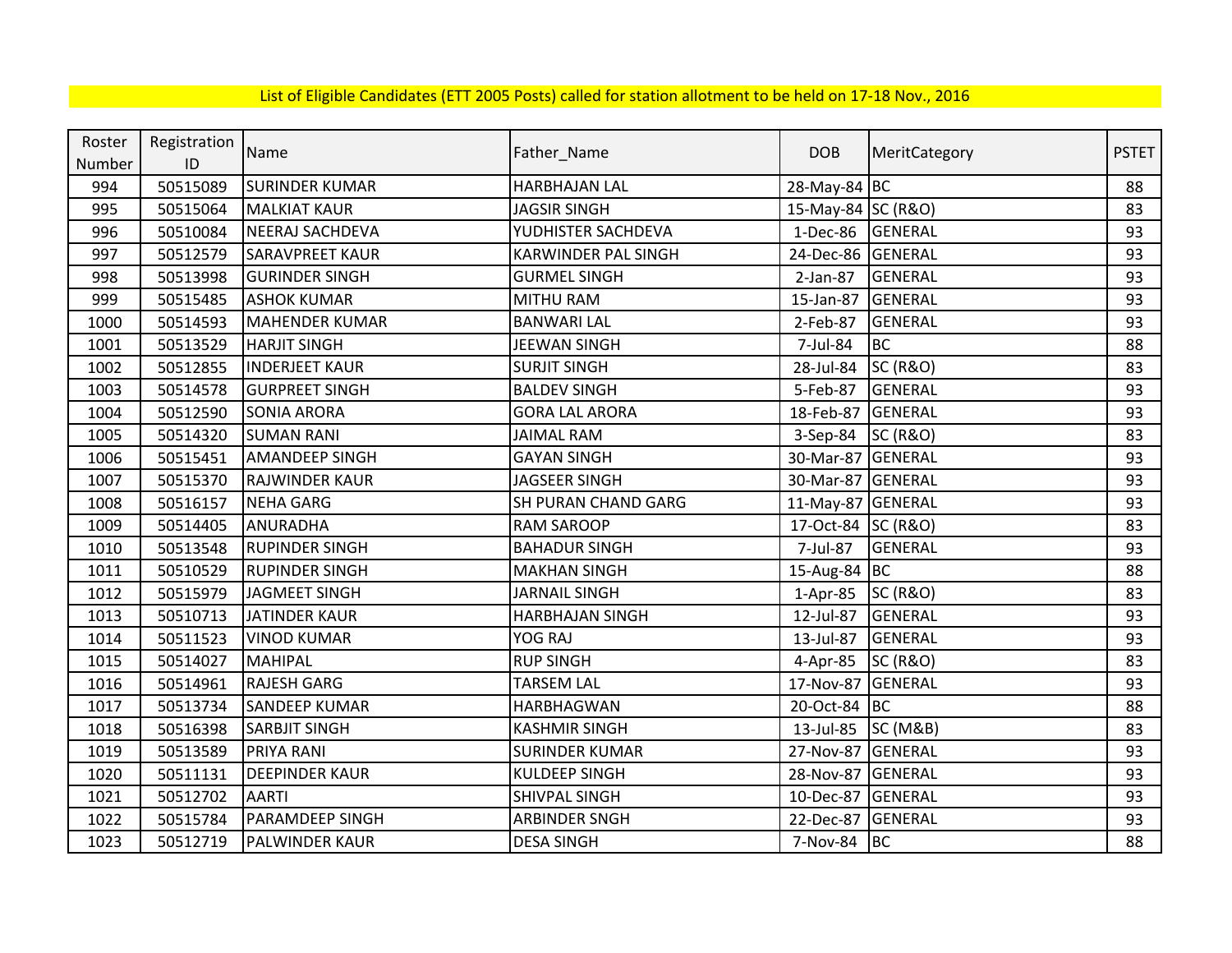| Roster | Registration | Name                   |                           | <b>DOB</b>         | MeritCategory       | <b>PSTET</b> |
|--------|--------------|------------------------|---------------------------|--------------------|---------------------|--------------|
| Number | ID           |                        | Father_Name               |                    |                     |              |
| 1024   | 50511148     | <b>SATGUR SINGH</b>    | <b>GAMDOOR SINGH</b>      | 15-Jul-85          | <b>SC (R&amp;O)</b> | 83           |
| 1025   | 50514156     | <b>PREETI</b>          | <b>OM PRAKASH</b>         | 7-Feb-88           | <b>GENERAL</b>      | 93           |
| 1026   | 50511296     | <b>GEETA</b>           | <b>ASHOK KUMAR</b>        | 20-Feb-88          | <b>GENERAL</b>      | 93           |
| 1027   | 50510807     | <b>KANDLA VIRDI</b>    | <b>SOHAN LAL VIRDI</b>    | 15-Jul-85          | <b>SC (R&amp;O)</b> | 83           |
| 1028   | 50514809     | <b>RAJVEER KAUR</b>    | <b>GURMEET SINGH</b>      | 27-Feb-88          | <b>GENERAL</b>      | 93           |
| 1029   | 50514806     | <b>PRAMOD KUMAR</b>    | <b>KULDEEP SINGH</b>      | 15-Mar-88 GENERAL  |                     | 93           |
| 1030   | 50514600     | <b>AMRIK SINGH</b>     | <b>GURCHARAN SINGH</b>    | 11-Apr-88          | GENERAL             | 93           |
| 1031   | 50510294     | <b>LAKHMIR SINGH</b>   | <b>GURDAS SINGH</b>       | 28-Sep-85 SC (R&O) |                     | 83           |
| 1032   | 50514515     | <b>AMANDEEP KAUR</b>   | <b>IQBAL SINGH</b>        | 25-Apr-88 GENERAL  |                     | 93           |
| 1033   | 50514705     | <b>SHEENAM CHAKTI</b>  | <b>VIJAY KUMAR CHAKTI</b> | 20-May-88 GENERAL  |                     | 93           |
| 1034   | 50510662     | <b>SANTOSH</b>         | <b>NAGAR MALL</b>         | 9-Nov-85 SC (R&O)  |                     | 83           |
| 1035   | 50511779     | <b>RAMANDEEP SINGH</b> | <b>GURMAIL SINGH</b>      | $1$ -Jun-88        | <b>GENERAL</b>      | 93           |
| 1036   | 50513850     | <b>AMANDEEP KAUR</b>   | SADHU SINGH               | 4-Jun-88           | GENERAL             | 93           |
| 1037   | 50516139     | <b>MANPREET KAUR</b>   | SATISH KUMAR              | 25-Mar-85 BC       |                     | 88           |
| 1038   | 50510317     | <b>NIDHI</b>           | <b>RAJNISH KUMAR</b>      | 28-Jun-88          | GENERAL             | 93           |
| 1039   | 50510077     | <b>AJAY KUMAR</b>      | <b>SURESH CHAND</b>       | 17-Apr-85 BC       |                     | 88           |
| 1040   | 50511309     | <b>VIJAY KUMAR</b>     | <b>SURENDER KUMAR</b>     | $6$ -May-86        | <b>SC (R&amp;O)</b> | 83           |
| 1041   | 50514887     | <b>GEETIKA MEHTA</b>   | DAVINDER KUMAR MEHTA      | $1$ -Jul-88        | <b>GENERAL</b>      | 93           |
| 1042   | 50515640     | <b>MANDEEP KAUR</b>    | <b>JASWINDER SINGH</b>    | $6$ -Jul-88        | <b>GENERAL</b>      | 93           |
| 1043   | 50514736     | <b>NAVNEET KAUR</b>    | <b>MANJIT SINGH</b>       | 29-Sep-85 BC       |                     | 88           |
| 1044   | 50511980     | <b>JASWINDER KAUR</b>  | <b>KULWANT SINGH</b>      | 29-May-86 SC (R&O) |                     | 83           |
| 1045   | 50516141     | <b>SONAM SHARMA</b>    | NARINDER KUMAR            | 7-Jul-88           | <b>GENERAL</b>      | 93           |
| 1046   | 50512618     | <b>AMANDEEP SINGH</b>  | <b>JOGINDER SINGH</b>     | 18-Jul-88          | <b>GENERAL</b>      | 93           |
| 1047   | 50514966     | <b>RAMANDEEP KAUR</b>  | <b>BALWINDER SINGH</b>    | 12-Aug-88 GENERAL  |                     | 93           |
| 1048   | 50514323     | <b>AMARPREET KAUR</b>  | <b>WASSAN SINGH</b>       | 30-Aug-88 GENERAL  |                     | 93           |
| 1049   | 50513852     | <b>GAGANDEEP KAUR</b>  | <b>KARAMJEET SINGH</b>    | 2-Sep-88           | GENERAL             | 93           |
| 1050   | 50513849     | <b>MANDEEP KUMAR</b>   | <b>HARKISHAN LAL</b>      | 16-Oct-85          | <b>BC</b>           | 88           |
| 1051   | 50515430     | <b>KULDEEP SINGH</b>   | <b>HARBANS SINGH</b>      | 25-Jul-86          | <b>SC (R&amp;O)</b> | 83           |
| 1052   | 50512651     | <b>RACHNA</b>          | <b>SUSHIL KUMAR</b>       | 22-Sep-88          | <b>GENERAL</b>      | 93           |
| 1053   | 50515029     | <b>PRABHJOT KAUR</b>   | <b>HARJINDER SINGH</b>    | 15-Oct-88 GENERAL  |                     | 93           |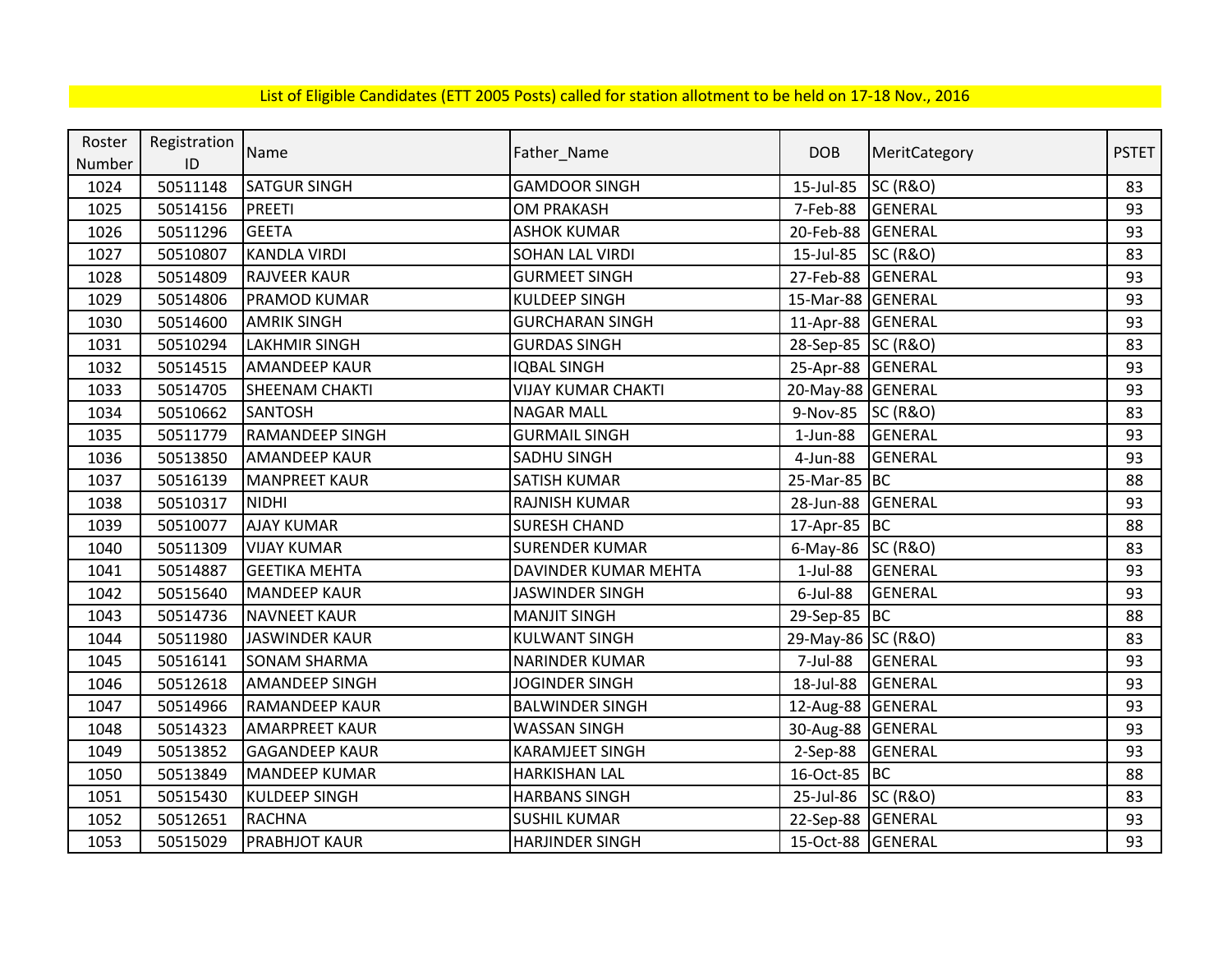| Roster | Registration | Name                    |                          | <b>DOB</b>         |                     | <b>PSTET</b> |
|--------|--------------|-------------------------|--------------------------|--------------------|---------------------|--------------|
| Number | ID           |                         | Father_Name              |                    | MeritCategory       |              |
| 1054   | 50515708     | <b>LAKHWINDER SINGH</b> | <b>GURMAIL SINGH</b>     | 29-Jul-86          | <b>SC (R&amp;O)</b> | 83           |
| 1055   | 50511998     | <b>KULWANT SINGH</b>    | <b>KARNAIL SINGH</b>     | 15-Oct-88 GENERAL  |                     | 93           |
| 1056   | 50512781     | <b>SEEMA RANI</b>       | <b>MAKHAN RAM</b>        | 20-Feb-86 BC       |                     | 88           |
| 1057   | 50511857     | <b>TARSEM CHAND</b>     | <b>BANWARI RAM</b>       | 16-Oct-86 SC (R&O) |                     | 83           |
| 1058   | 50513985     | <b>GURVINDER SINGH</b>  | <b>KARNAIL SINGH</b>     | 17-Oct-88 GENERAL  |                     | 93           |
| 1059   | 50512205     | <b>MANDEEP KAUR</b>     | <b>SUKHPAL SINGH</b>     | 24-Dec-88 GENERAL  |                     | 93           |
| 1060   | 50510059     | <b>PRITPAL SINGH</b>    | <b>KAHAN SINGH</b>       | 15-Dec-86 SC (R&O) |                     | 83           |
| 1061   | 50515984     | <b>RAJ KUMAR</b>        | <b>KHEM RAJ GARG</b>     | 31-Jan-89          | <b>GENERAL</b>      | 93           |
| 1062   | 50513642     | <b>MAMTA</b>            | <b>RAM NARESH</b>        | 9-Mar-86           | <b>BC</b>           | 88           |
| 1063   | 50511813     | <b>RAJNI</b>            | <b>SHAM LAL CHHABRA</b>  | 10-Feb-89          | GENERAL             | 93           |
| 1064   | 50511750     | <b>KARANBEER SINGH</b>  | <b>SURINDER SINGH</b>    | 11-Feb-89          | <b>GENERAL</b>      | 93           |
| 1065   | 50512561     | <b>KARAN GARG</b>       | <b>RAVINDER GARG</b>     | 21-Feb-89          | GENERAL             | 93           |
| 1066   | 50514563     | <b>SUKHWINDER KAUR</b>  | <b>GURBACHAN SINGH</b>   | 17-Jul-86          | <b>BC</b>           | 88           |
| 1067   | 50514110     | <b>RAMANDEEP KAUR</b>   | <b>JASPAL SINGH</b>      | 22-Feb-89          | GENERAL             | 93           |
| 1068   | 50512369     | <b>SUKHJINDER SINGH</b> | <b>AJIT SINGH</b>        | 23-Feb-89          | GENERAL             | 93           |
| 1069   | 50511661     | <b>BABITA DEVI</b>      | PARAS RAM                | 15-Jan-87 SC (R&O) |                     | 83           |
| 1070   | 50515234     | <b>HARJINDER KUMAR</b>  | <b>KASHMIR RAM</b>       | 5-Apr-89           | GENERAL             | 93           |
| 1071   | 50510567     | <b>TANVEER SINGH</b>    | <b>KAMIR SINGH KHARA</b> | 18-May-89 GENERAL  |                     | 93           |
| 1072   | 50510481     | <b>MAMTA RANI</b>       | <b>VIJAY KUMAR</b>       | 9-Jun-89           | GENERAL             | 93           |
| 1073   | 50515226     | <b>AVALPREET KAUR</b>   | <b>BALVIR SINGH</b>      | 28-Jan-87          | <b>SC (R&amp;O)</b> | 83           |
| 1074   | 50514189     | <b>AMANDEEP KAUR</b>    | <b>HARBANS SINGH</b>     | 3-Aug-89           | <b>GENERAL</b>      | 93           |
| 1075   | 50516380     | <b>MONIA</b>            | <b>MOHINDER PAL</b>      | 14-Aug-86 BC       |                     | 88           |
| 1076   | 50510194     | <b>NEELAM DEVI</b>      | <b>DHARAM PAL</b>        | 8-Feb-87           | <b>SC (R&amp;O)</b> | 83           |
| 1077   | 50512288     | <b>KIRANDEEP KAUR</b>   | <b>TARSEM SINGH</b>      | 7-Aug-89           | <b>GENERAL</b>      | 93           |
| 1078   | 50514875     | <b>RAKESH KUMAR</b>     | <b>SURESH KUMAR</b>      | 8-Aug-89           | <b>GENERAL</b>      | 93           |
| 1079   | 50515625     | <b>AASHISH KUMAR</b>    | <b>ASHOK KUMAR</b>       | 11-Sep-89 GENERAL  |                     | 93           |
| 1080   | 50511976     | <b>BIPANJEET KAUR</b>   | <b>BOOTA SINGH</b>       | 29-Sep-89 GENERAL  |                     | 93           |
| 1081   | 50513429     | <b>MEENA RANI</b>       | <b>BALWAN SINGH</b>      | 2-Oct-89           | <b>GENERAL</b>      | 93           |
| 1082   | 50514845     | <b>HARPREET KAUR</b>    | <b>MOHINDER SINGH</b>    | 29-Aug-86 BC       |                     | 88           |
| 1083   | 50515419     | JAGDISH SINGH           | <b>MANGAT SINGH</b>      | 8-Feb-87 SC (R&O)  |                     | 83           |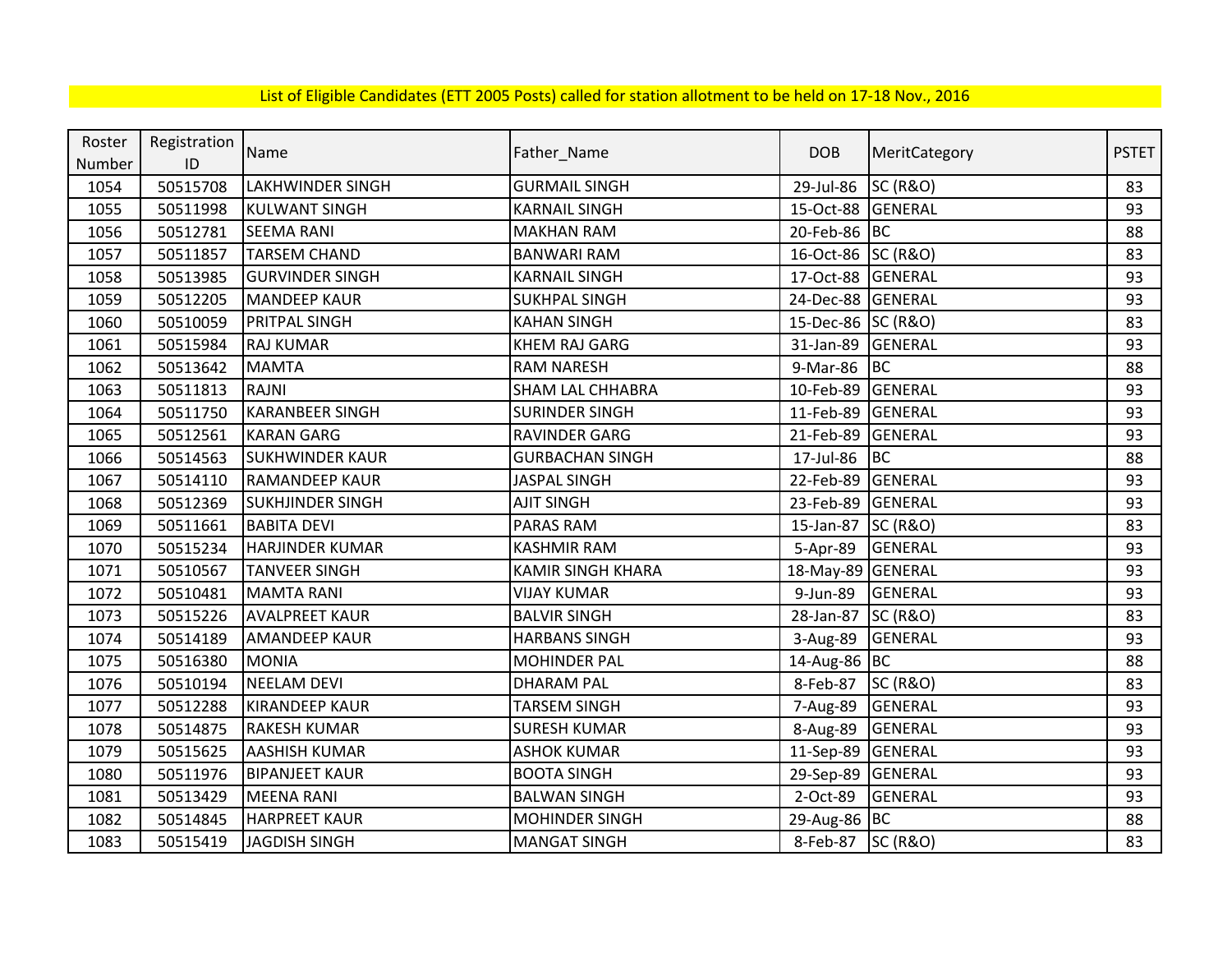| Roster | Registration | Name                   |                        | <b>DOB</b>         |                     | <b>PSTET</b> |
|--------|--------------|------------------------|------------------------|--------------------|---------------------|--------------|
| Number | ID           |                        | Father_Name            |                    | MeritCategory       |              |
| 1084   | 50511153     | <b>NANKI KAUR</b>      | <b>JAGDISH SINGH</b>   | 19-Oct-89          | GENERAL             | 93           |
| 1085   | 50513991     | <b>JAGDEV SINGH</b>    | <b>BALDEV SINGH</b>    | 19-Oct-89          | <b>GENERAL</b>      | 93           |
| 1086   | 50515162     | <b>HARDEEP KAUR</b>    | <b>LAL SINGH</b>       | 7-Apr-87           | <b>SC (R&amp;O)</b> | 83           |
| 1087   | 50512981     | <b>TANU TANEJA</b>     | SATPAL                 | 30-Oct-89          | GENERAL             | 93           |
| 1088   | 50514021     | <b>ASHISH KUMAR</b>    | <b>DARSHAN KUMAR</b>   | 3-Nov-89           | GENERAL             | 93           |
| 1089   | 50512007     | <b>HIMANI SHARMA</b>   | PARVEEN KUMAR          | 6-Nov-89           | GENERAL             | 93           |
| 1090   | 50510643     | <b>RANBIR KAUR</b>     | <b>AMAR NATH</b>       | 27-Aug-87 SC (R&O) |                     | 83           |
| 1091   | 50513381     | <b>SAJAN KUMAR</b>     | <b>SURINDER KUMAR</b>  | 10-Dec-89 GENERAL  |                     | 93           |
| 1092   | 50513938     | <b>AMANDEEP KAUR</b>   | <b>GURMUKH SINGH</b>   | 11-Sep-86 BC       |                     | 88           |
| 1093   | 50511761     | <b>BALWANT SINGH</b>   | <b>AJMER SINGH</b>     | 5-Nov-87           | <b>SC (R&amp;O)</b> | 83           |
| 1094   | 50510376     | <b>NISHA</b>           | <b>SURINDER PAL</b>    | 20-Dec-89          | GENERAL             | 93           |
| 1095   | 50516796     | <b>MOHIT PURI</b>      | RABINDER KUMAR         | 18-Jan-90          | <b>GENERAL</b>      | 93           |
| 1096   | 50510116     | <b>KARAMJEET SINGH</b> | PARMATMA SINGH         | 4-Dec-87           | SC (R&O)            | 83           |
| 1097   | 50515785     | SHEETAL                | RAMESH KUMAR           | 21-Jan-90          | <b>GENERAL</b>      | 93           |
| 1098   | 50513555     | <b>RAVINDER KAUR</b>   | <b>ROOP SINGH</b>      | 23-Oct-86 BC       |                     | 88           |
| 1099   | 50510577     | <b>SATVINDER KAUR</b>  | <b>BALJEET SINGH</b>   | 7-Dec-87           | <b>SC (R&amp;O)</b> | 83           |
| 1100   | 50515373     | <b>SONIA DEVI</b>      | SATNARYAN              | 16-Jul-90          | <b>GENERAL</b>      | 93           |
| 1101   | 50514003     | <b>PREETI BALA</b>     | <b>RAM PARKASH</b>     | 18-Jul-90          | <b>GENERAL</b>      | 93           |
| 1102   | 50513922     | <b>MONIKA RANI</b>     | <b>AMRITPAL</b>        | 12-Aug-90          | GENERAL             | 93           |
| 1103   | 50512353     | <b>JASHANDEEP KAUR</b> | <b>NAHAR SINGH</b>     | 20-Sep-90          | GENERAL             | 93           |
| 1104   | 50514190     | <b>DHANNA SINGH</b>    | <b>AJMAR SINGH</b>     | 6-Nov-86           | <b>BC</b>           | 88           |
| 1105   | 50511313     | <b>NIRMAL KAUR</b>     | <b>AVTAR SINGH</b>     | 2-Feb-88           | <b>SC (R&amp;O)</b> | 83           |
| 1106   | 50513387     | <b>MEENU</b>           | RAMESH KUMAR           | 30-Sep-90          | GENERAL             | 93           |
| 1107   | 50514298     | <b>SHANKAR LAL</b>     | <b>BHANWAR LAL</b>     | 4-Oct-90           | <b>GENERAL</b>      | 93           |
| 1108   | 50516271     | <b>SUNIL KUMAR</b>     | <b>CHAMAN LAL</b>      | 19-Mar-88 SC (R&O) |                     | 83           |
| 1109   | 50514737     | SHEENAM                | SATISH KUMAR BAJAJ     | 17-Nov-90 GENERAL  |                     | 93           |
| 1110   | 50513934     | <b>JASPREET KAUR</b>   | <b>HARJINDER SINGH</b> | 2-Feb-91           | GENERAL             | 93           |
| 1111   | 50513022     | <b>RAJWINDER KAUR</b>  | <b>JAGDEV SINGH</b>    | 20-Feb-91          | <b>GENERAL</b>      | 93           |
| 1112   | 50514603     | NARINDERPAL SINGH      | <b>GURMAIL SINGH</b>   | 20-Mar-88 SC (R&O) |                     | 83           |
| 1113   | 50516000     | <b>LAKHVEER KAUR</b>   | LACHHMAN SINGH         | 13-Mar-91 GENERAL  |                     | 93           |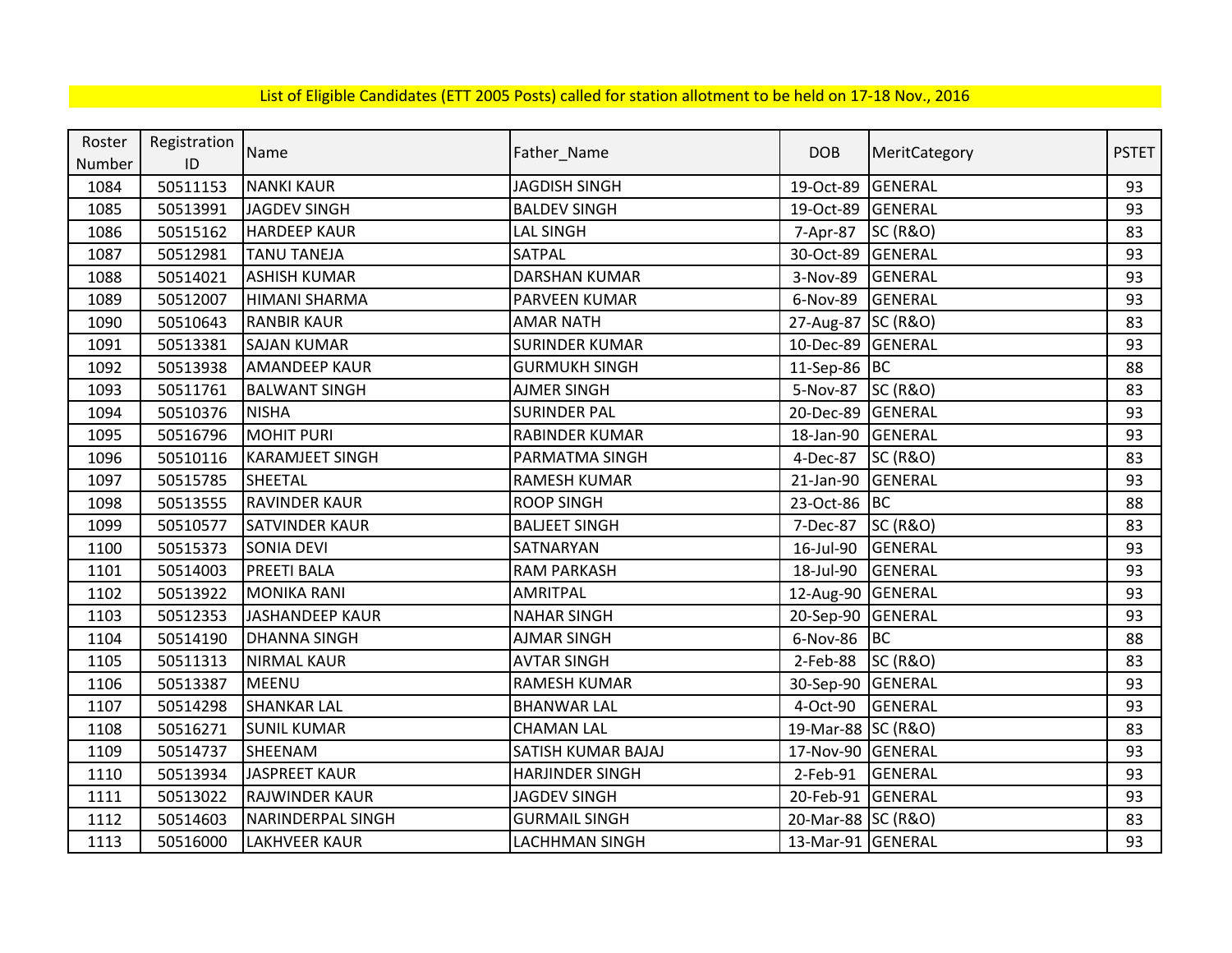| Roster | Registration | Name                    |                          | <b>DOB</b>         |                     | <b>PSTET</b> |
|--------|--------------|-------------------------|--------------------------|--------------------|---------------------|--------------|
| Number | ID           |                         | Father_Name              |                    | MeritCategory       |              |
| 1114   | 50511477     | AVANTIKA                | <b>SHESHPAL MALHOTRA</b> | 12-Jun-91          | <b>GENERAL</b>      | 93           |
| 1115   | 50510670     | <b>AMARJIT KAUR</b>     | <b>HARBANS SINGH</b>     | 7-Apr-88           | <b>SC (R&amp;O)</b> | 83           |
| 1116   | 50514038     | <b>RUPALI JAIN</b>      | SATISH JAIN              | 2-Jul-91           | <b>GENERAL</b>      | 93           |
| 1117   | 50512946     | <b>KARAN JUNEJA</b>     | RAKESH KUMAR JUNEJA      | 2-Jul-91           | <b>GENERAL</b>      | 93           |
| 1118   | 50513219     | <b>SEEMA RANI</b>       | <b>RAM CHAND</b>         | 4-Dec-86           | <b>BC</b>           | 88           |
| 1119   | 50511078     | <b>SHARIJA RANI</b>     | <b>SUBASH CHAND</b>      | 30-Jul-91          | GENERAL             | 93           |
| 1120   | 50510378     | <b>CHANCHAL</b>         | <b>GULSHAN KUMAR</b>     | 17-Mar-87 BC       |                     | 88           |
| 1121   | 50514486     | <b>KAUSHLAYA DEVI</b>   | <b>RAM SAROOP</b>        | 15-May-88 SC (R&O) |                     | 83           |
| 1122   | 50515222     | JYOTI BALA              | <b>TARSEM LAL</b>        | 5-Aug-91 GENERAL   |                     | 93           |
| 1123   | 50511792     | <b>AMANDEEP KAUR</b>    | <b>GURMAIL SINGH</b>     | 10-Aug-91 GENERAL  |                     | 93           |
| 1124   | 50514363     | <b>RANJIT SINGH</b>     | <b>KULWANT SINGH</b>     | 6-May-87 BC        |                     | 88           |
| 1125   | 50514555     | JASVINDER SINGH         | <b>BISHAMBER SINGH</b>   | 27-Jul-88 SC (R&O) |                     | 83           |
| 1126   | 50510954     | <b>NAVNEET KAUR</b>     | <b>GURDEEP SINGH</b>     | 15-Aug-91 GENERAL  |                     | 93           |
| 1127   | 50514228     | <b>RAHUL</b>            | SATISH KUMAR             | 15-Oct-91 GENERAL  |                     | 93           |
| 1128   | 50512863     | <b>EKTA RANI</b>        | <b>KASHMIRI LAL</b>      | 22-Oct-91          | <b>GENERAL</b>      | 93           |
| 1129   | 50510427     | <b>SALIM KHAN</b>       | <b>GULZAR KHAN</b>       | 4-Dec-91           | GENERAL             | 93           |
| 1130   | 50510151     | <b>KULDEEP KAUR</b>     | <b>JAGROOP SINGH</b>     | 7-Dec-91           | <b>GENERAL</b>      | 93           |
| 1131   | 50516062     | <b>PARDEEP KUMAR</b>    | <b>RAJ KUMAR</b>         | 5-Jun-87           | <b>BC</b>           | 88           |
| 1132   | 50514813     | <b>INDERJEET SINGH</b>  | <b>ABJEET SINGH</b>      | 7-Aug-88 SC (R&O)  |                     | 83           |
| 1133   | 50513803     | <b>JASPREET KAUR</b>    | <b>MAKHAN SINGH</b>      | 10-Dec-91 GENERAL  |                     | 93           |
| 1134   | 50514341     | <b>GURJIT KAUR</b>      | <b>KASHMIR SINGH</b>     | 10-Dec-91 GENERAL  |                     | 93           |
| 1135   | 50516745     | <b>SUKHDEV SINGH</b>    | <b>HARMESH KUMAR</b>     | 10-Aug-88 SC (R&O) |                     | 83           |
| 1136   | 50512639     | <b>KAVITA RANI</b>      | <b>MOHAN LAL</b>         | 11-Dec-91 GENERAL  |                     | 93           |
| 1137   | 50516213     | <b>SUKHPAL SINGH</b>    | <b>DARSHAN SINGH</b>     | 13-Jun-87 BC       |                     | 88           |
| 1138   | 50516168     | <b>AMANDEEP SINGH</b>   | <b>KESAR SINGH</b>       | 15-Aug-88 SC (R&O) |                     | 83           |
| 1139   | 50512940     | <b>HARVINDER SINGH</b>  | <b>AMRIK SINGH</b>       | $2-Jan-92$         | GENERAL             | 93           |
| 1140   | 50515055     | <b>REETIKA VERMA</b>    | <b>JASPAL</b>            | 8-Mar-92           | GENERAL             | 93           |
| 1141   | 50514212     | <b>RAMANDEEP SANDHU</b> | <b>SANTOKH SINGH</b>     | 1-Sep-88           | <b>SC (R&amp;O)</b> | 83           |
| 1142   | 50513502     | <b>SANJEEV KUMAR</b>    | <b>CHOOTU RAM</b>        | 19-Mar-92 GENERAL  |                     | 93           |
| 1143   | 50514455     | <b>MONIKA</b>           | <b>MOHINDER SINGH</b>    | 17-Jul-87 BC       |                     | 88           |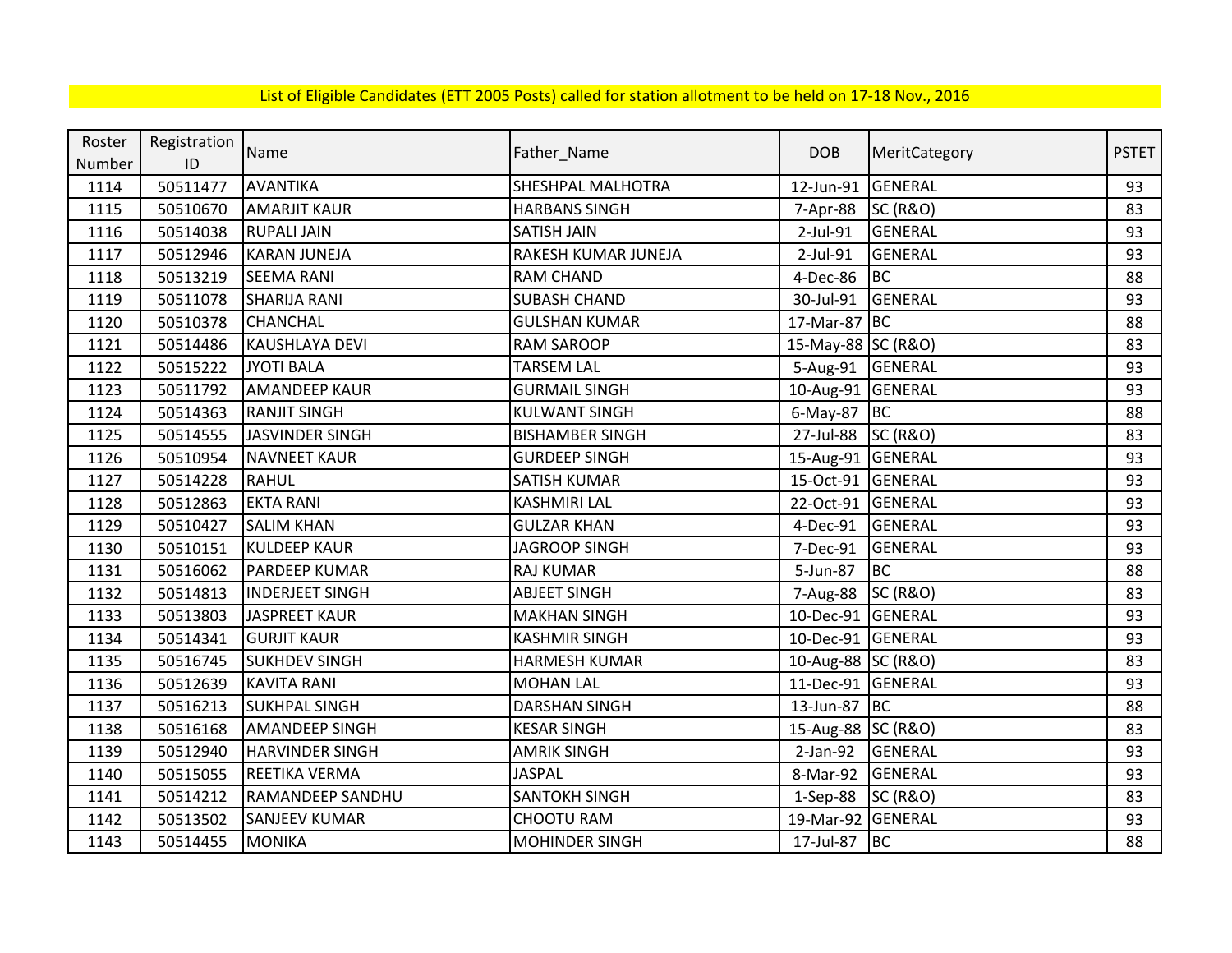| Roster | Registration | Name                    | Father_Name                | <b>DOB</b>         | MeritCategory       | <b>PSTET</b> |
|--------|--------------|-------------------------|----------------------------|--------------------|---------------------|--------------|
| Number | ID           |                         |                            |                    |                     |              |
| 1144   | 50514375     | <b>NEERU BALA</b>       | <b>RAJINDER PAL</b>        | 5-May-92           | <b>GENERAL</b>      | 93           |
| 1145   | 50514536     | <b>KANWALJEET KAUR</b>  | <b>SURINDER SINGH</b>      | 17-May-92 GENERAL  |                     | 93           |
| 1146   | 50510937     | SANJAM                  | <b>SURINDER KUMAR</b>      | 28-May-92 GENERAL  |                     | 93           |
| 1147   | 50514492     | <b>BALWAN SINGH</b>     | <b>ROHTASH</b>             | 7-Oct-87           | <b>BC</b>           | 88           |
| 1148   | 50511926     | <b>SIKANDER SINGH</b>   | <b>BALVEER SINGH</b>       | 10-Jun-92          | GENERAL             | 93           |
| 1149   | 50514321     | <b>NEERAJ KUMAR</b>     | <b>NARINDER KUMAR</b>      | 15-Jun-92          | GENERAL             | 93           |
| 1150   | 50511637     | <b>AMANDEEP SINGH</b>   | <b>MITTHU SINGH</b>        | 3-Sep-88           | <b>SC (R&amp;O)</b> | 83           |
| 1151   | 50512966     | PARMINDER KAUR          | <b>SATNAM SINGH</b>        | 17-Jul-92          | GENERAL             | 93           |
| 1152   | 50516147     | <b>DEEPINDER KAUR</b>   | <b>SUKHMANDER SINGH</b>    | 27-Aug-92          | <b>GENERAL</b>      | 93           |
| 1153   | 50513067     | <b>NEERAJ RANI</b>      | <b>VIJAY KUMAR</b>         | 3-Sep-92           | <b>GENERAL</b>      | 93           |
| 1154   | 50514482     | <b>SATNAM SINGH</b>     | <b>AVTAR SINGH</b>         | 19-Sep-88 SC (R&O) |                     | 83           |
| 1155   | 50514550     | <b>AMANPREET KAUR</b>   | <b>KESAR SINGH</b>         | 17-Nov-92          | <b>GENERAL</b>      | 93           |
| 1156   | 50514346     | JASWINDER PAL SINGH     | <b>SAMPURAN SINGH</b>      | $6$ -Jan-88        | <b>BC</b>           | 88           |
| 1157   | 50512174     | <b>SANDHYA</b>          | <b>RAM SAROOP</b>          | 18-Oct-88          | <b>SC (R&amp;O)</b> | 83           |
| 1158   | 50513099     | <b>JASVEER KAUR</b>     | <b>BAKHSHISH SINGH</b>     | $1-Jan-93$         | <b>GENERAL</b>      | 93           |
| 1159   | 50510063     | <b>MUNISH KUMAR</b>     | <b>NARINDER KUMAR</b>      | 14-Feb-93          | GENERAL             | 93           |
| 1160   | 50513319     | <b>KRISHAN KUMAR</b>    | SARDARA SINGH              | 25-Feb-93 GENERAL  |                     | 93           |
| 1161   | 50516713     | <b>SHILAJIT SINGH</b>   | <b>RAM SWARUP</b>          | 31-Mar-93 GENERAL  |                     | 93           |
| 1162   | 50510966     | <b>AMANDEEP SINGH</b>   | <b>SUKHDEV SINGH</b>       | 7-Apr-93           | <b>GENERAL</b>      | 93           |
| 1163   | 50514522     | <b>SONU BALA</b>        | <b>NARESH KUMAR</b>        | 14-Feb-88 BC       |                     | 88           |
| 1164   | 50514815     | <b>MANDEEP KAUR</b>     | <b>GURMIT SINGH</b>        | 26-Oct-88 SC (R&O) |                     | 83           |
| 1165   | 50514467     | <b>MANPREET KAUR</b>    | <b>JAGDEV SINGH</b>        | 15-Apr-93 GENERAL  |                     | 93           |
| 1166   | 50510676     | <b>ROHINI</b>           | RAVINDER PAL SINGH MITTAL  | $6$ -May-93        | <b>GENERAL</b>      | 93           |
| 1167   | 50510717     | <b>MADHU</b>            | <b>KRISHAN SINGH</b>       | $2-Jan-89$         | <b>SC (R&amp;O)</b> | 83           |
| 1168   | 50514580     | <b>SUKHDEEP SINGH</b>   | <b>BABU SINGH</b>          | 11-Jun-93          | GENERAL             | 93           |
| 1169   | 50510723     | PINKI KUMARI SHUKHAND   | SUBAHASH CHANDER SHUKHAND  | $1-Jul-93$         | <b>GENERAL</b>      | 93           |
| 1170   | 50510736     | <b>SUKHBIR</b>          | <b>MANGE RAM</b>           | 12-Jul-93          | <b>GENERAL</b>      | 93           |
| 1171   | 50510446     | <b>LAKHVINDER SINGH</b> | <b>SEWA SINGH</b>          | 10-Mar-89          | <b>SC (R&amp;O)</b> | 83           |
| 1172   | 50512183     | JATINDER KUMAR DHINGRA  | <b>KRISHAN LAL DHINGRA</b> | 21-Jul-93          | <b>GENERAL</b>      | 93           |
| 1173   | 50513730     | <b>BINDER KAUR</b>      | <b>MUKESH SINGH</b>        | 27-Feb-88 BC       |                     | 88           |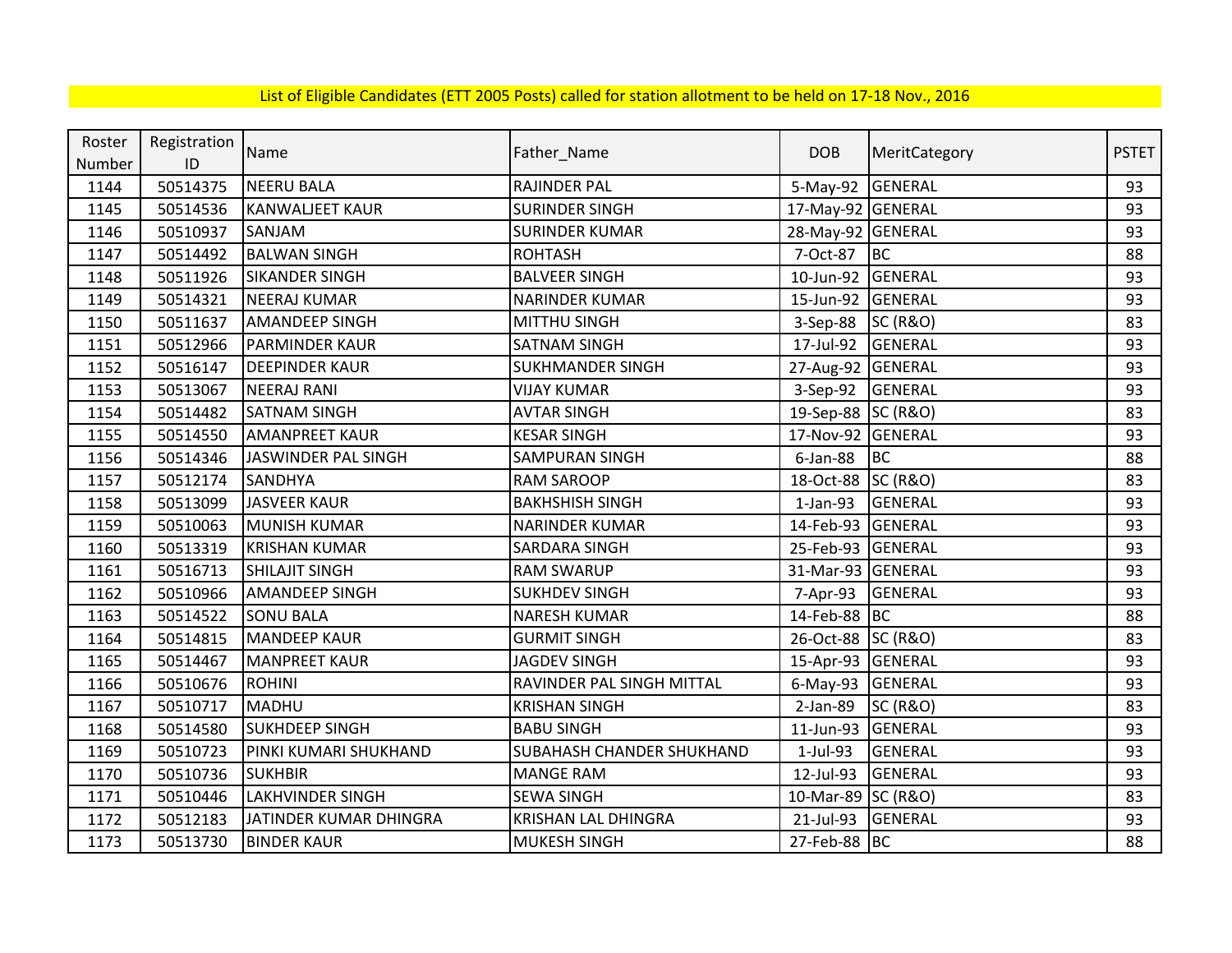| Roster | Registration |                        |                         |                    |                     |              |
|--------|--------------|------------------------|-------------------------|--------------------|---------------------|--------------|
| Number | ID           | Name                   | Father_Name             | <b>DOB</b>         | MeritCategory       | <b>PSTET</b> |
| 1174   | 50514162     | JASWINDER SINGH        | <b>GURMEJ SINGH</b>     | 30-Mar-89 SC (R&O) |                     | 83           |
| 1175   | 50514579     | <b>KULWINDER SINGH</b> | <b>CHARANJEET SINGH</b> | 17-Aug-93 GENERAL  |                     | 93           |
| 1176   | 50513082     | <b>AMANDEEP KAUR</b>   | <b>RAVINDER SINGH</b>   | 21-Sep-93 GENERAL  |                     | 93           |
| 1177   | 50510718     | <b>MANINDER KAUR</b>   | <b>DARSHAN LAL</b>      | 3-Apr-89           | <b>SC (R&amp;O)</b> | 83           |
| 1178   | 50513211     | <b>RAVINDER KAUR</b>   | <b>CHARANJEET SINGH</b> | 2-Oct-93           | <b>GENERAL</b>      | 93           |
| 1179   | 50514305     | <b>VIKASH SINGH</b>    | <b>HARBANS LAL</b>      | 12-Mar-88 BC       |                     | 88           |
| 1180   | 50513367     | <b>LUCKY</b>           | PREM CHAND              | 12-May-89 SC (R&O) |                     | 83           |
| 1181   | 50510111     | <b>RAHUL SHARMA</b>    | RAJESH KUMAR SHARMA     | 6-Oct-93           | <b>GENERAL</b>      | 93           |
| 1182   | 50510180     | <b>KAMALJEET SINGH</b> | <b>BUTA SINGH</b>       | 14-Nov-93 GENERAL  |                     | 93           |
| 1183   | 50512462     | <b>AKSHI NARULA</b>    | JOGINDER NARULA         | 16-Nov-93 GENERAL  |                     | 93           |
| 1184   | 50513976     | <b>SHYNA</b>           | <b>RAMAN KUMAR</b>      | 17-Dec-93          | <b>GENERAL</b>      | 93           |
| 1185   | 50514912     | <b>SATPAL</b>          | <b>INDRAJ</b>           | 15-Apr-88 BC       |                     | 88           |
| 1186   | 50511005     | <b>RAJBEER SINGH</b>   | <b>JARNAIL SINGH</b>    | 5-Aug-89           | <b>SC (R&amp;O)</b> | 83           |
| 1187   | 50510843     | <b>DEEPTI AGGARWAL</b> | RAJIV KUMAR             | 27-Dec-93          | GENERAL             | 93           |
| 1188   | 50511287     | <b>BALWINDER SINGH</b> | <b>RESHAM SINGH</b>     | 6-Jan-94           | <b>GENERAL</b>      | 93           |
| 1189   | 50513193     | <b>KIRANPAL KAUR</b>   | <b>GURCHARAN SINGH</b>  | 11-Oct-89          | <b>SC (R&amp;O)</b> | 83           |
| 1190   | 50513616     | <b>NAVJOT KAUR</b>     | SHINGARA SINGH          | 8-Jan-94           | <b>GENERAL</b>      | 93           |
| 1191   | 50510900     | <b>SANDEEP SINGH</b>   | <b>JAGDEV SINGH</b>     | 28-Jan-94          | GENERAL             | 93           |
| 1192   | 50514256     | <b>GURDEEP SINGH</b>   | <b>JASBIR SINGH</b>     | 4-Feb-94           | <b>GENERAL</b>      | 93           |
| 1193   | 50514456     | <b>PREETI</b>          | <b>SWARN RAM</b>        | 23-Oct-89          | <b>SC (R&amp;O)</b> | 83           |
| 1194   | 50516025     | <b>BOOTA RAM</b>       | <b>DHANNA RAM</b>       | 5-Feb-94           | <b>GENERAL</b>      | 93           |
| 1195   | 50511026     | <b>RAJWINDER SINGH</b> | <b>DARSHAN SINGH</b>    | 13-Feb-94 GENERAL  |                     | 93           |
| 1196   | 50510941     | <b>NARINDER SINGH</b>  | <b>JANGIR SINGH</b>     | 19-Nov-89 SC (R&O) |                     | 83           |
| 1197   | 50512838     | <b>PUNIT KUMAR</b>     | PREETPAL                | 12-Mar-94 GENERAL  |                     | 93           |
| 1198   | 50514231     | <b>PAWAN KUMAR</b>     | <b>DARSHAN LAL</b>      | 15-Mar-94 GENERAL  |                     | 93           |
| 1199   | 50514542     | RAJNI JASSAL           | <b>VIJAY KUMAR</b>      | 2-Nov-88           | <b>BC</b>           | 88           |
| 1200   | 50512679     | <b>RAJINDER KAUR</b>   | <b>GUMDOOR SINGH</b>    | $2-Apr-94$         | <b>GENERAL</b>      | 93           |
| 1201   | 50515907     | <b>SUMAN</b>           | <b>CHANAN RAM</b>       | 4-Nov-88           | <b>BC</b>           | 88           |
| 1202   | 50513855     | <b>SANTOSH KUMARI</b>  | JOGINDER SINGH          | 8-Feb-90           | <b>SC (R&amp;O)</b> | 83           |
| 1203   | 50514243     | <b>SHIVAM SACHDEVA</b> | SANDEEP KUMAR           | $2-Apr-94$         | <b>GENERAL</b>      | 93           |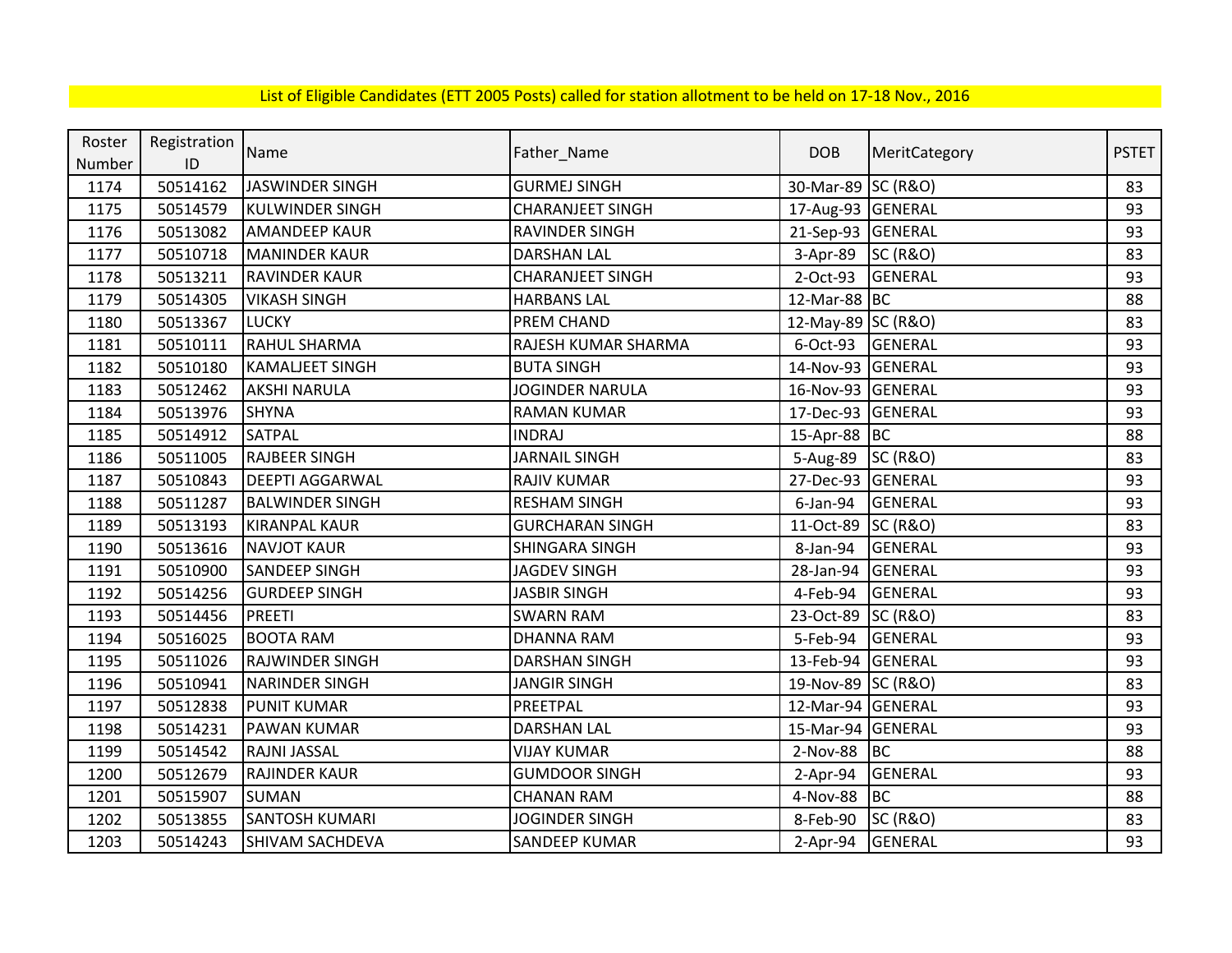| Roster | Registration | Name                   | Father_Name            | <b>DOB</b>         | MeritCategory       | <b>PSTET</b> |
|--------|--------------|------------------------|------------------------|--------------------|---------------------|--------------|
| Number | ID           |                        |                        |                    |                     |              |
| 1204   | 50514927     | <b>HARSH</b>           | <b>RAVI KUMAR</b>      | $3-Apr-94$         | <b>GENERAL</b>      | 93           |
| 1205   | 50515156     | <b>GURPREET SINGH</b>  | <b>JOGINDER SINGH</b>  | 14-Nov-88 BC       |                     | 88           |
| 1206   | 50511962     | <b>SUSHMA KUMARI</b>   | <b>GOPAL DASS</b>      | 10-Feb-90          | <b>SC (R&amp;O)</b> | 83           |
| 1207   | 50514439     | <b>GURPREET KAUR</b>   | <b>HARBHAJAN LAL</b>   | 12-Jun-89 BC       |                     | 88           |
| 1208   | 50514618     | <b>KIRANDEEP</b>       | <b>DHARAM PAL</b>      | 18-Feb-90 SC (R&O) |                     | 83           |
| 1209   | 50514031     | <b>INDERJIT KAUR</b>   | <b>GURCHARAN SINGH</b> | 14-Mar-90 SC (R&O) |                     | 83           |
| 1210   | 50510216     | <b>KOMAL</b>           | <b>SATPAL ROULY</b>    | 18-Oct-89 BC       |                     | 88           |
| 1211   | 50514411     | <b>JASWINDER SINGH</b> | <b>KARNAIL SINGH</b>   | 31-Mar-90 SC (R&O) |                     | 83           |
| 1212   | 50513731     | <b>KIRANPAL KAUR</b>   | <b>GURJANT SINGH</b>   | 15-Apr-90 SC (R&O) |                     | 83           |
| 1213   | 50513074     | <b>TEENA RANI</b>      | <b>SANT RAM</b>        | 13-Dec-89 BC       |                     | 88           |
| 1214   | 50510144     | <b>MONIKA KAMBOJ</b>   | <b>GOPAL CHAND</b>     | 23-Dec-89 BC       |                     | 88           |
| 1215   | 50514956     | <b>MANDEEP SINGH</b>   | <b>JILA SINGH</b>      | 2-May-90 SC (R&O)  |                     | 83           |
| 1216   | 50513419     | <b>JASWINDER KAUR</b>  | <b>AROOR SINGH</b>     | 14-May-90 SC (R&O) |                     | 83           |
| 1217   | 50514855     | <b>AMANDEEP RANI</b>   | <b>ASHOK KUMAR</b>     | 9-Mar-90 BC        |                     | 88           |
| 1218   | 50512258     | <b>JASWANT SINGH</b>   | <b>JARNAIL SINGH</b>   | 4-Jun-90           | SC(R&O)             | 83           |
| 1219   | 50514626     | <b>SIMARJEET KAUR</b>  | PREM SINGH             | 12-Mar-90 BC       |                     | 88           |
| 1220   | 50514388     | <b>MANDEEP KAUR</b>    | <b>DHARAM SINGH</b>    | 7-Feb-91           | <b>SC (R&amp;O)</b> | 83           |
| 1221   | 50514050     | <b>RINKI</b>           | <b>SURESH KUMAR</b>    | 18-Feb-91 SC (R&O) |                     | 83           |
| 1222   | 50510883     | <b>AMANDEEP KAUR</b>   | <b>JARNAIL SINGH</b>   | 14-Mar-91 SC (R&O) |                     | 83           |
| 1223   | 50514230     | <b>SANDEEP KAUR</b>    | <b>BALKAR SINGH</b>    | 10-Jun-90 BC       |                     | 88           |
| 1224   | 50511642     | <b>ANJU BALA</b>       | <b>RAJ KUMAR</b>       | 23-May-91 SC (R&O) |                     | 83           |
| 1225   | 50512758     | <b>HARMESH KAUR</b>    | <b>HUSHIAR SINGH</b>   | 16-Jun-91 SC (R&O) |                     | 83           |
| 1226   | 50514595     | <b>RENU BALA</b>       | <b>OM PARKASH</b>      | 2-Oct-90           | BC                  | 88           |
| 1227   | 50514351     | POOJA DEVI             | <b>TARSEM CHAND</b>    | 26-Jun-91          | <b>SC (R&amp;O)</b> | 83           |
| 1228   | 50511990     | <b>VEERAN WALI</b>     | <b>HIRA SINGH</b>      | 20-Oct-90          | BC                  | 88           |
| 1229   | 50513523     | <b>MANJIT KAUR</b>     | <b>MUKHTIAR SINGH</b>  | 20-Nov-91 SC (R&O) |                     | 83           |
| 1230   | 50511023     | <b>JASVINDER KAUR</b>  | <b>NIRBHAI SINGH</b>   | 14-Dec-91 SC (R&O) |                     | 83           |
| 1231   | 50514450     | <b>SAPNA</b>           | <b>OMPARKASH</b>       | 23-Dec-91 SC (R&O) |                     | 83           |
| 1232   | 50514637     | <b>MANISHA DEVI</b>    | <b>KASHMIRI LAL</b>    | 10-Feb-92 SC (R&O) |                     | 83           |
| 1233   | 50510218     | <b>HARJOT KAUR</b>     | <b>JARNAIL SINGH</b>   | 13-Jan-91 BC       |                     | 88           |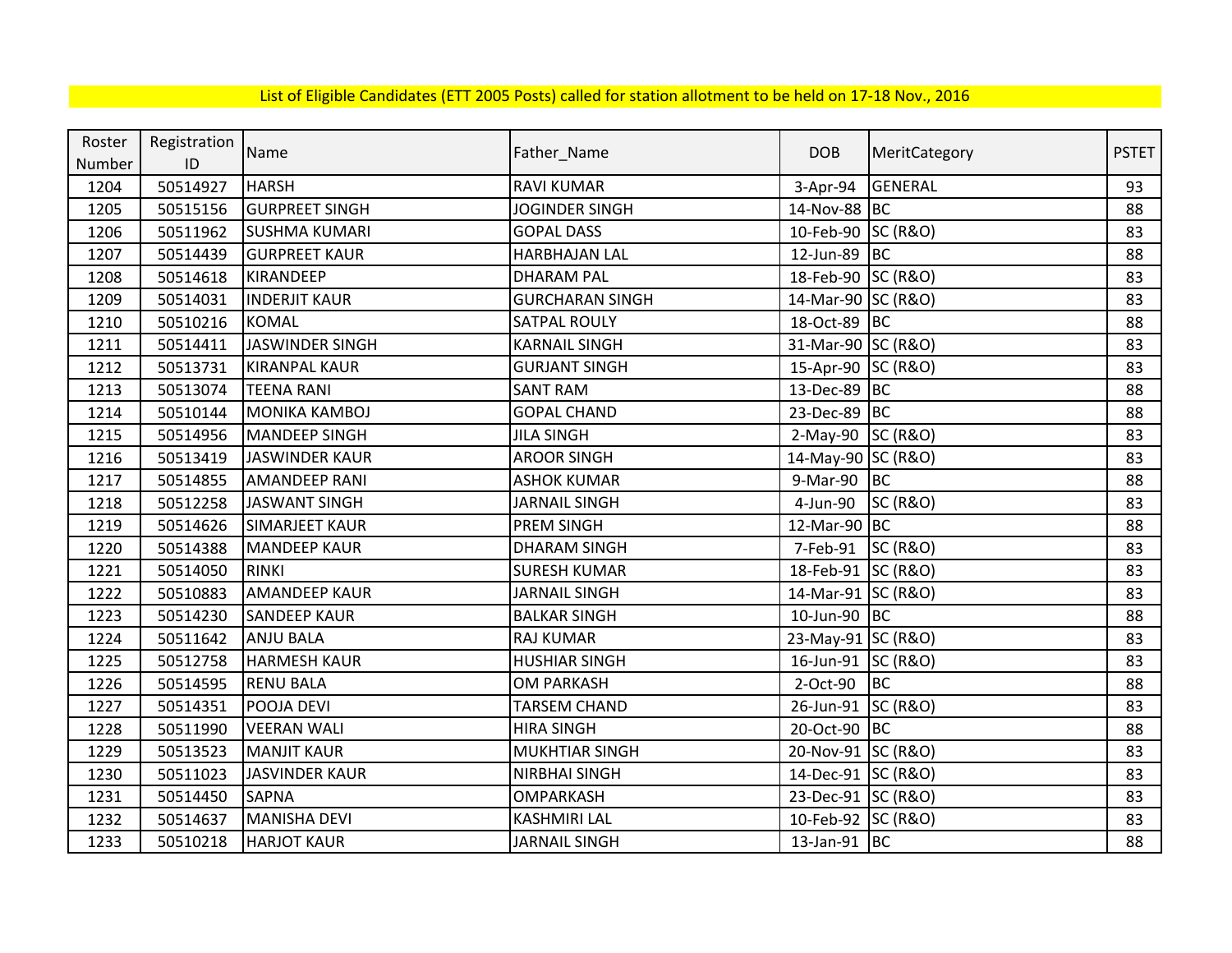| Roster | Registration | Name                        |                          | <b>DOB</b>         |                     | <b>PSTET</b> |
|--------|--------------|-----------------------------|--------------------------|--------------------|---------------------|--------------|
| Number | ID           |                             | Father_Name              |                    | MeritCategory       |              |
| 1234   | 50515099     | <b>MANDIP KAUR</b>          | RASHPAL SINGH            | $2$ -Feb-91        | <b>BC</b>           | 88           |
| 1235   | 50514477     | <b>ANCHAL KUMARI</b>        | <b>VIJAY KUMAR</b>       | 24-Apr-92 SC (R&O) |                     | 83           |
| 1236   | 50515113     | <b>VEENA RANI</b>           | <b>SHAM LAL</b>          | $2-May-91$ BC      |                     | 88           |
| 1237   | 50515371     | <b>BUTTA SINGH</b>          | SANTOKH SINGH            | 18-Jul-92          | <b>SC (R&amp;O)</b> | 83           |
| 1238   | 50515496     | <b>KIRAN</b>                | SAWINDER MASIH           | 9-Jun-91           | <b>BC</b>           | 88           |
| 1239   | 50510406     | <b>ASHEESH KUMAR</b>        | <b>JAI KARAN</b>         | 19-Aug-92 SC (R&O) |                     | 83           |
| 1240   | 50511175     | <b>LACHMI BAI</b>           | PHUMAN SINGH             | 21-Sep-92 SC (R&O) |                     | 83           |
| 1241   | 50513265     | <b>ANURADHA</b>             | <b>HARMESH KUMAR</b>     | $6$ -Aug-91 BC     |                     | 88           |
| 1242   | 50515134     | <b>AMANDEEP KAUR</b>        | <b>GURSHARAN SINGH</b>   | 21-Nov-92 SC (R&O) |                     | 83           |
| 1243   | 50514393     | <b>SUKHWANTPREET BRAICH</b> | <b>GURMAIL SINGH</b>     | 28-Nov-92 SC (R&O) |                     | 83           |
| 1244   | 50514692     | <b>NEELAM KAMBOJ</b>        | RAJA RAM                 | 22-Sep-91 BC       |                     | 88           |
| 1245   | 50515892     | <b>GURPREET KAUR</b>        | <b>SATNAM SINGH</b>      | 23-Sep-91 BC       |                     | 88           |
| 1246   | 50513798     | <b>PREETI KUMARI</b>        | <b>BISHAN DAS</b>        | 8-Dec-92           | <b>SC (R&amp;O)</b> | 83           |
| 1247   | 50514030     | <b>NAVKIRAN KAUR</b>        | <b>HARNEK SINGH</b>      | 8-Jan-93           | <b>SC (R&amp;O)</b> | 83           |
| 1248   | 50514771     | <b>BANDNA</b>               | <b>DARSHAN KUMAR</b>     | 15-Oct-91          | <b>BC</b>           | 88           |
| 1249   | 50514873     | <b>AMRIT KAUR</b>           | PREM SINGH               | 16-Jan-93          | <b>SC (R&amp;O)</b> | 83           |
| 1250   | 50514444     | <b>HARMAN PREET SINGH</b>   | <b>BALJEET SINGH</b>     | 9-Nov-91           | <b>BC</b>           | 88           |
| 1251   | 50511353     | POONAM HANS                 | <b>BANARASI LAL</b>      | 22-May-93 SC (R&O) |                     | 83           |
| 1252   | 50510152     | <b>PARMINDER SINGH</b>      | <b>HARDEV SINGH</b>      | 11-Jul-93 SC (M&B) |                     | 83           |
| 1253   | 50510248     | <b>JASNEET KAUR</b>         | <b>KULDEEP SINGH</b>     | 3-Aug-93           | <b>SC (R&amp;O)</b> | 83           |
| 1254   | 50515184     | <b>SUKHJIT SINGH</b>        | <b>BALDEV SINGH</b>      | $1-Jan-92$         | <b>BC</b>           | 88           |
| 1255   | 50510644     | <b>SUKHPREET KAUR</b>       | <b>GURMEET SINGH</b>     | 27-Oct-93 SC (R&O) |                     | 83           |
| 1256   | 50515350     | <b>AMANDEEP SINGH</b>       | <b>DARSHAN SINGH</b>     | 26-Jan-94 SC (R&O) |                     | 83           |
| 1257   | 50510296     | <b>LOVELEEN KAUR</b>        | LAKHBIR SINGH            | $6$ -Mar-92 BC     |                     | 88           |
| 1258   | 50511863     | <b>VARINDER KAUR</b>        | <b>JAGTAR SINGH</b>      | 20-Sep-94 SC (R&O) |                     | 83           |
| 1259   | 50510292     | <b>JASPREET KAUR</b>        | <b>BALJIT SINGH</b>      | 9-Mar-92           | <b>BC</b>           | 88           |
| 1260   | 50510947     | <b>JASPREET</b>             | <b>BISHAN DAS CHOPRA</b> | 23-Jan-95          | <b>SC (R&amp;O)</b> | 83           |
| 1261   | 50511159     | <b>SUKHPREET KAUR</b>       | <b>RAMPAL SINGH</b>      | 14-Jul-95          | <b>SC (R&amp;O)</b> | 83           |
| 1262   | 50510038     | <b>PARMEET KAUR</b>         | <b>SUKHBHAG SINGH</b>    | 27-Sep-95 SC (R&O) |                     | 83           |
| 1263   | 50511858     | <b>SUMANJEET KAUR</b>       | <b>AMARJEET SINGH</b>    | 26-Nov-95 SC (R&O) |                     | 83           |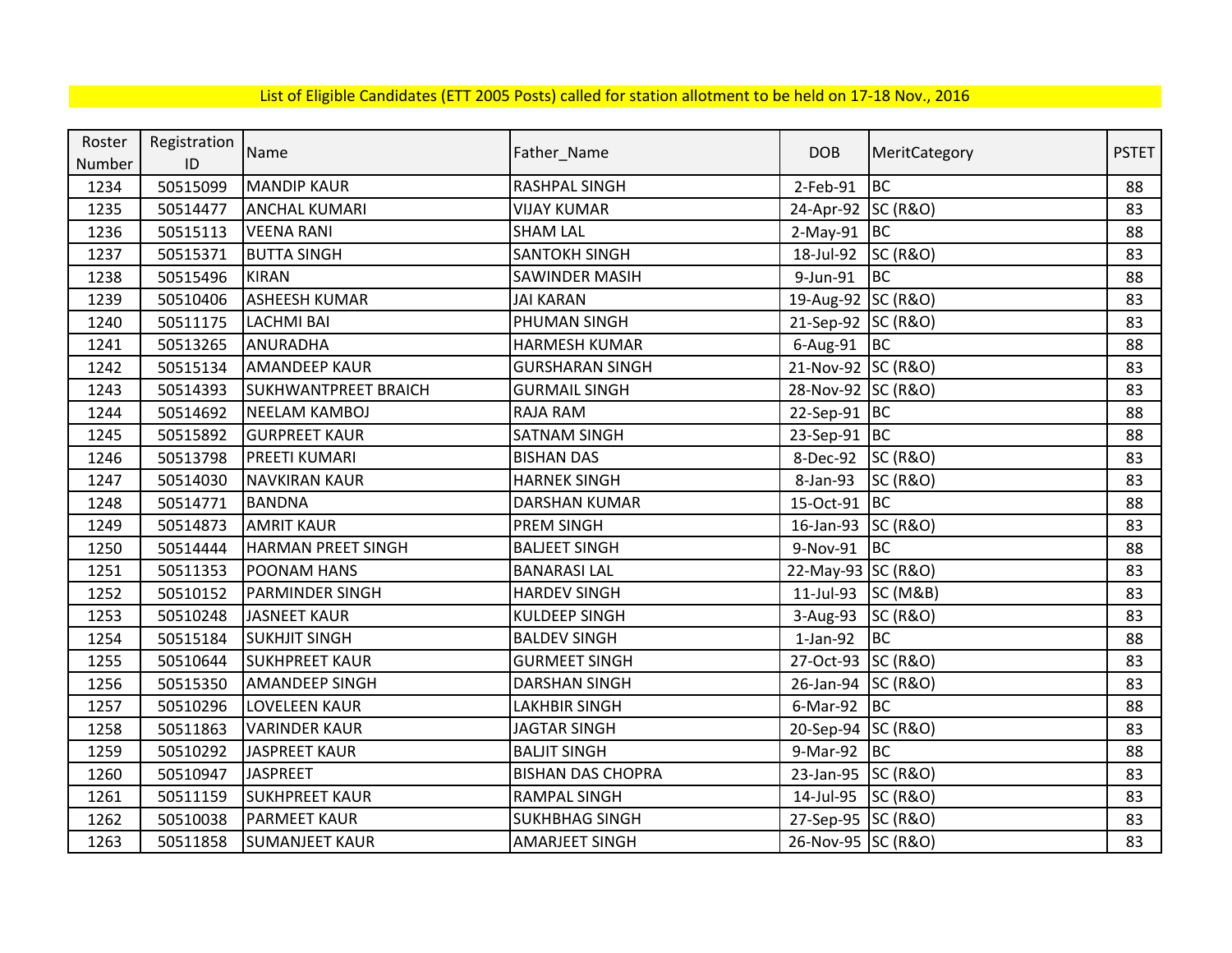| Roster | Registration | Name                   | Father_Name              | <b>DOB</b>         | MeritCategory       | <b>PSTET</b> |
|--------|--------------|------------------------|--------------------------|--------------------|---------------------|--------------|
| Number | ID           |                        |                          |                    |                     |              |
| 1264   | 50511145     | <b>MANDEEP KAUR</b>    | <b>GURDITTA RAM</b>      | 22-May-92 BC       |                     | 88           |
| 1265   | 50511333     | RADHA VASHISHT         | <b>SATNAM SINGH</b>      | 29-Nov-92 BC       |                     | 88           |
| 1266   | 50514209     | <b>NEHA BHAGAT</b>     | DHARAMPAL                | 12-Mar-96 SC (R&O) |                     | 83           |
| 1267   | 50512648     | <b>SULTANA</b>         | <b>DILBAR JANG</b>       | 31-Dec-92 BC       |                     | 88           |
| 1268   | 50512199     | <b>PARDEEP SINGH</b>   | <b>TEK CHAND</b>         | 3-Aug-74 SC (R&O)  |                     | 82           |
| 1269   | 50514218     | <b>NEERAJ RANI</b>     | <b>PURAN CHAND</b>       | 10-Jan-93 BC       |                     | 88           |
| 1270   | 50510587     | <b>GURBAX SINGH</b>    | <b>NIHAL SINGH</b>       | 19-Apr-75 SC (R&O) |                     | 82           |
| 1271   | 50510763     | <b>KAMLESH KUMARI</b>  | <b>GURMEJ CHAND KLER</b> | 18-Jun-75 SC (R&O) |                     | 82           |
| 1272   | 50514997     | <b>MANPREET KAUR</b>   | <b>RANJEET SINGH</b>     | 6-Feb-93           | BC                  | 88           |
| 1273   | 50514936     | <b>JAGSIR SINGH</b>    | <b>JAILA SINGH</b>       | 29-Jan-76 SC (R&O) |                     | 82           |
| 1274   | 50510419     | <b>ANITA DEVI</b>      | SATPAL                   | 20-Dec-76 SC (R&O) |                     | 82           |
| 1275   | 50514462     | <b>KRISHNA DEVI</b>    | <b>DHARAM VEER</b>       | 6-Feb-93           | BC                  | 88           |
| 1276   | 50514302     | <b>MANPREET KAUR</b>   | <b>KRISHAN LAL</b>       | 8-Feb-93           | <b>BC</b>           | 88           |
| 1277   | 50510889     | PARMESHWAR PAL         | <b>NATHA RAM</b>         | 28-Jun-77 SC (R&O) |                     | 82           |
| 1278   | 50516177     | <b>NAVJEET KAUR</b>    | <b>GURDARSHAN SINGH</b>  | 28-May-79 SC (R&O) |                     | 82           |
| 1279   | 50516338     | <b>RAMNEEK KAUR</b>    | <b>DALBIR SINGH</b>      | 1-Apr-93 BC        |                     | 88           |
| 1280   | 50515280     | <b>NAVJEET KAUR</b>    | <b>BALWANT SINGH</b>     | 18-Jun-79 SC (R&O) |                     | 82           |
| 1281   | 50514026     | <b>RAJPREET KAUR</b>   | <b>JAGTAR SINGH</b>      | 14-Apr-93 BC       |                     | 88           |
| 1282   | 50510373     | <b>HARWINDER KAUR</b>  | <b>JASWANT SINGH</b>     | 21-Aug-79 SC (R&O) |                     | 82           |
| 1283   | 50514219     | <b>LAKHVIR SINGH</b>   | PRITAM SINGH             | 17-Nov-79 SC (R&O) |                     | 82           |
| 1284   | 50514702     | <b>DIMPLE KUMAR</b>    | <b>RAMESH KUMAR</b>      | 2-Feb-80           | <b>SC (R&amp;O)</b> | 82           |
| 1285   | 50512560     | <b>RAMANDEEP SINGH</b> | <b>SURINDER SINGH</b>    | 3-Oct-93           | BC                  | 88           |
| 1286   | 50510326     | <b>RUPINDER KAUR</b>   | <b>GURDEV SINGH</b>      | 6-Mar-80 SC (R&O)  |                     | 82           |
| 1287   | 50513172     | <b>NEERAJ KUMAR</b>    | <b>SUBEDAR SINGH</b>     | 5-Apr-80           | <b>SC (R&amp;O)</b> | 82           |
| 1288   | 50510412     | <b>SIMERJOT KAUR</b>   | <b>GURCHARN SINGH</b>    | 29-Aug-94 BC       |                     | 88           |
| 1289   | 50513915     | <b>SATBIR SINGH</b>    | <b>KUMBHA RAM</b>        | 11-Sep-80 SC (R&O) |                     | 82           |
| 1290   | 50511417     | <b>SONAM DEVI</b>      | <b>SATVIR BHOPAL</b>     | $2-Dec-94$ BC      |                     | 88           |
| 1291   | 50512596     | <b>RAJNI</b>           | <b>RESHAM DASS</b>       | 20-Sep-80 SC (R&O) |                     | 82           |
| 1292   | 50511670     | <b>RAVINDER KAUR</b>   | <b>DARSHAN SINGH</b>     | 26-Feb-81 SC (R&O) |                     | 82           |
| 1293   | 50515601     | <b>SONA SINGH</b>      | <b>FAUJA SINGH</b>       | 2-Mar-81 SC (R&O)  |                     | 82           |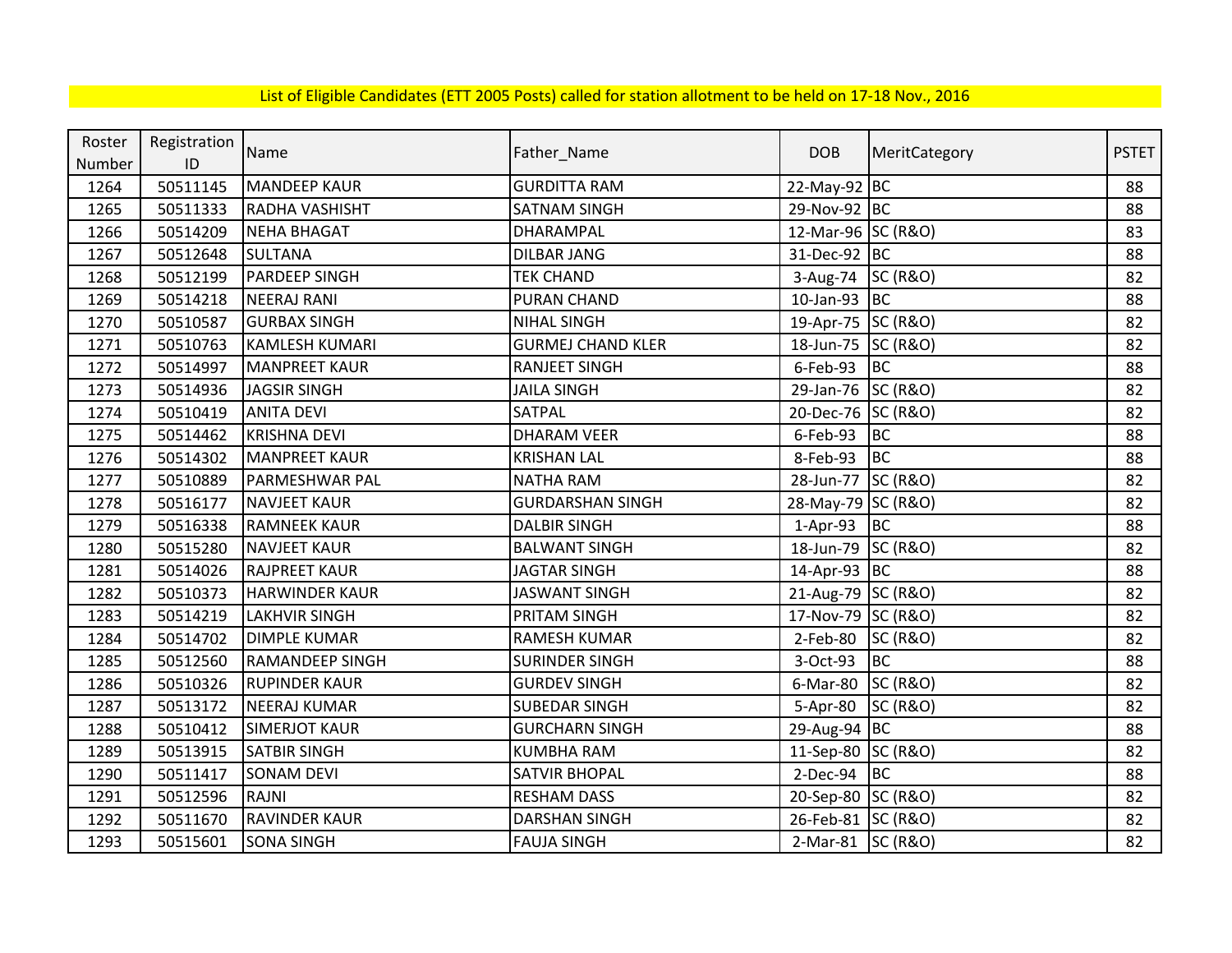| Roster | Registration | Name                     |                        | <b>DOB</b>         |                     | <b>PSTET</b> |
|--------|--------------|--------------------------|------------------------|--------------------|---------------------|--------------|
| Number | ID           |                          | Father_Name            |                    | MeritCategory       |              |
| 1294   | 50512944     | <b>PARKASH SINGH</b>     | <b>JOGINDER SINGH</b>  | 10-Mar-81 SC (R&O) |                     | 82           |
| 1295   | 50511342     | <b>GURDEEP SINGH</b>     | <b>HARBANS SINGH</b>   | 13-Apr-96 BC       |                     | 88           |
| 1296   | 50514720     | <b>ABDUL RASHEED</b>     | <b>MOHD KHALIL</b>     | 3-Apr-75           | <b>BC</b>           | 87           |
| 1297   | 50511140     | <b>GURDEEP SINGH</b>     | <b>GURMEET SINGH</b>   | 18-Mar-81 SC (R&O) |                     | 82           |
| 1298   | 50514612     | <b>VINOD KUMARI</b>      | SATNAM CHAND           | 15-Oct-75 BC       |                     | 87           |
| 1299   | 50513069     | <b>HARMINDER SINGH</b>   | LEKHRAJ                | 13-Apr-81 SC (R&O) |                     | 82           |
| 1300   | 50513740     | <b>KIRANDEEP KAUR</b>    | <b>GURPARTAP SINGH</b> | 5-Nov-75           | <b>BC</b>           | 87           |
| 1301   | 50513965     | <b>LAKHVIR KAUR</b>      | RAMINDER SINGH         | 21-Apr-81 SC (R&O) |                     | 82           |
| 1302   | 50512366     | <b>PARAMJIT KAUR</b>     | <b>SUKHDEV SINGH</b>   | 31-Aug-81 SC (R&O) |                     | 82           |
| 1303   | 50514006     | <b>CHHAYA</b>            | <b>JAGAN NATH</b>      | 29-Jan-76 BC       |                     | 87           |
| 1304   | 50513094     | <b>HARINDERPAL SINGH</b> | <b>MAKHAN SINGH</b>    | 30-Oct-81 SC (R&O) |                     | 82           |
| 1305   | 50511744     | <b>MANOJ KUMAR</b>       | <b>RAMA NAND</b>       | 23-Nov-81 SC (R&O) |                     | 82           |
| 1306   | 50514566     | <b>JOGINDER SINGH</b>    | <b>FAUJA SINGH</b>     | 2-Apr-76           | <b>BC</b>           | 87           |
| 1307   | 50514436     | <b>TAJVINDER KAUR</b>    | <b>SURJIT SINGH</b>    | 20-Jul-76          | BC                  | 87           |
| 1308   | 50514607     | <b>USHA RANI</b>         | <b>LABH SINGH</b>      | $1-Dec-81$         | <b>SC (R&amp;O)</b> | 82           |
| 1309   | 50514984     | <b>SATWINDER KAUR</b>    | <b>JAGGA SINGH</b>     | 20-Dec-81 SC (R&O) |                     | 82           |
| 1310   | 50514468     | <b>JOGINDER PAL</b>      | <b>RAM CHAND</b>       | 15-Feb-77 BC       |                     | 87           |
| 1311   | 50511861     | <b>LAKHVIR SINGH</b>     | <b>MAHINDER SINGH</b>  | 15-Apr-82 SC (R&O) |                     | 82           |
| 1312   | 50514804     | <b>SUMAN KUMARI</b>      | <b>GURDIAL SINGH</b>   | 10-Mar-77          | <b>BC</b>           | 87           |
| 1313   | 50512797     | <b>SURINDER PAL</b>      | <b>CHIMAN SINGH</b>    | 23-Apr-82 SC (R&O) |                     | 82           |
| 1314   | 50512573     | <b>KIRAN BALA</b>        | <b>CHAMAN LAL</b>      | 10-Jul-82          | <b>SC (R&amp;O)</b> | 82           |
| 1315   | 50517273     | <b>BALWINDER KAUR</b>    | <b>NAZAR SINGH</b>     | 1-Feb-83           | <b>SC (R&amp;O)</b> | 82           |
| 1316   | 50510679     | <b>VARSHA RANI</b>       | <b>KHARAITI LAL</b>    | 23-Apr-77 BC       |                     | 87           |
| 1317   | 50512760     | <b>MOHINDER PAL</b>      | <b>BABU RAM</b>        | 14-Dec-83 SC (R&O) |                     | 82           |
| 1318   | 50510244     | <b>RANJIT KAUR</b>       | <b>RAM DASS</b>        | $1$ -Jan-84        | <b>SC (R&amp;O)</b> | 82           |
| 1319   | 50514309     | <b>SUKHVIR SNGH</b>      | <b>HARI SINGH</b>      | $1-May-77$         | <b>BC</b>           | 87           |
| 1320   | 50514317     | <b>JASVIR KAUR</b>       | <b>JODHA SINGH</b>     | 6-Feb-84           | <b>SC (R&amp;O)</b> | 82           |
| 1321   | 50513901     | JASWINDER SINGH          | <b>DALIP SINGH</b>     | 24-May-77 BC       |                     | 87           |
| 1322   | 50510744     | <b>RUPINDER KAUR</b>     | <b>JAGTAR SINGH</b>    | 11-Oct-84 SC (M&B) |                     | 82           |
| 1323   | 50514169     | <b>JONY</b>              | <b>GANGA DASS</b>      | 31-Aug-90 SC (M&B) |                     | 82           |